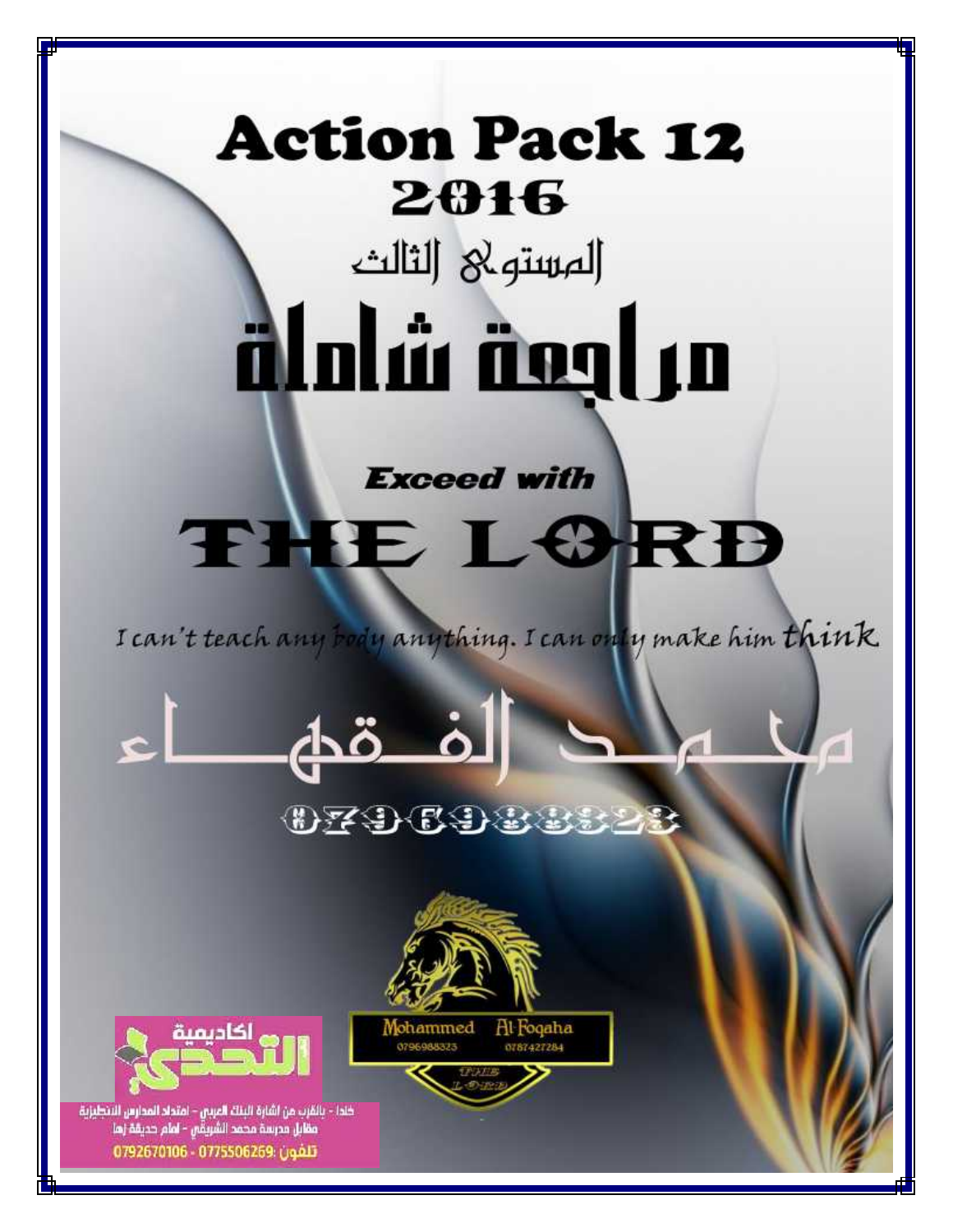

**Mohammed Al-Foqaha Tacebwk** Tawjihi...English ....The Lord

**Read the following texts carefully, and then answer the questions that follow. Your answers should be based on the text.**

Many classrooms now use a **whiteboard** as a computer screen. As a consequence, teachers can show websites on the board in front of the class. Teachers can then use the internet to show educational **programmes**, play educational games, music, recordings of languages, and so on. In some countries, **tablet computers** are available for students to use in class. Therefore, students can use the tablets to do tasks such as showing photographs, researching information, recording interviews and creating diagrams. Tablets are ideal for pair and group work. Teachers can perhaps ask **their** students to start writing a **blog** (an online diary); either about **their** own lives or as if **they** were someone famous. **They** can also create a website for the classroom. Students can contribute to the website, so for example **they** can post work, photos and messages.

Most young people communicate through social media, by **which they** send each other photos and messages via the internet. Some students like to send messages **that** are under 140 letters for anyone to read. Teachers can ask students to summarise information about what **they** have learnt in class in the same way. If students learn to summerise quickly, **they** will be able to use this skill in future.

We all like to send emails, don't we? Email exchanges are very useful in the classroom. Teachers can ask students to email what **they** learnt to students of a similar age at another school. **They** could even email students in another country. As a result, students can then share information and help each other with tasks. Another way of communicating with other schools is through talking to people over the computer. Most computers have cameras, so you can also see the people you are talking to in this way, students **who** are studying English in Jordan can see what students in England are doing in the classroom while **they** are speaking to **them**. You can also use this system to invite guest speakers to give talks over a computer. For example, scientists or teachers from another country could give a lesson to the class. If you had this type of lesson, the students would be very excited.

Students often use computers at home if **they** have **them**. Students can use social media on **their** computers to help **them** with **their** studies, including asking other students to check and compare **their** work, asking questions or sharing ideas. The teacher must be part of the group, too, to monitor what is happening.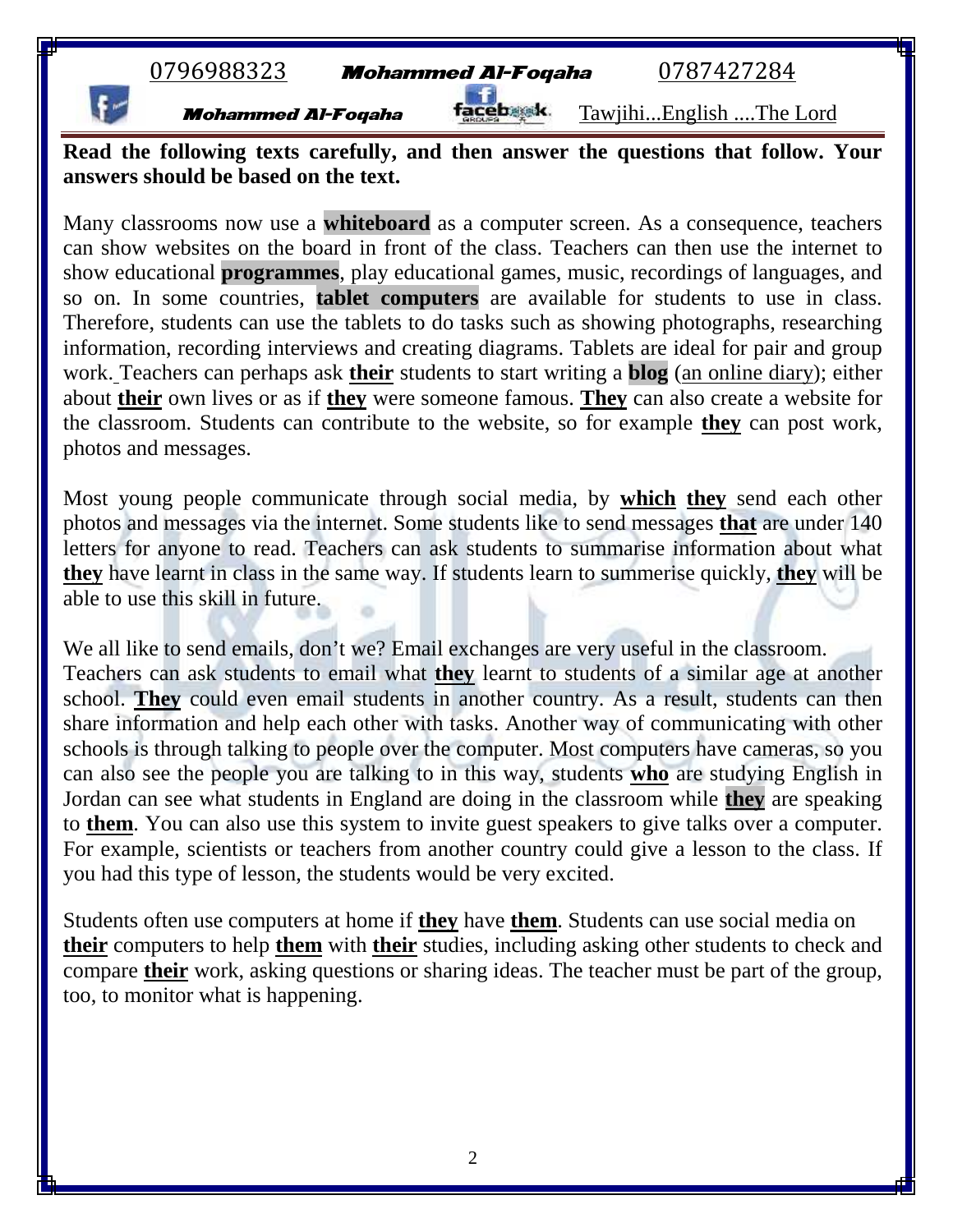

What was the poet ignorant about when he said **"childish ignorance"?**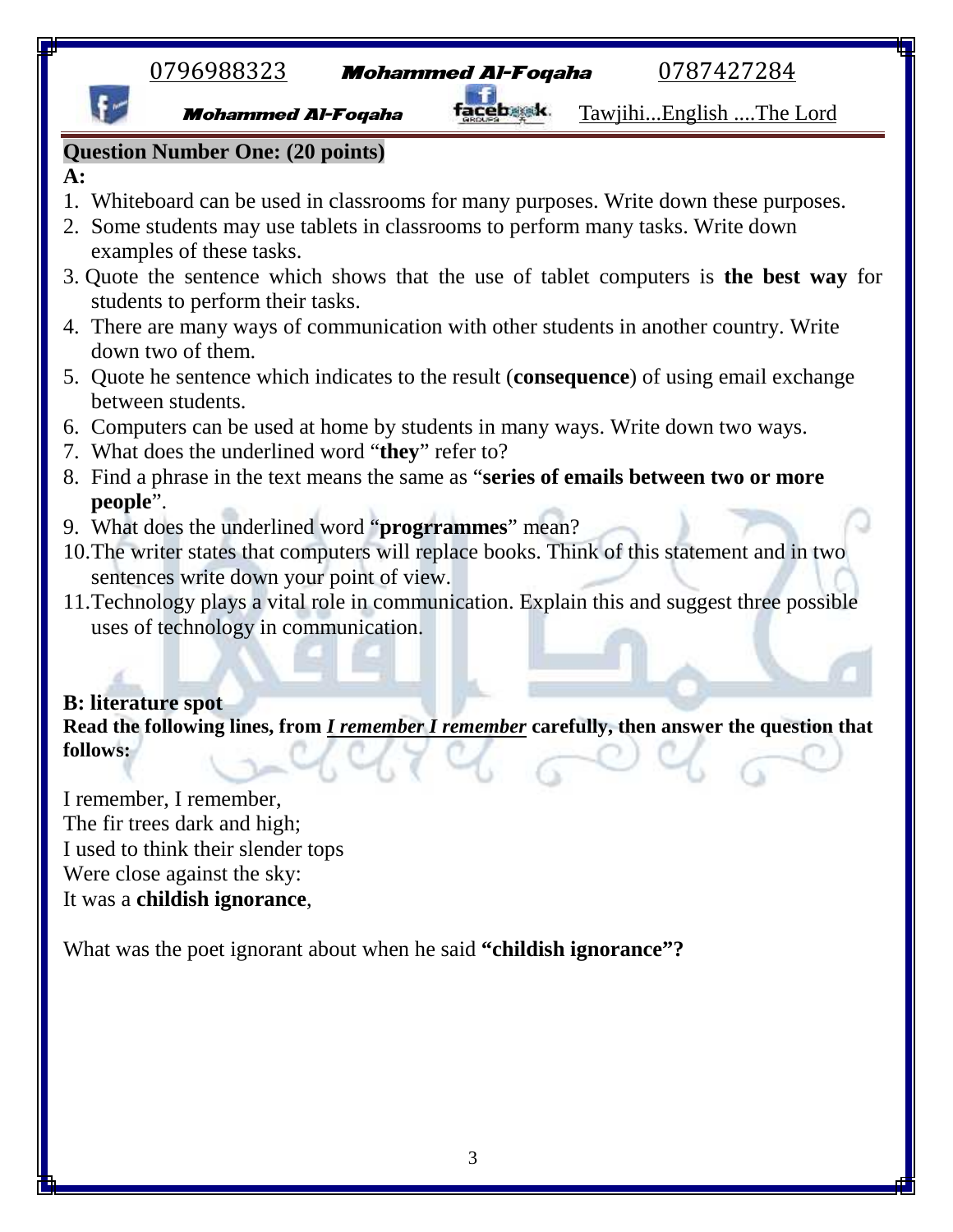

**Mohammed Al-Foqaha Tacebask**. Tawjihi...English ....The Lord

#### **Answers**

- **A:**
- 1. Teachers can show websites on the board in front of the class. Teachers can then use the internet to show educational programmes, play educational games, music, recordings of languages**.**
- 2. showing photographs, researching information, recording interviews and creating diagrams
- 3. Tablets are ideal for pair and group work
- 4. Email exchanges and talking to people over the computer
- 5. As a result, students can then share information and help each other with tasks.
- 6. Students can use social media on their computers to help them with their studies, including asking other students to check and compare their work, asking questions or sharing ideas
- 7. students who are studying English in Jordan
- 8. email exchanges
- 9. a content on the TV or the radio
- 10.student's answer
- 11.student's answer

## **B: literature spot**

He was ignorant about the size of the world.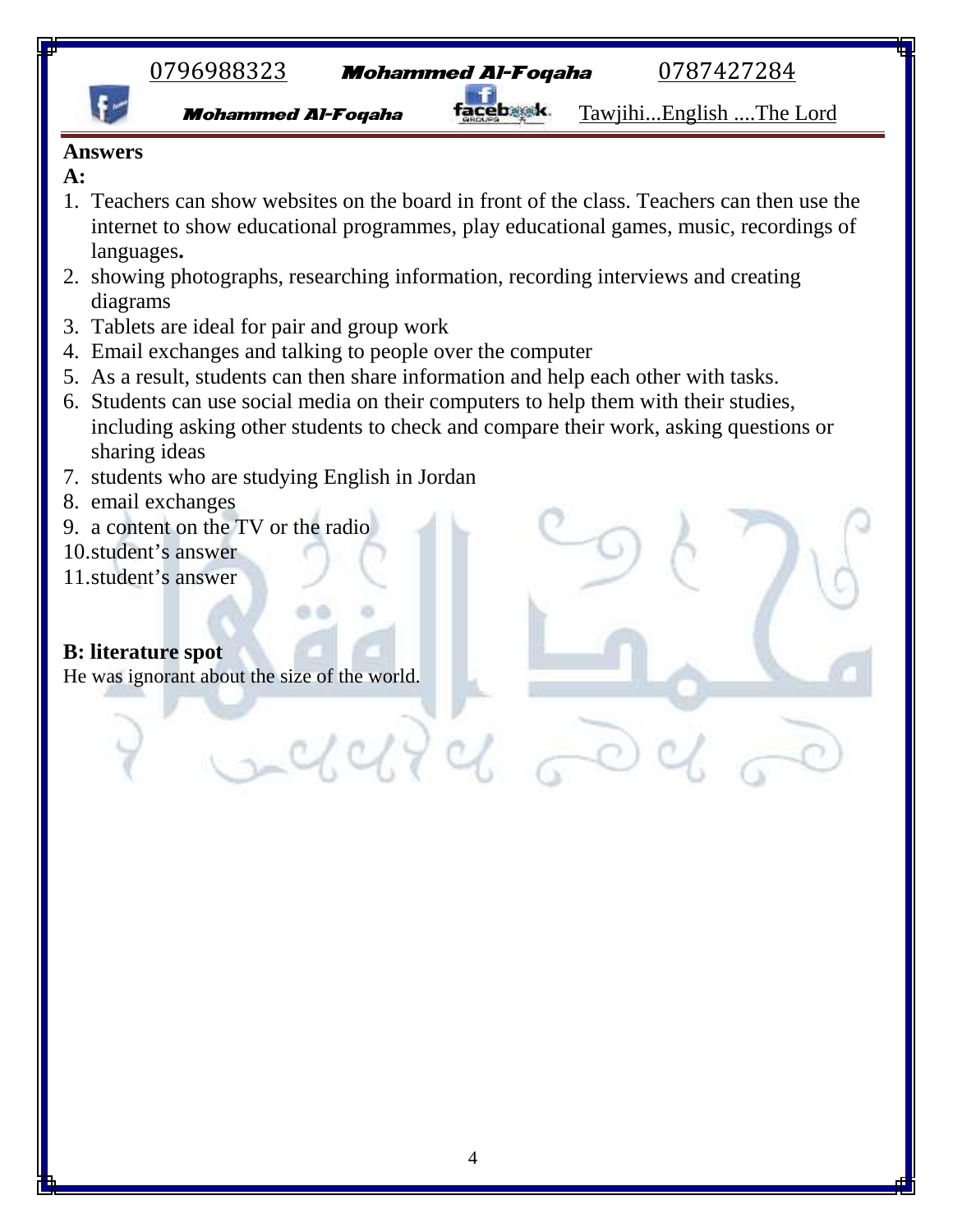| 0796988323 |  |  |  |  |  |  |  |  |  |  |  |
|------------|--|--|--|--|--|--|--|--|--|--|--|
|------------|--|--|--|--|--|--|--|--|--|--|--|

Mohammed Al-Foqaha facebwak. Tawjihi...English ....The Lord

**Read the following texts carefully, and then answer the questions that follow. Your answers should be based on the text.**

Most doctors used to be sceptical about the validity of homoeopathy, acupuncture and other forms of complementary medicine. If patients wanted to receive this kind of non conventional treatment, **they** used to have to consult a private practitioner **who** was likely not to have a medical degree. However, in recent years, the perception of this type of treatment has changed. These days, many family doctors study complementary medicine alongside conventional treatments, and many complementary medicine consultants also have medical degrees.

Whereas critics used to say that there was no scientific evidence that non-conventional treatments actually worked, now it is more common for medical experts to recognise that conventional medicine may not always be the only way to treat an ailment. At a surgery in London, 70 percent of patients **who** were offered the choice between a herbal or a conventional medicine for common complaints such as insomnia, arthritis and migraines chose the herbal remedy. Fifty percent of patients then said that the treatment helped. One doctor said, "I now consider homoeopathy to be a viable option for many different conditions, including anxiety, depression and certain allergies. **It** provides another option when conventional medicine does not address the problem adequately."

However, complementary medicine cannot be used for all medical treatments. **It** can never be a substitute for immunisations as **it** will not produce the antibodies needed to protect against childhood diseases. **It** also cannot be used to protect against malaria. One doctor said, "I will always turn to conventional medical treatment first to ensure that no underlying condition is missed. However, the idea of complementary treatments is no longer an alien concept. In my opinion, **it** should work alongside modern medicine, and not against it.

#### **Vocabulary**

**Skeptical:** having doubts **homoeopathy:** a form of complementary medicine **Acupuncture**: a form of complementary medicine **complementary**: alternative medical treatment **conventional**: traditional **ailment**: illness **arthritis**: painful inflammation of the joints **migraines**: a very bad headache **viable**: practical **option**: choice **allergies**: reaction when being sensitive **remedy**: treatment **herbal**: an extract of a plant used to prevent a disease **immunisations**: to become protected against diseases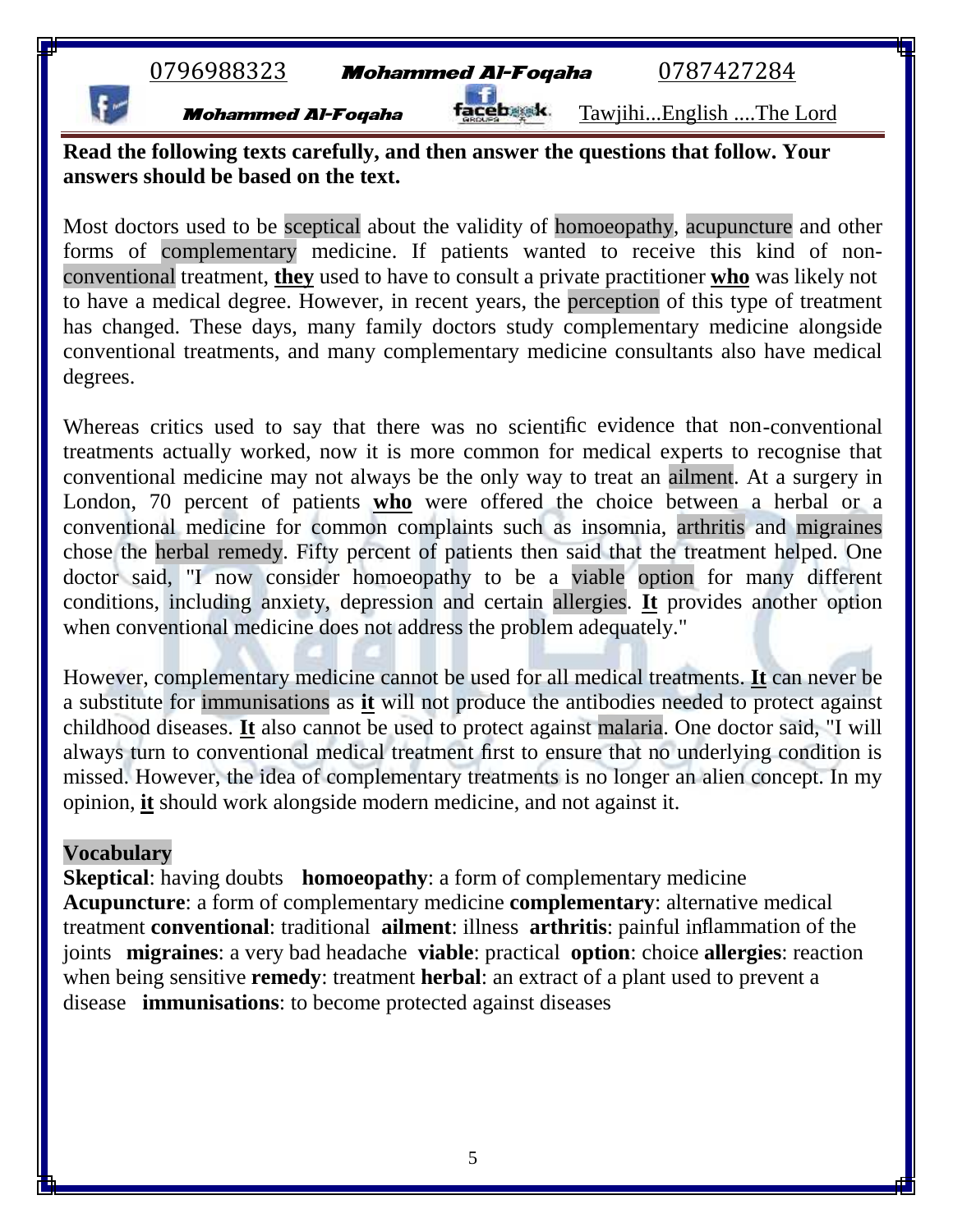| 0796988323<br>0787427284<br><b>Mohammed Al-Foqaha</b>                                                                |
|----------------------------------------------------------------------------------------------------------------------|
| <u>TawjihiEnglish The Lord</u><br><b>Mohammed Al-Foqaha</b>                                                          |
| <b>Question Number One: (20 points)</b>                                                                              |
| A:                                                                                                                   |
| Quote the sentence which indicates that complementary medicine used to be <b>doubtable</b> .<br>1.                   |
| There are many forms of complementary medicine. Write down two of these kinds.<br>2.                                 |
| In recent years, the <b>perception</b> (view) to the complementary medicine has changed. Write down<br>3.            |
| two reasons.                                                                                                         |
| 4. Quote the sentence which <i>indicates</i> to the evidence that complementary medicine has changed.                |
| 5. Quote the sentence which shows that some doctors believe that complementary medicine can be                       |
| a solution for many cases.                                                                                           |
| 6. Herbal remedy can treat different cases. Write down two of these cases.                                           |
| 7. There are many cases that homoeopathy can be a <b>solution</b> (viable option) to treat. Write down<br>two cases. |
| 8. Quote the sentence which indicates that complementary medicine is <b>not suitable</b> to replace                  |
| vaccination.                                                                                                         |
| 9. Complementary medicine cannot be used for all medical treatments. Write down two evidences.                       |
| 10. Quote the sentence which indicates that complementary medicine is not a <b>strange perception</b>                |
| (idea)                                                                                                               |
| 11. Find a word in the text means the same as "having doubts"                                                        |
| 12. What does the underlined word "ailment" mean?                                                                    |
| 13. What does the underlined word "they" refer to?                                                                   |
| 14. Complementary treatments should work alongside modern medicine, not against it. Think of this                    |
| statement and in two sentences write down your point of view.                                                        |
| 15. The writer states that people's perception of complementary medicine has changed over time.                      |
| Explain this statement suggesting three reasons for that.                                                            |
|                                                                                                                      |
| <b>B:</b> literature spot (2 points)                                                                                 |
| Read the following lines, from <i>I remember I remember</i> carefully, then answer the question that                 |
| follows:                                                                                                             |
| I remember, I remember,                                                                                              |
| Where I was used to swing,                                                                                           |
| And thought the air must rush as fresh                                                                               |
| To swallows on the wing;<br>My spirit flew in feathers then,                                                         |
| That is so heavy now,                                                                                                |
| And summer pools could hardly cool                                                                                   |
| The fever on my brow!                                                                                                |
| 1. How does the poet contrast his memories of the past with the present day in this stanza?                          |
|                                                                                                                      |

**2. What rhetorical device does the poet use to describe his spirit in line 5?**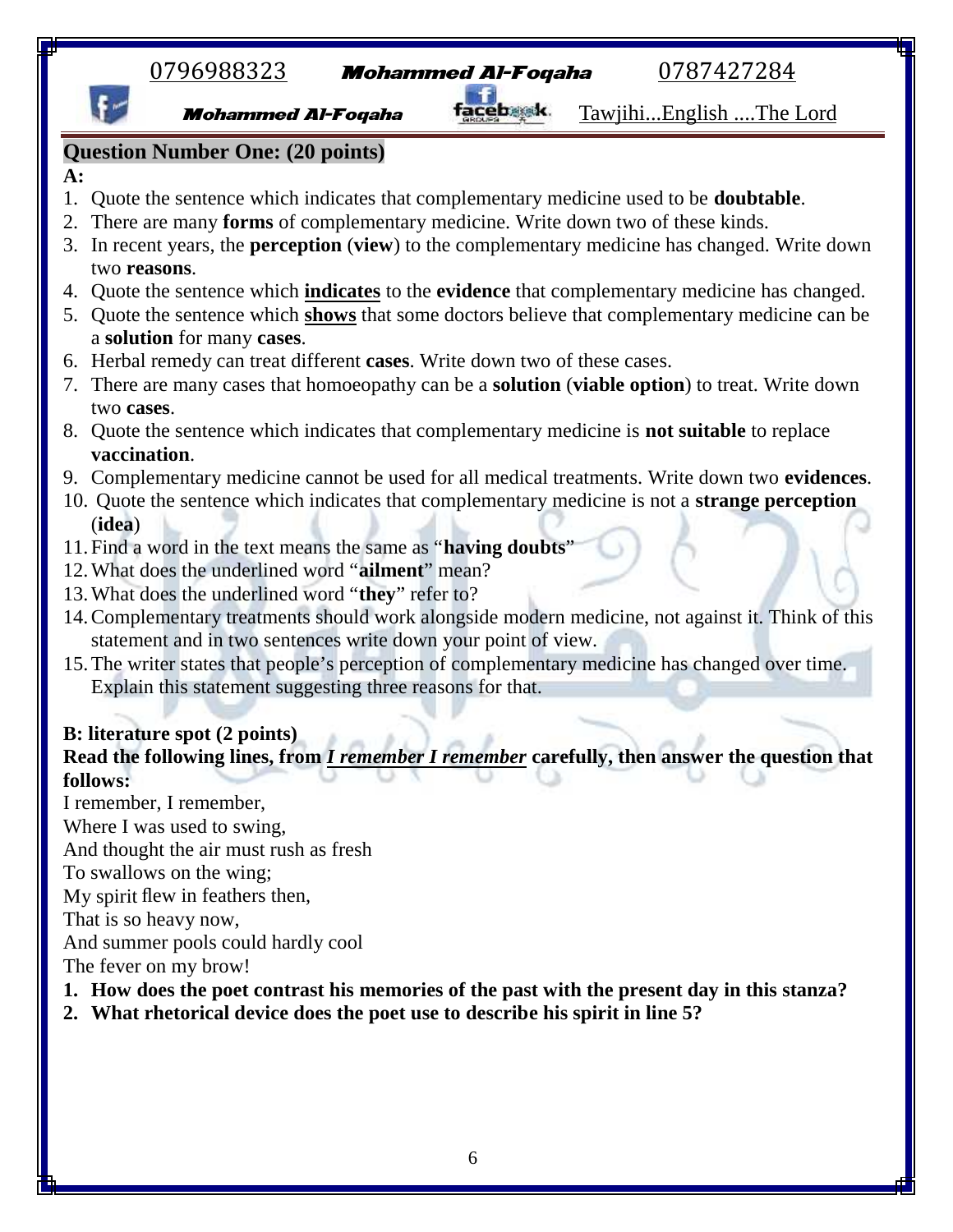



- 
- **Mohammed Al-Foqaha Tacebask** Tawjihi...English ....The Lord
- **Answers**
- **A:**
- 1. Most doctors used to be keptical about the validity of homoeopathy, acupuncture and other forms of complementary medicine.
- 2. homoeopathy, acupuncture
- 3. These days, many family doctors study complementary medicine alongside conventional treatments, and many complementary medicine consultants also have medical degrees.
- 4. These days, many family doctors study complementary medicine alongside conventional treatments, and many complementary medicine consultants also have medical degrees.
- 5. One doctor said, "I now consider homoeopathy to be a viable option for many different conditions, including anxiety, depression and certain allergies.
- 6. insomnia, arthritis and migraines
- 7. anxiety, depression and certain allergies
- 8. It can never be a substitute for immunisations as it will not produce the antibodies needed to protect against childhood diseases.
- 9. It can never be a substitute for immunisations as it will not produce the antibodies needed to protect against childhood diseases.
- 10.However, the idea of complementary treatments is no longer an alien concept.
- 11.sceptical
- 12.illness
- 13.patients
- 14.student's answer
- 15.student's answer

#### **B: literature spot (2 points)**

- 1. When he was swinging he felt happy like flying birds, but now he is so sad and his spirit is so heavy and ill.
- 2. Metaphor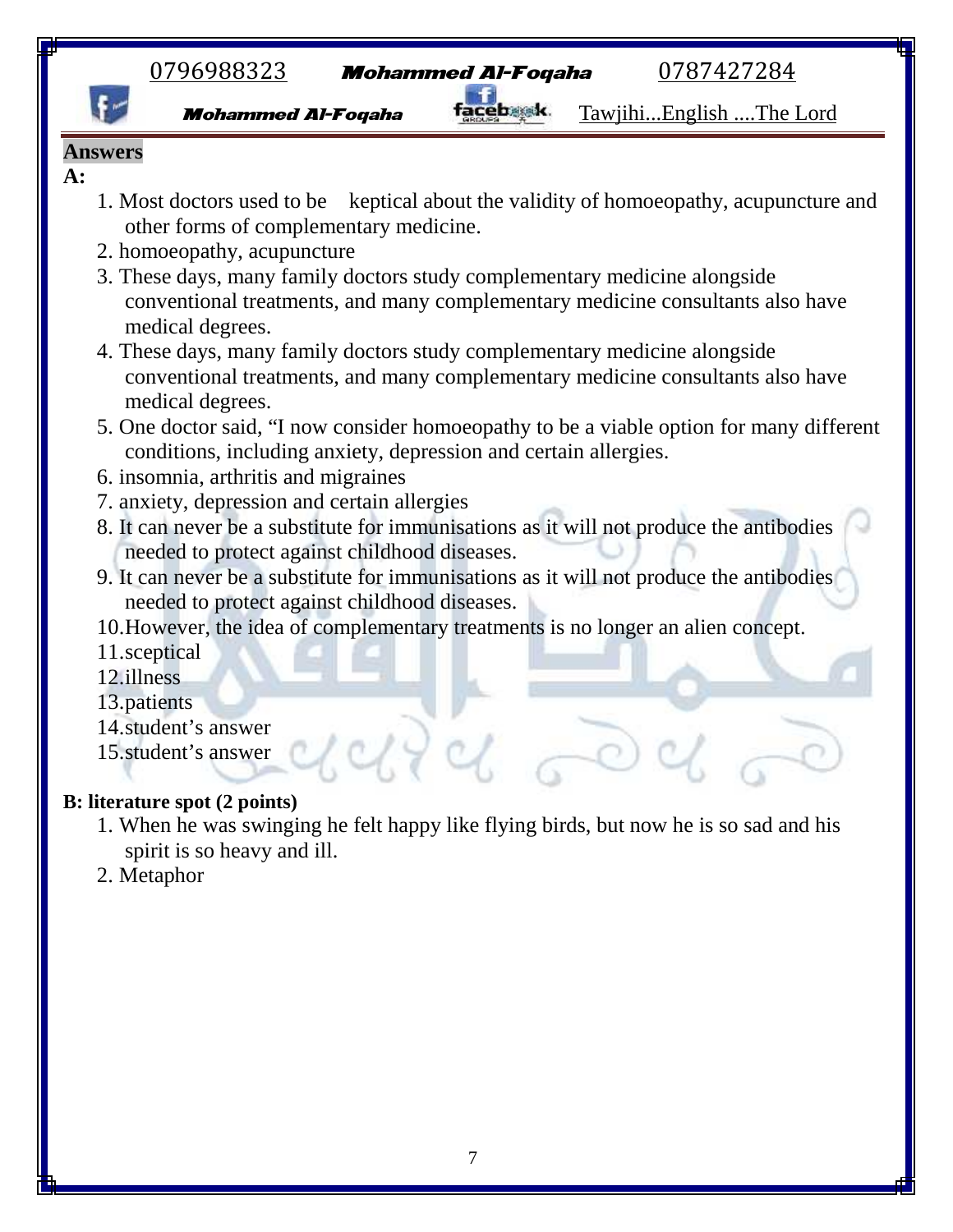|  | 0796988323 |  |  |  |  |
|--|------------|--|--|--|--|
|  |            |  |  |  |  |

**Mohammed Al-Foqaha Tacebwk** Tawjihi...English ....The Lord

**Read the following texts carefully, and then answer the questions that follow. Your answers should be based on the text.**

Health conditions in Jordan are among the best in the Middle East. This is largely due to the country's commitment to making healthcare for all a top priority. Advances in education, economic conditions, sanitation, clean water, diet and housing have made our community healthier.

As a result of careful planning, the number of healthcare services has been increasing rapidly over the past years. More than 800 different kinds of healthcare centres have been built, as well as 188 dental clinics. In 2012 CE, 98 percent of Jordanian children were fully immunised, thanks to immunisation teams that had been working towards this goal for several years. Although there were remote areas of the country **where** people had been without consistent access to electricity and safe water, almost 99 percent of the country's population now has access.

Although the country has been focusing mainly on improving its primary healthcare facilities, **it** has not neglected **its** advanced medical facilities. The reputation of Jordanian doctors has spread in the region, and now many more patients come to Jordanfor open heart surgery. In Jordan, the open heart surgery programme started in 1970 CE in Amman.

The life expectancy figures show that Jordan's healthcare system is successful. In 1965 CE, the average Jordanian's life expectancy was age 50. In 2012 CE, this average life expectancy had risen to 73.5. According to UNICEF statistics, between 1981 CE and 1991 CE, Jordan's infant mortality rates declined more rapidly than anywhere else in the world – from 70 deaths per 1,000 births in 1981 CE to only 32 deaths per 1,000 births in 2014 CE.

The low infant mortality rate, as well as the excellent healthcare system, have been contributing factors to Jordan's healthy population growth, **which** will result in a strong work force with economic benefits for the whole country.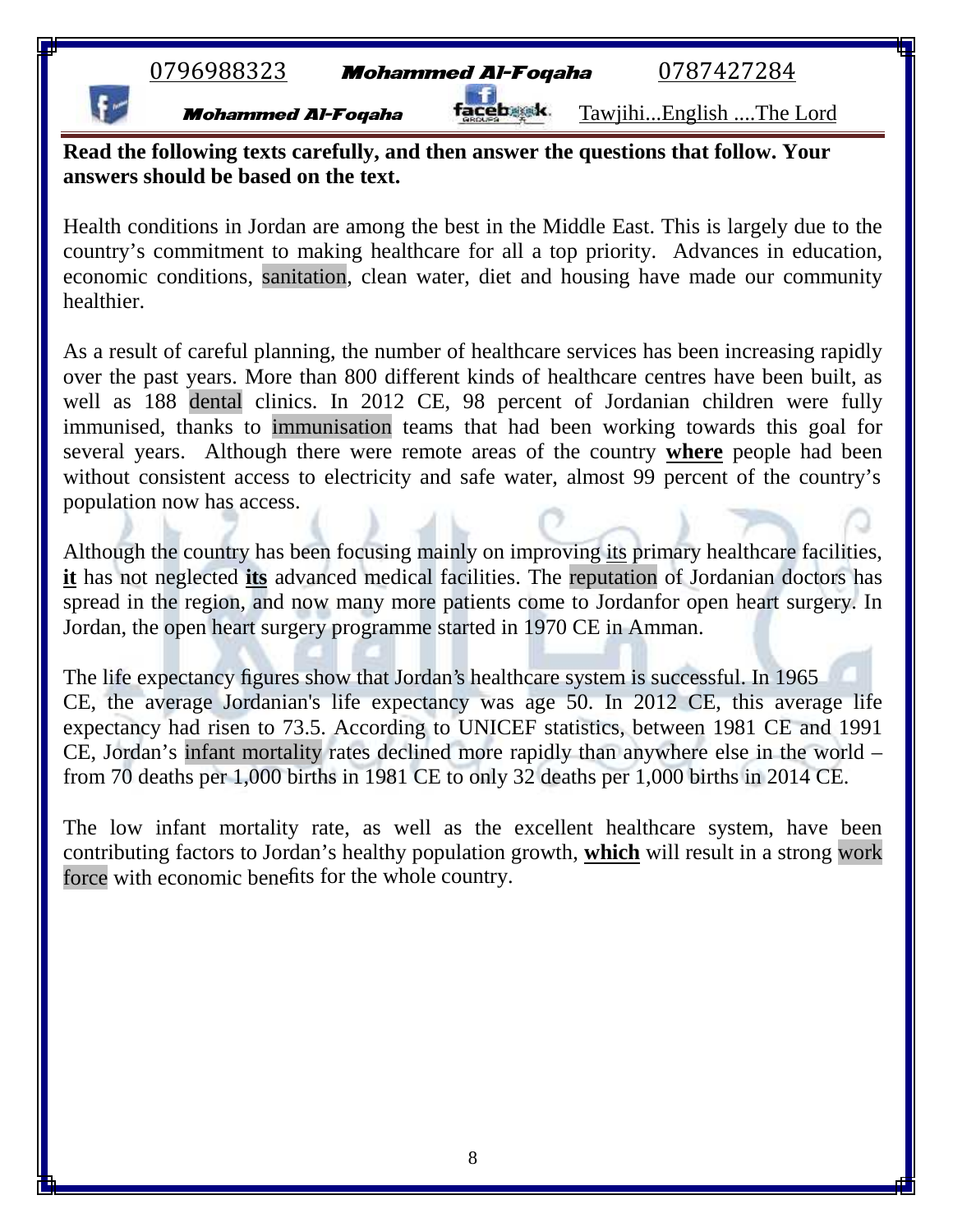|              | <u>0796988323</u>                       | <b>Mohammed Al-Foqaha</b>                                                       | 0787427284                                                                                                                                                                           |
|--------------|-----------------------------------------|---------------------------------------------------------------------------------|--------------------------------------------------------------------------------------------------------------------------------------------------------------------------------------|
|              | <b>Mohammed Al-Foqaha</b>               | acebaak.                                                                        | TawjihiEnglish The Lord                                                                                                                                                              |
|              | <b>Question Number One: (20 points)</b> |                                                                                 |                                                                                                                                                                                      |
| $A$ :        |                                         |                                                                                 |                                                                                                                                                                                      |
| 1.           |                                         |                                                                                 | Quote the sentence which indicates to the state of health conditions in Jordan.                                                                                                      |
|              |                                         |                                                                                 | 2. Health conditions in Jordan are among the best in the Middle East. Write down two                                                                                                 |
|              | reasons for that.                       |                                                                                 |                                                                                                                                                                                      |
|              |                                         |                                                                                 | 3. Jordan is becoming a healthier country for two reasons. Write down these reasons.                                                                                                 |
| advances.    |                                         |                                                                                 | 4. In Jordan there were many advances which led to a healthy community. Write down two                                                                                               |
|              |                                         |                                                                                 | 5. Quote the sentence which indicates to the number of healthcare centres which can be                                                                                               |
|              | found in Jordan.                        |                                                                                 |                                                                                                                                                                                      |
|              |                                         |                                                                                 | 6. Quote the sentence which indicates that most of the Jordanian children are being                                                                                                  |
|              | vaccinated against childhood diseases.  |                                                                                 |                                                                                                                                                                                      |
|              |                                         |                                                                                 | 7. The remote areas in Jordan had been suffering from two <b>conditions</b> ( <b>problems</b> )                                                                                      |
|              |                                         | (difficulties). Write down these two problems.                                  |                                                                                                                                                                                      |
|              |                                         | 8. Quote the sentence which indicates that Jordan hasn't ignored its hospitals. |                                                                                                                                                                                      |
| 9.           |                                         |                                                                                 | Quote the sentence which indicates to the <b>inception</b> (beginning) of advanced sergory in                                                                                        |
| Jordan.      |                                         |                                                                                 |                                                                                                                                                                                      |
|              |                                         |                                                                                 | 10. Quote the sentence which indicates to the increased life expectancy rate in Jordan.<br>11. There were many important factors that led to a healthy population growth. Write down |
| two factors. |                                         |                                                                                 |                                                                                                                                                                                      |
|              |                                         |                                                                                 | 12. Healthy population growth in Jordan has two results. Write down these results.                                                                                                   |
|              |                                         | 13. Find a word in the text which means the same as "death"                     |                                                                                                                                                                                      |
|              |                                         |                                                                                 | 14. Find a word in the text which means the same as "the common opinion that people have                                                                                             |
|              | about someone"                          | the defense of the search of the con-                                           |                                                                                                                                                                                      |
|              |                                         | 15. What does the underlined word "where" refer to?                             |                                                                                                                                                                                      |
|              |                                         |                                                                                 | 16. Good health conditions in a country lead to greater benefits to the whole society. Think of                                                                                      |
|              |                                         | this statement and in two sentences write down your point of view.              |                                                                                                                                                                                      |
|              |                                         |                                                                                 | 17. The increase in population in Jordan will affect all the facilities of the country including                                                                                     |
|              |                                         |                                                                                 | health care. Explain this statement suggesting three ways to help Jordan cope with this                                                                                              |
| increase.    |                                         |                                                                                 |                                                                                                                                                                                      |
|              | <b>B:</b> literature spot (2 points)    |                                                                                 |                                                                                                                                                                                      |
|              |                                         |                                                                                 | Read the following lines, from <i>The old man and the sea</i> carefully, then answer the                                                                                             |
|              | question that follows:                  |                                                                                 |                                                                                                                                                                                      |
|              |                                         |                                                                                 | Santiago is an old fisherman in Cuba, but for the last eighty-four days he hasn't caught any                                                                                         |
|              |                                         |                                                                                 | fish. His friend, a young fisherman named Manolin, helps him to bring in his empty boat                                                                                              |
| every day.   |                                         |                                                                                 |                                                                                                                                                                                      |

**What evidence is there at the very beginning of the story that Santiago is a very optimistic and determined person?**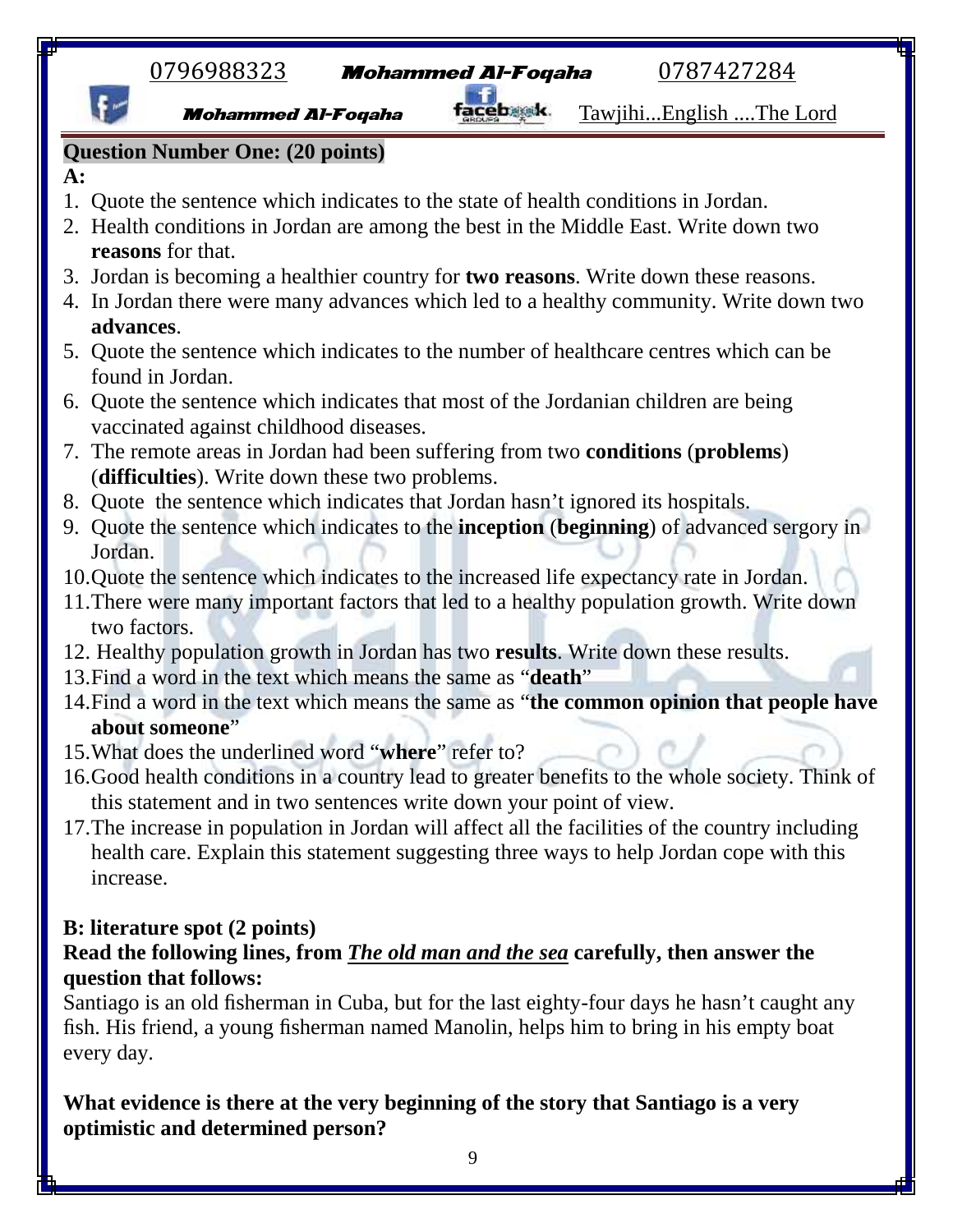



**Mohammed Al-Foqaha Tacebask** Tawjihi...English ....The Lord

#### **Answers**

- **A:**
- 1. Health conditions in Jordan are among the best in the Middle East.
- 2. The country's commitment to making healthcare for all a top priority. Advances in education, economic conditions, sanitation, clean water, diet and housing
- 3. The country's commitment to making healthcare for all a top priority. Advances in education, economic conditions, sanitation, clean water, diet and housing
- 4. education, economic conditions, sanitation, clean water, diet and housing
- 5. More than 800 different kinds of healthcare centres have been built, as well as 188 dental clinics.
- 6. In 2012 CE, 98 percent of Jordanian children were fully immunised, thanks to immunisation teams that had been working towards this goal for several years.
- 7. electricity and safe water
- 8. Although the country has been focusing mainly on improving its primary healthcare facilities, it has not neglected its advanced medical facilities.
- 9. In Jordan, the open heart surgery programme started in 1970 CE in Amman.
- 10.In 2012 CE, this average life expectancy had risen to 73.5.
- 11.The low infant mortality rate, as well as the excellent healthcare system
- 12.Strong work force with economic benefits for the whole country.
- 13.Mortality
- 14.Reputation
- 15.Remote areas
- 16.Student's answer
- 17.Student's answer

## **B: literature spot (2 points)**

But for the last eighty-four days he hasn't caught any fish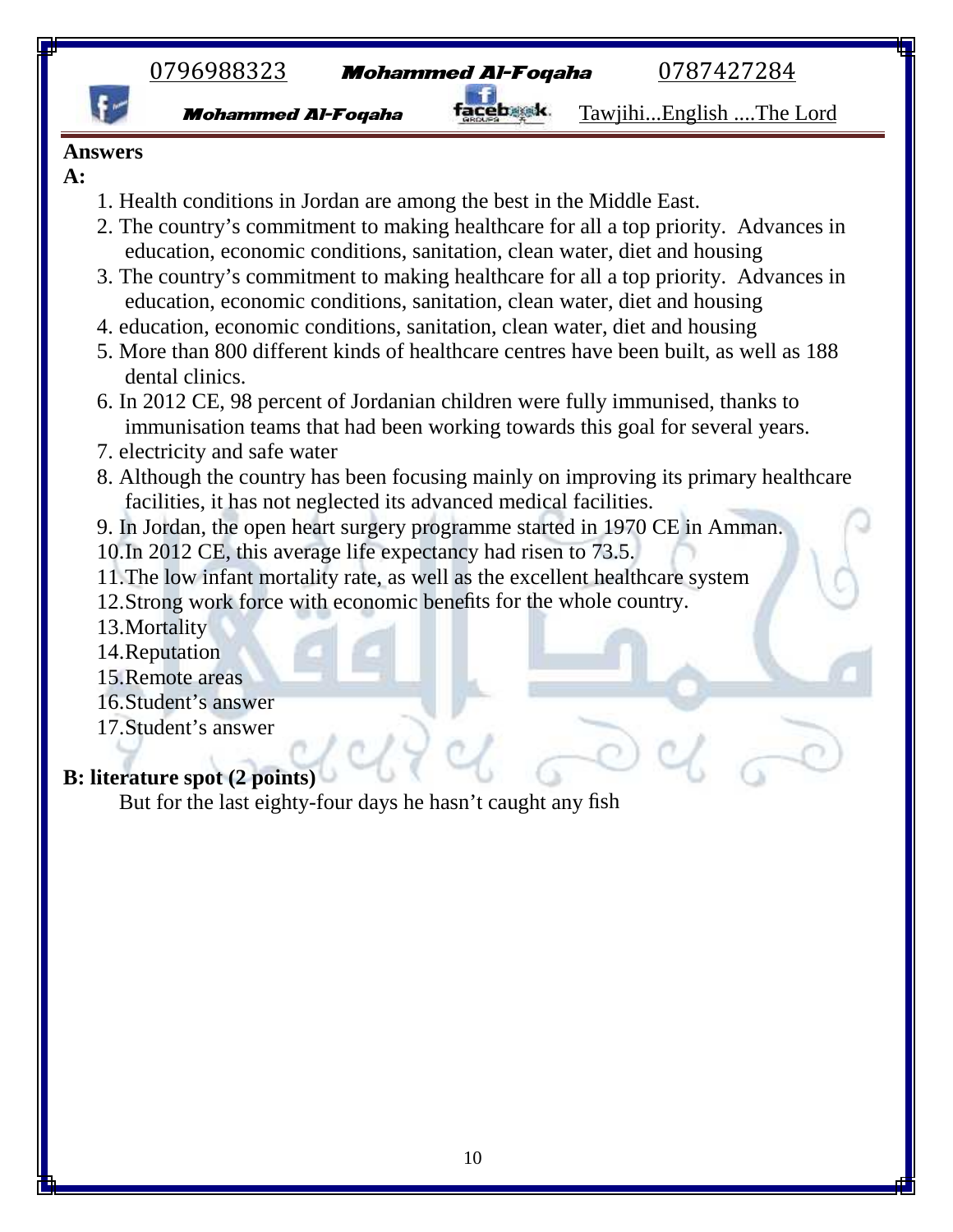| 0796988323 |  |
|------------|--|
|            |  |

Mohammed Al-Foqaha facebwak. Tawjihi...English ....The Lord

**Read the following texts carefully, and then answer the questions that follow. Your answers should be based on the text.**

Scientists have already developed brain implants that improve vision or allow disabled people to use **their** thoughts in order to control prosthetic limbs like arms, legs or hands, or operate a wheelchair. In 2012 CE, research on monkeys showed that a brain implant improved **their** decision-making abilities. How will humans benefit from this research? Scientists hope to develop a similar device to help people **who** have been affected by brain damage, **which** could be caused by dementia, a stroke or other brain injuries.

In 2010 CE, neuro-scientists confirmed that it was possible to communicate with some patients in a coma, by using a special brain scanner called an **MRI** (**Magnetic Resonance Imaging**). **They** suggested that, in the future, more meaningful dialogue with patients in a coma would be possible. Two years later, it has finally happened. The scanner, used on a man **who** has been in a coma for more than twelve years, proves that **he** has a conscious, thinking mind – a fact that had previously been disputed by many. Doctors plan to use similar brain scanning techniques in the future to find out whether patients are in pain, or what **they** would like to be done in order to improve **their** quality of life.

A new cancer drug is being trialled in Plymouth, UK, **which** doctors hope will extend the lives of cancer patients and reduce **their** symptoms overnight. **It** is taken as a single pill every morning, and so far patients have shown none of the usual side effects such as the sickness and hair loss that are experienced when undergoing other forms of cancer treatment. The new treatment works by blocking a protein **which** causes cancerous cells to grow. **It** will improve patients' life expectancy and quality of life much more quickly than any other treatment. The patients were interviewed a year after starting the treatment and are fit and well, saying that **they** are definitely going to continue the trial. **They** have every reason to believe the new drug is going to work. Doctors at Plymouth Hospital hope that **it** will help patients from all over the world.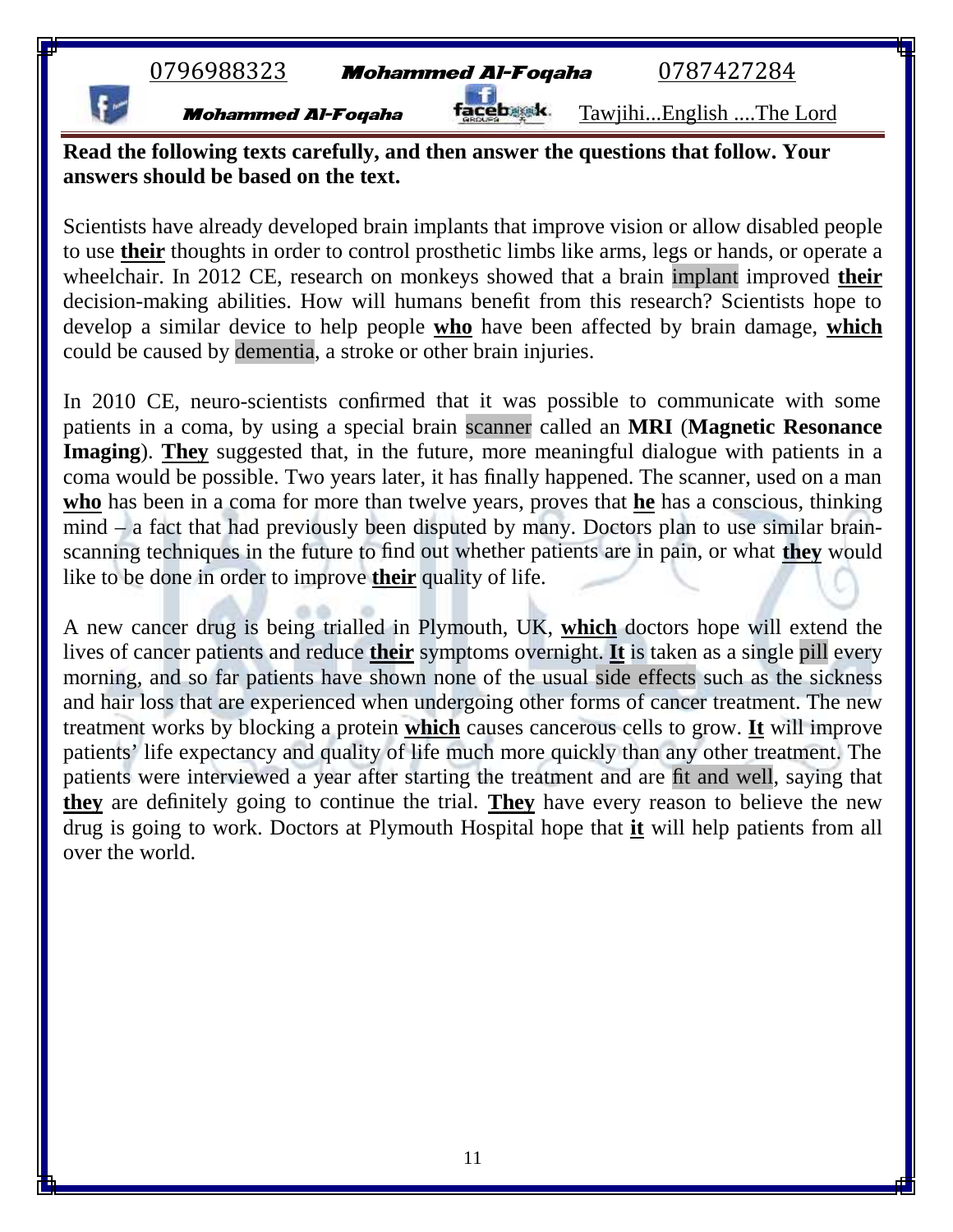|                                      | <u>0796988323</u>                                                                  | <b>Mohammed Al-Foqaha</b> | 0787427284                                                                                            |
|--------------------------------------|------------------------------------------------------------------------------------|---------------------------|-------------------------------------------------------------------------------------------------------|
|                                      | <b>Mohammed Al-Foqaha</b>                                                          |                           | TawjihiEnglish The Lord                                                                               |
|                                      | <b>Question Number One: (20 points)</b>                                            |                           |                                                                                                       |
| $A$ :                                |                                                                                    |                           |                                                                                                       |
|                                      | Brain implants can help people by many ways. Write down two ways.                  |                           |                                                                                                       |
| 2.                                   | Quote the sentence which indicates that brain implants had an effect on animals.   |                           |                                                                                                       |
| 3.                                   | Brain damage can be caused in many situations. Write down two situations.          |                           |                                                                                                       |
| 4.                                   | What does the underlined <b>abbreviation</b> (MRI) stand for?                      |                           |                                                                                                       |
|                                      |                                                                                    |                           | 5. Scientists had been disputing about two facts regarding people in comma. Write down these          |
| facts.                               |                                                                                    |                           |                                                                                                       |
| benefits.                            |                                                                                    |                           | 6. The new cancer drug will have many benefits for people who are using it. Write down two            |
|                                      | 7. Other forms of cancer treatment have many side effects. Write down two effects. |                           |                                                                                                       |
| 8.                                   | Quote the sentence which indicates to the way by which the new cancer drug works.  |                           |                                                                                                       |
| 9.                                   |                                                                                    |                           | The new cancer drug will improve cancer patients by many ways. Write down two ways.                   |
|                                      |                                                                                    |                           | 10. Quote the sentence which indicates to the opinion of patients after testing the new drug.         |
| undergone.                           |                                                                                    |                           | 11. Quote the sentence which indicates to the testing period of the new cancer drug that the patients |
|                                      | 12. What does the underlined word "pill" mean?                                     |                           |                                                                                                       |
|                                      | 13. Find a word in the text means the same as "being in an unconscious state"      |                           |                                                                                                       |
|                                      | 14. What does the underlined word "their" refer to?                                |                           |                                                                                                       |
|                                      | by which technology can be helpful.                                                |                           | 15. Technology can help to improve the standards of human life. Explain this and suggest three ways   |
|                                      | sentences write down your point of view.                                           |                           | 16. Doctors will be able to communicate with people in a coma. Think of this statement and in two     |
| <b>B:</b> literature spot (2 points) |                                                                                    |                           |                                                                                                       |
|                                      |                                                                                    |                           | Read the following lines, from <i>I remember I remember</i> carefully, then answer the question that  |
| follows:                             |                                                                                    |                           |                                                                                                       |
|                                      | I remember, I remember                                                             |                           |                                                                                                       |
|                                      | The house where I was born,                                                        |                           |                                                                                                       |
|                                      | The little window where the sun                                                    |                           |                                                                                                       |
|                                      | Came peeping in at morn;                                                           |                           |                                                                                                       |
|                                      | He never came a wink too soon,                                                     |                           |                                                                                                       |
|                                      | Nor brought too long a day,                                                        |                           |                                                                                                       |

But now, I often wish the night

Had borne my breath away!

- **1. How does the poet contrast his memories of the past with the present day in this stanza?**
- **2. What rhetorical device does the poet use to describe the sun?**
- **3. What is the main theme of the poem?**
- **4. What is the tone of the poem?**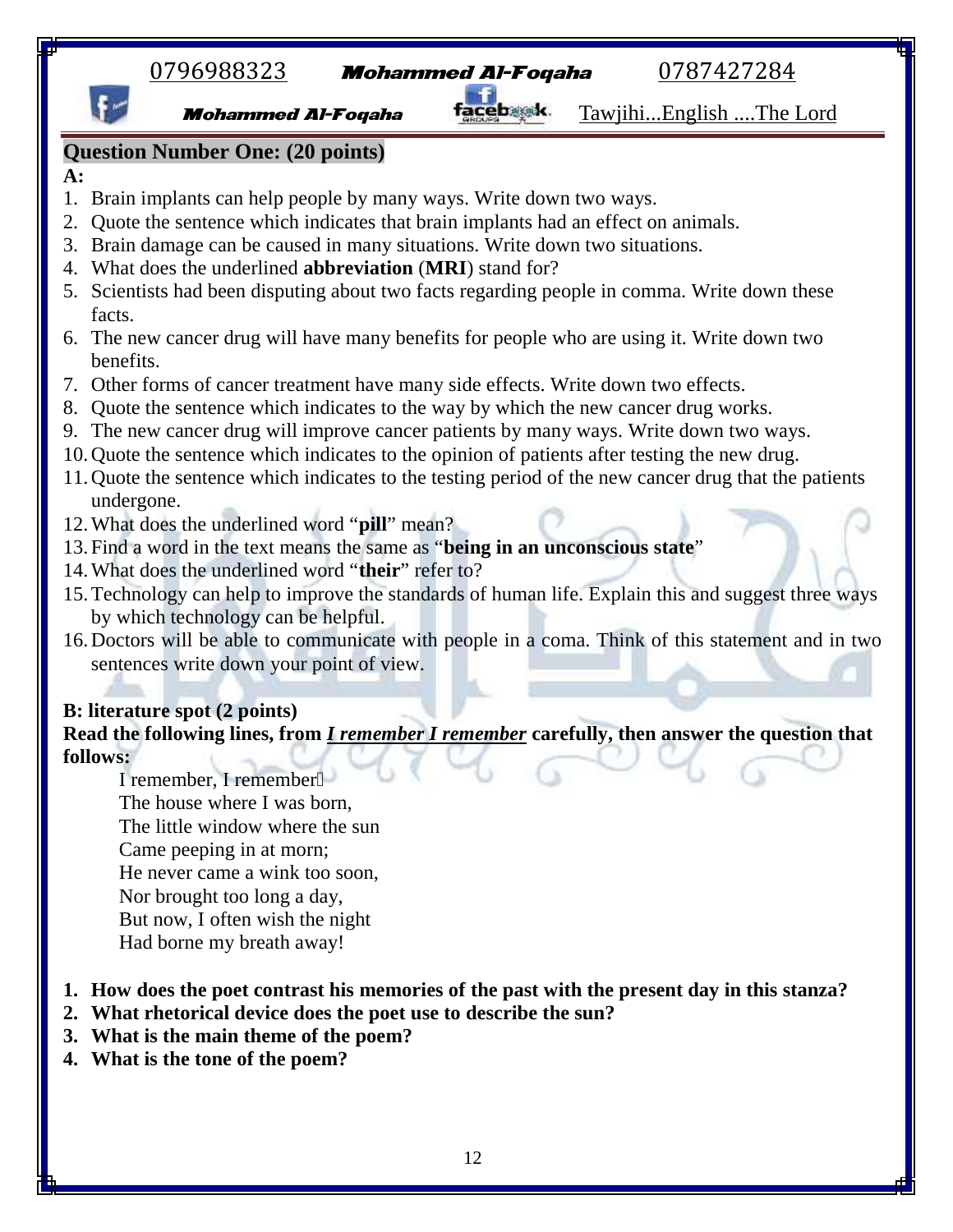

Mohammed Al-Foqaha facebsak. Tawjihi...English ....The Lord

#### **Answers**

- **A:**
- 1. Improve vision or allow disabled people to use their thoughts in order to control prosthetic limbs like arms, legs or hands, or operate a wheelchair.
- 2. In 2012 CE, research on monkeys showed that a brain implant improved their decision making abilities.
- 3. dementia, a stroke or other brain injuries
- 4. Magnetic Resonance Imaging
- 5. conscious, thinking mind
- 6. Will extend the lives of cancer patients and reduce their symptoms overnight.
- 7. the sickness and hair loss
- 8. The new treatment works by blocking a protein which causes cancerous cells to grow.
- 9. It will improve patients' life expectancy and quality of life much more quickly than any other treatment.
- 10.The patients were interviewed a year after starting the treatment and are fit and well, saying that they are definitely going to continue the trial.
- 11.The patients were interviewed a year after starting the treatment and are fit and well, saying that they are definitely going to continue the trial.
- 12.Tablet
- 13.Coma
- 14.disabled people
- 15.Student's answer
- 16.Student's answer

#### **B: literature spot (2 points)**

- 1. He contrasts his past days when he was a child that he was so happy with his present days of sadness and sorrow.
- 2. Personification
- 3. He contrasts his past days when he was a child that he was so happy with his present days of sadness and sorrow.
- 4. sad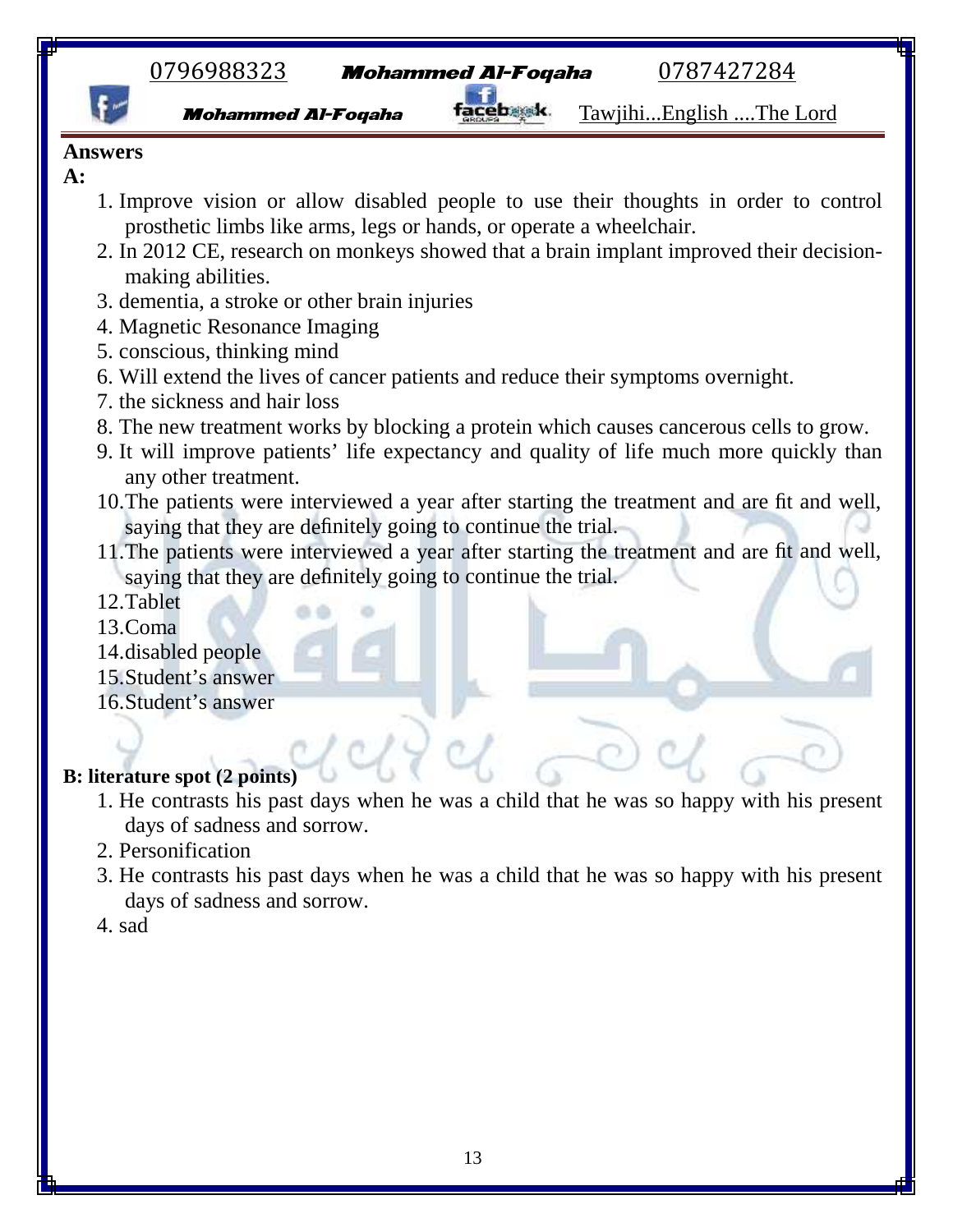|  |  |  |  | 0796988323 |  |
|--|--|--|--|------------|--|
|  |  |  |  |            |  |

**Mohammed Al-Foqaha Tacebask**. Tawjihi...English ....The Lord

**Read the following texts carefully, and then answer the questions that follow. Your answers should be based on the text.**

The King Hussein Cancer Center (KHCC) is Jordan's only **comprehensive** cancer treatment centre. **It** treats both adult and paediatric patients. As the population of the country increases, more and more families will rely on the hospital for cancer treatment. Patients come not only from Jordan but also from other countries in the region, as **they** are attracted by **its** excellent reputation, lower costs, and cultural and language similarities.

The population of Jordan increased from approximately 2.3 million in 1980 CE to about 6.5 million in 2010 CE. It is expected that the population will keep on increasing, and by 2050 CE it will be about 11.5 million. In order to **cope with** the increase in **demand** for treatment, the KHCC has begun an expansion programme. Building started in 2011 CE. The hospital will have more than doubled **its capacity** by 2016 CE, increasing space for new cancer cases from 3,500 per year to 9,000.

By **then**, **they** will have added 182 extra beds, along with bigger units for different departments, including radiotherapy. New adult and paediatric **wards** will have opened. Additionally, **they** will have built a special ten-floor outpatients' building, with an education centre **which** will include teaching rooms and a library.

Many cancer patients live far away from Amman, **where** the KHCC is located, and the journey to and from the hospital is often difficult. For this reason, there are plans to extend cancer care facilities to other parts of Jordan. In the near future, King Abdullah University Hospital in Irbid hopes to **set up** radiotherapy machines, so that cancer patients from northern Jordan will not have to go to Amman for radiotherapy treatment.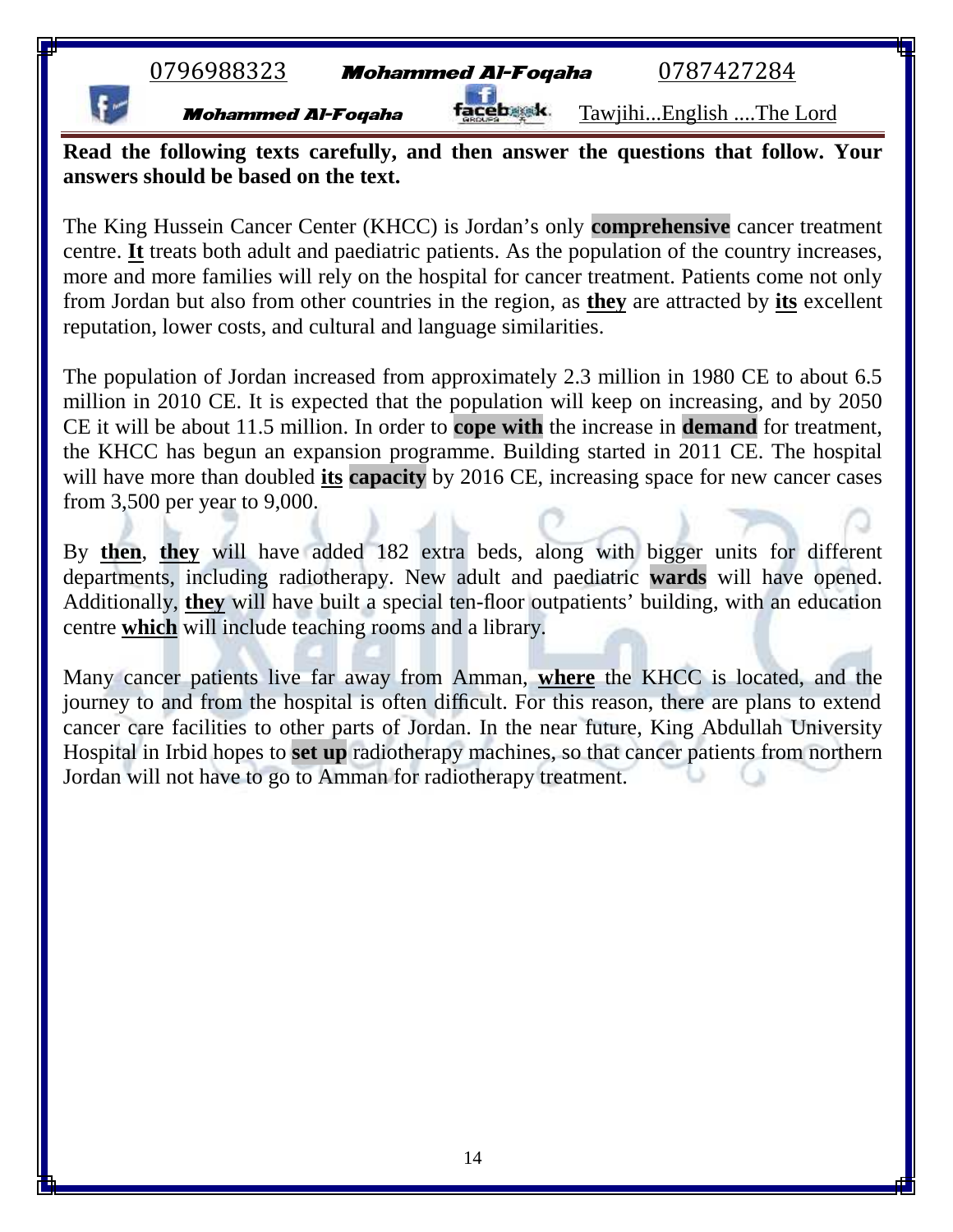|                 | <u>0796988323</u>                                                                       | <b>Mohammed Al-Foqaha</b> | 0787427284                                                                                                                                                                                  |
|-----------------|-----------------------------------------------------------------------------------------|---------------------------|---------------------------------------------------------------------------------------------------------------------------------------------------------------------------------------------|
|                 | <b>Mohammed Al-Foqaha</b>                                                               |                           | TawjihiEnglish The Lord                                                                                                                                                                     |
|                 | <b>Question Number One: (20 points)</b>                                                 |                           |                                                                                                                                                                                             |
| $\mathbf{A}$ :  |                                                                                         |                           |                                                                                                                                                                                             |
|                 |                                                                                         |                           | There are two <b>kinds of patients</b> can be treated in <b>KHCC</b> . Write down these two kinds.<br>Quote the sentence which indicates that there are too many people in Jordan depend on |
|                 | <b>KHCC</b> for cancer treatment.                                                       |                           |                                                                                                                                                                                             |
|                 |                                                                                         |                           | 3. KHCC is considered one of the most popular treatment centres in the Middle East for                                                                                                      |
|                 | many reasons. Write down two reasons.                                                   |                           |                                                                                                                                                                                             |
|                 |                                                                                         |                           | 4. Quote the sentence which indicates to the <b>inception</b> of the expansion programme in                                                                                                 |
| KHCC.           |                                                                                         |                           |                                                                                                                                                                                             |
|                 | 5. By 2016, the KHCC is going to <b>add</b> many facilities. Write down two facilities. |                           |                                                                                                                                                                                             |
|                 |                                                                                         |                           | 6. The <b>educational center</b> that the hospital is going to build will have two main <b>facilities</b> .                                                                                 |
|                 | Write down these facilities.                                                            |                           |                                                                                                                                                                                             |
|                 | 7. Quote the sentence that shows the <b>location</b> of KHCC.                           |                           |                                                                                                                                                                                             |
|                 | buildings in other areas of the country.                                                |                           | 8. Quote the sentence which shows that they are going to build new cancer treatment                                                                                                         |
|                 |                                                                                         |                           | 9. Quote the sentence which indicates that not everyone in Jordan can get to KHCC easily.                                                                                                   |
|                 | 10. What do the underlined phrasal verbs mean?                                          |                           |                                                                                                                                                                                             |
|                 | 11. What does the underlined word "then" refer to?                                      |                           |                                                                                                                                                                                             |
|                 | 12. Find an adjective which means the same as "complete"                                |                           |                                                                                                                                                                                             |
|                 |                                                                                         |                           | 13. Population increase will affect Jordan's housing, education and health facilities. Think of                                                                                             |
|                 | this statement and in two sentences write down your point of view.                      |                           |                                                                                                                                                                                             |
|                 |                                                                                         |                           | 14. Population increase will affect Jordan's housing, education and health facilities. Suggest                                                                                              |
|                 | three tips that the government should do to cope with this increase in population.      |                           |                                                                                                                                                                                             |
|                 |                                                                                         |                           |                                                                                                                                                                                             |
|                 | <b>B:</b> literature spot (2 points)                                                    |                           |                                                                                                                                                                                             |
| that follows:   |                                                                                         |                           | Read the following lines, from All the world's a stage carefully, then answer the question                                                                                                  |
| Then a soldier, |                                                                                         |                           |                                                                                                                                                                                             |
|                 | Full of strange oaths and bearded like the pard,                                        |                           |                                                                                                                                                                                             |
|                 | Jealous in honor, sudden and quick in quarrel,                                          |                           |                                                                                                                                                                                             |
|                 | Seeking the bubble reputation                                                           |                           |                                                                                                                                                                                             |
|                 | Even in the cannon's mouth.                                                             |                           |                                                                                                                                                                                             |
|                 | What stage of life does the playwright describe in these lines?                         |                           |                                                                                                                                                                                             |

- **1. What stage of life does the playwright describe in these lines?**
- **2. What rhetorical device does the playwright use to describe the man in line 2?**
- **3. What rhetorical device does the playwright use to describe the man in line 5?**
- **4. Find an example of a simile in the speech.**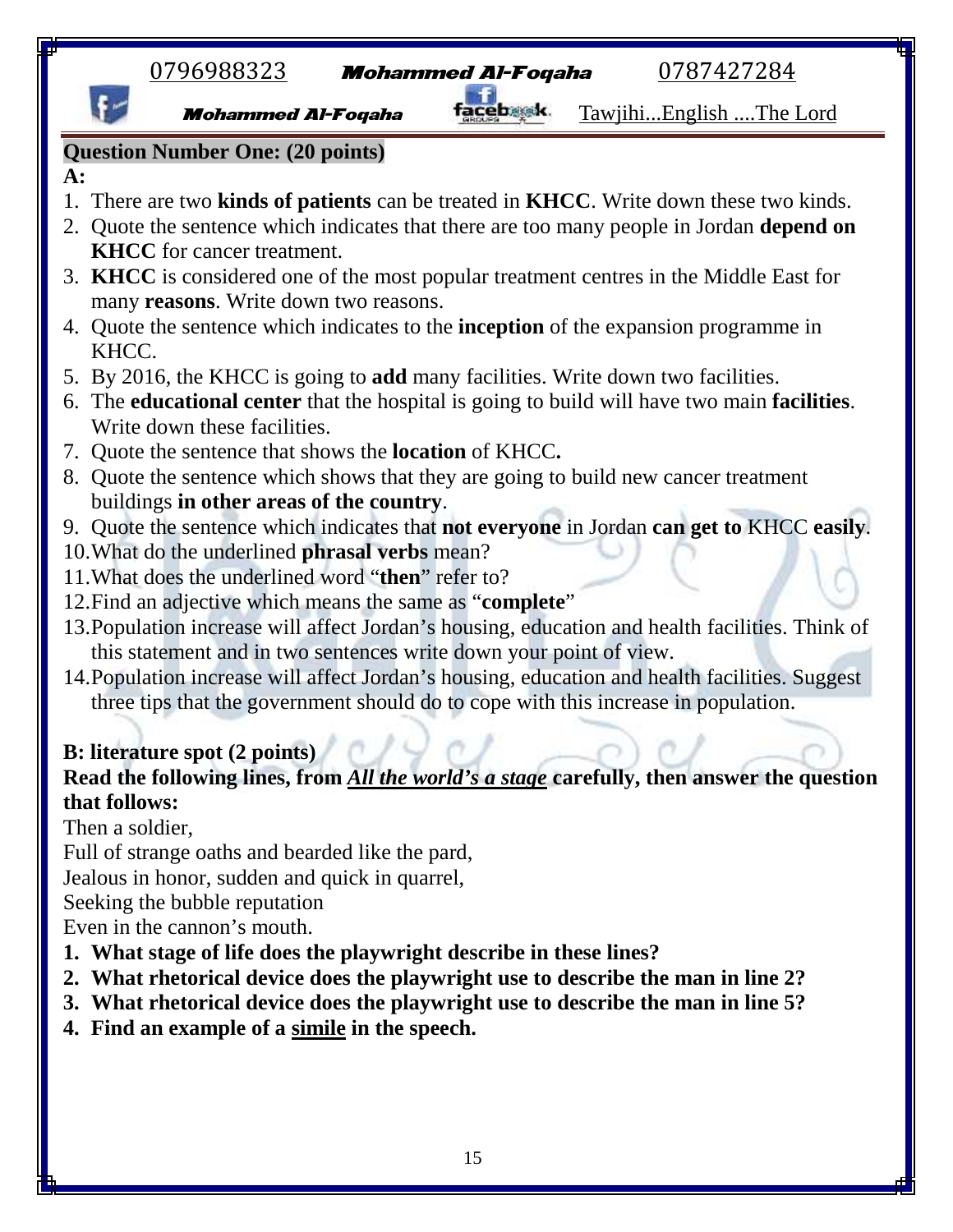





**Mohammed Al-Foqaha Tacebask**. Tawjihi...English ....The Lord

#### **Answers:**

- **A:**
- 1. adult and paediatric patients
- 2. As the population of the country increases, more and more families will rely on the hospital for cancer treatment.
- 3. **its** excellent reputation, lower costs, and cultural and language similarities.
- 4. Building started in 2011 CE.
- 5. New adult and paediatric **wards** will have opened. Additionally, **they** will have built a special ten-floor outpatients' building, with an education centre
- 6. teaching rooms and a library
- 7. Many cancer patients live far away from Amman, **where** the KHCC is located, and the journey to and from the hospital is often difficult.
- 8. For this reason, there are plans to extend cancer care facilities to other parts of Jordan.
- 9. Many cancer patients live far away from Amman, **where** the KHCC is located, and the journey to and from the hospital is often difficult.
- 10. Deal successfully with a situation / install
- 11.2016 CE
- 12.Comprehensive
- 13.Student's answer
- 14.Student's answer

#### **B: literature spot (2 points)**

- 1. Then a soldier
- 2. Simile
- 3. Personification
- 4. Even in the cannon's mouth.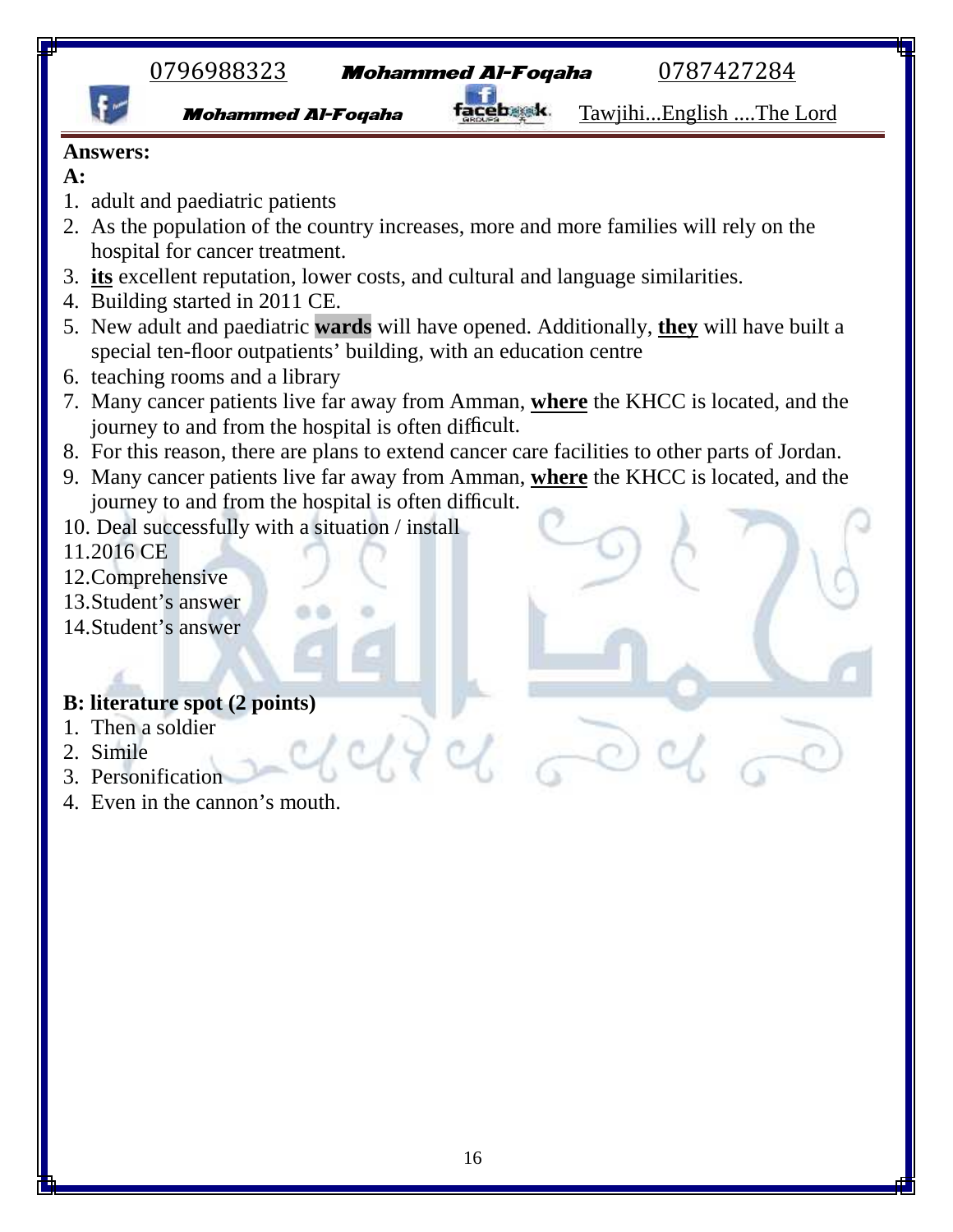**Mohammed Al-Foqaha Tacebask**. Tawjihi...English ....The Lord

#### **Rhetorical devices in the poem "I remember I remember"**

**Personification**: Writing which gives non-human objects human qualities.

- "sun came peeping in at morn;
- "He never came a wink too soon"
- "Night had borne my breath away!"
- "robin built"

**Metaphor**: A figure of speech in which is similar to a **simile**, but does NOT use the words like or as to compare.

- "Those flowers made of light"
- "My spirit flew in feathers then,"

#### **Rhetorical devices in the speech "all the world's a stage"**

#### **Metaphor**

- "all the worlds a stage"
- "and all the men and women merely players"
- "And shining morning face"
- "Full of strange oaths"
- "Full of wise saws"
- "pipes And whistles in his sound"

## **Personification**

• "even in the cannon's mouth"

## **Simile**

- "creeping like snail"
- "bearded like the pard"

## **Alliteration:**

"for his shrunk shank"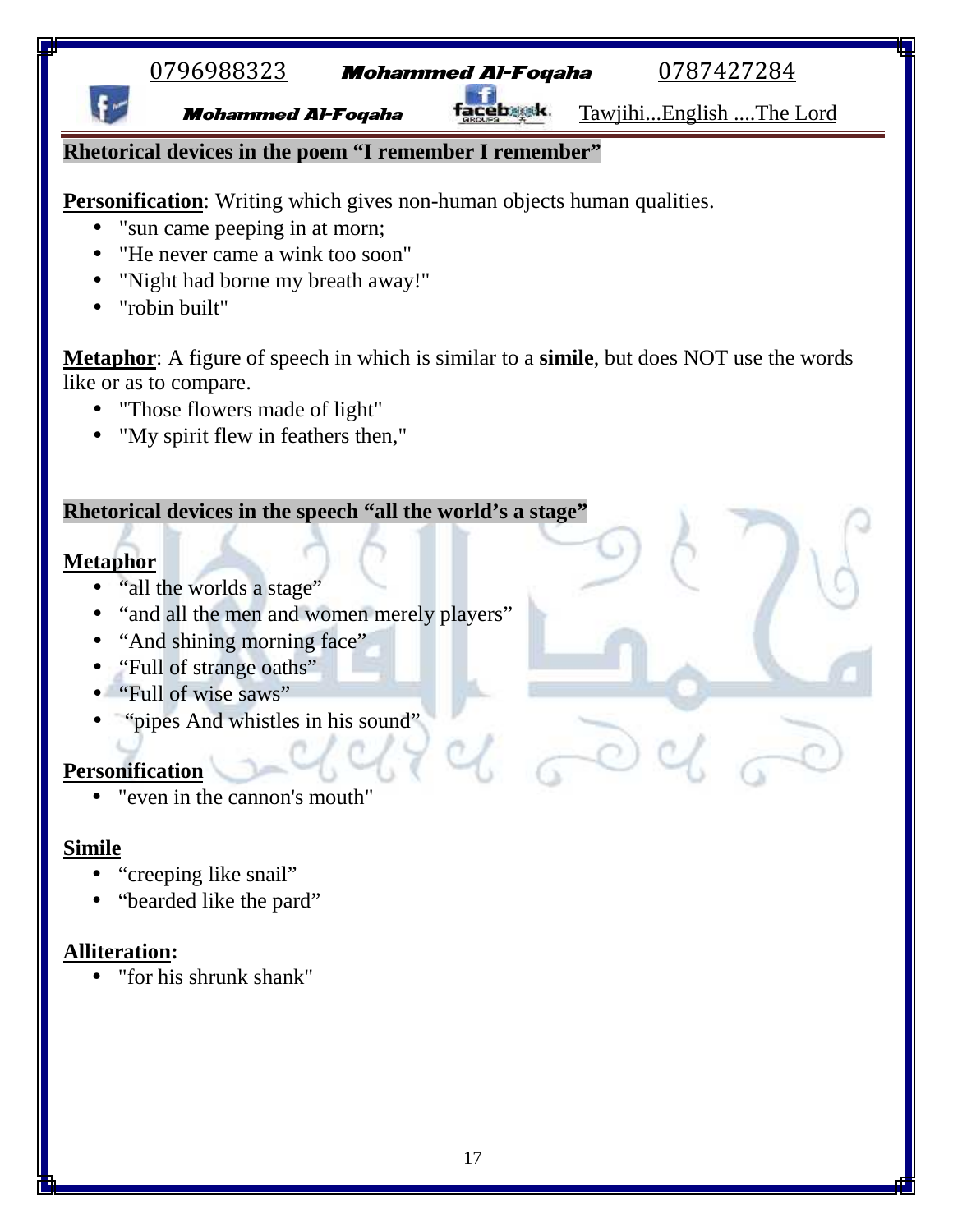| <u>0796988323</u><br><u>0787427284</u><br><b>Mohammed Al-Foqaha</b>                                                                                                                                                                                                                                                                                                                                                |  |
|--------------------------------------------------------------------------------------------------------------------------------------------------------------------------------------------------------------------------------------------------------------------------------------------------------------------------------------------------------------------------------------------------------------------|--|
| facebask.<br><b>Mohammed Al-Foqaha</b><br>TawjihiEnglish The Lord                                                                                                                                                                                                                                                                                                                                                  |  |
| <b>Question Number Two (15 points)</b><br>A. Choose the suitable item from those given in the box to complete each of the<br>following sentences and write it down in your ANSWER BOOKLET. (8 points)                                                                                                                                                                                                              |  |
| access, coma, fund, zero-waste, sponsor, qualified                                                                                                                                                                                                                                                                                                                                                                 |  |
| 1. Students who want to study medicine must be well____________.<br>2. After a serious accident she has been in a _______________ for three weeks.<br>3. Some cities in Europe nowadays, are ___________.<br>4. In order to _______ your bank account online, you have to have an internet connection.                                                                                                             |  |
| decade, take place, sceptical, migraine, artificial, reputation                                                                                                                                                                                                                                                                                                                                                    |  |
| 1. He was a great philosopher and used to be _____________ about different issues.<br>3. This product contains no<br>4. Another event will<br>4. Another event will<br>4. Another event will<br>4. Another event will<br>4. Another event will<br>4. Another event will<br>4. Another event will<br>4. Another example of the state of the s<br>calculation, viable, settle down, homoeopathy, prosthetic, neutral |  |
| 2. When I graduate from university, I would like to in the countryside.<br>3. If we replace as much carbon as we burn, we are carbon ________________.<br>4. I need to make a few _____________________before I decide how much to spend.                                                                                                                                                                          |  |
| invented, meet up, acupuncture, medical trials, polymath, renewable                                                                                                                                                                                                                                                                                                                                                |  |
| 1. Wind farms are an example of ______________ energy.<br>3. Before doctors prescribe drugs to patients, scientists perform _____________ to make<br>sure the drugs are safe.<br>4. Mr. Shahin is a true___________, working in all kinds of creative and scientific fields.                                                                                                                                       |  |
| textiles, footprint, strenuous, allergies, ceramics, malaria                                                                                                                                                                                                                                                                                                                                                       |  |
| is a disease that non-conventional treatment can't cure.<br>2. You can have bad muscle injuries if you start with ____________ exercises.<br>3. We can all work hard to reduce our _______ by living a more environmentally-friendly<br>lifestyle.<br>4. Art made from clay is called __________.                                                                                                                  |  |
| 18                                                                                                                                                                                                                                                                                                                                                                                                                 |  |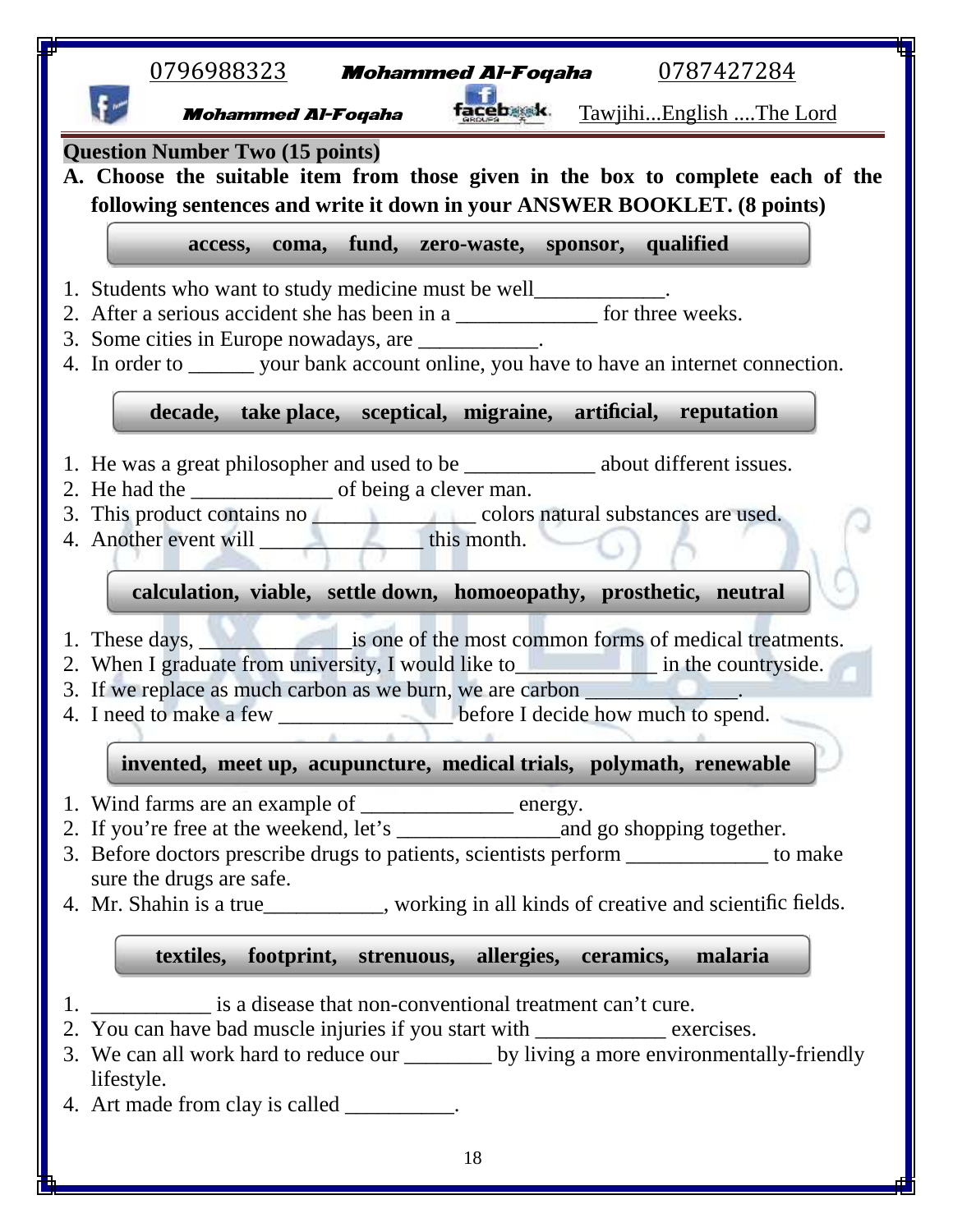| $\underline{0796988323}$ Mohammed Al-Foqaha<br>0787427284                                                                                                                                                                                                                                                                                                                                                                                                                    |
|------------------------------------------------------------------------------------------------------------------------------------------------------------------------------------------------------------------------------------------------------------------------------------------------------------------------------------------------------------------------------------------------------------------------------------------------------------------------------|
|                                                                                                                                                                                                                                                                                                                                                                                                                                                                              |
| facebask.<br>TawjihiEnglish The Lord<br><b>Mohammed Al-Foqaha</b>                                                                                                                                                                                                                                                                                                                                                                                                            |
|                                                                                                                                                                                                                                                                                                                                                                                                                                                                              |
| apparatus, benefit, symptoms, waste, sculpture, exhibition                                                                                                                                                                                                                                                                                                                                                                                                                   |
| 1. If you don't feel well, you should describe your ________________ to the doctor.<br>2. I enjoy painting and __________________ so I decided to do a degree in Fine Arts.<br>3. ____________________usually refers to tools and equipment needed for something technical or<br>scientific.<br>4. If a city recycles everything and doesn't throw anything away, it is zero __________.                                                                                     |
| a coma, appendage, arithmetic, waterproof, major, model                                                                                                                                                                                                                                                                                                                                                                                                                      |
| 1. After Ali's accident, he lay in ___________________ for two weeks.<br>2. Ramzi is very good with numbers and calculations. He always scores high in<br>3. _______________ is a formal word referring to something attached to something larger. It<br>could refer to a hand or a foot as well as arms and legs.<br>4. King Hussein was a _________________ world figure in the twentieth century.<br>handicrafts, look around, alien, arthritis, self-confidence, sponsor |
|                                                                                                                                                                                                                                                                                                                                                                                                                                                                              |
| 1. If something seems very strange, we sometimes say it is ______________.                                                                                                                                                                                                                                                                                                                                                                                                   |
| 2. My grandfather has ____________ in his fingers, so he sometimes finds it difficult to write.                                                                                                                                                                                                                                                                                                                                                                              |
|                                                                                                                                                                                                                                                                                                                                                                                                                                                                              |
| 3. I've never visited that museum. I'd like to go in and __________________.                                                                                                                                                                                                                                                                                                                                                                                                 |
| physician, cultural, pills, risk, immunization, heritage                                                                                                                                                                                                                                                                                                                                                                                                                     |
| 1. Traditional culture, such as art, architecture, customs and beliefs are called____<br>2. Please hurry up. Let's not ____________________ missing the bus.<br>3. Art, music and literature are all part of our ________________ life.<br>4. Professor Badari, aged 67, is the hospital's leading _________ specialising in cancer care.                                                                                                                                    |
| ailment, inspire, footprint, talent, contemporary, gallery                                                                                                                                                                                                                                                                                                                                                                                                                   |

П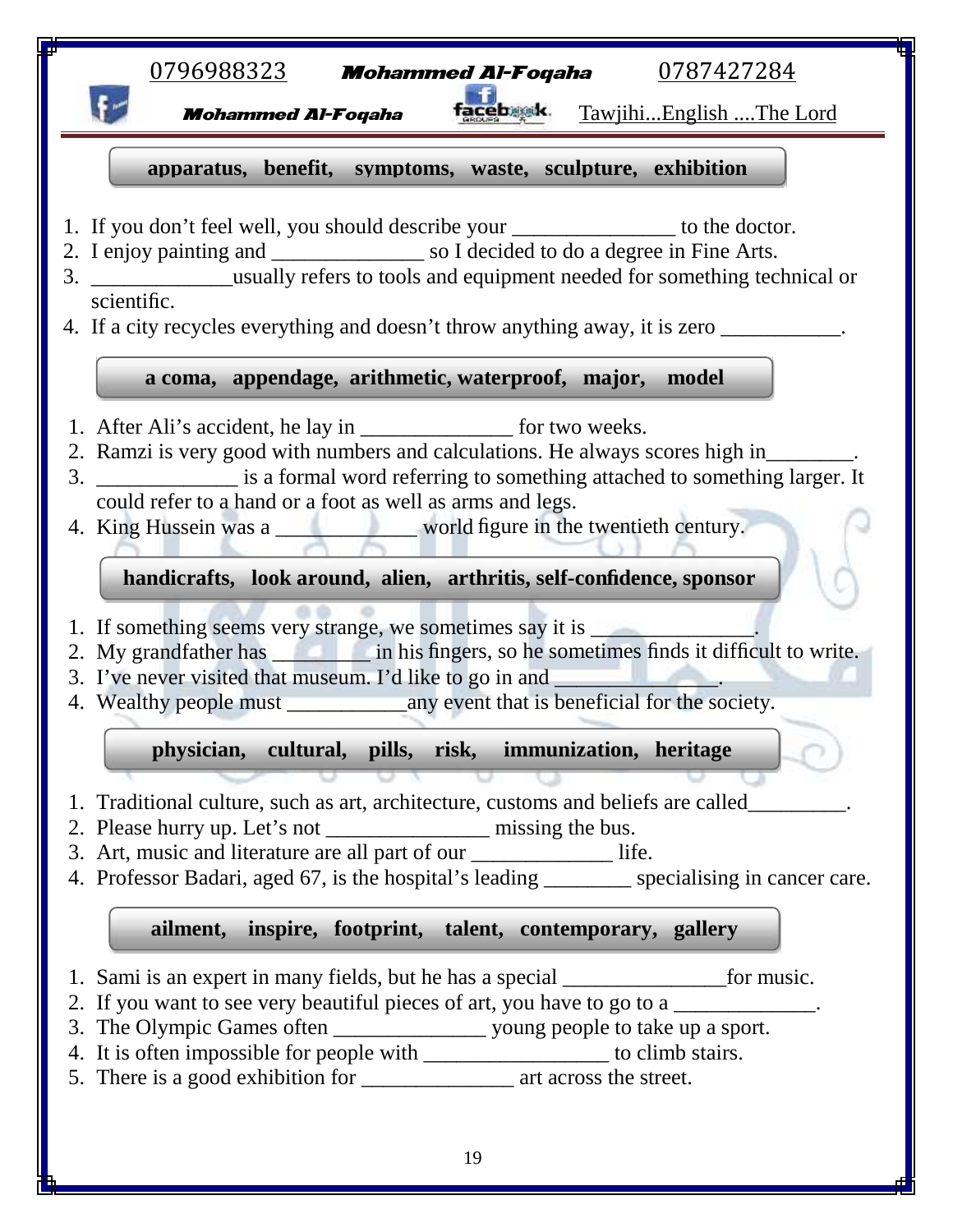

**Answers**

**qualified, coma, zero-waste, access sceptical, reputation, artificial, take place homoeopathy, settle down, neutral, calculation renewable**, **meet up, medical trials, polymath malaria, strenuous**, **footprint**, **ceramics symptoms, sculpture**, **apparatus**, **waste a coma, arithmetic, appendage**, **major alien**, **arthritis**, **look around**, **sponsor heritage**, **risk**, **cultural**, **physician talent**, **gallery**, **inspire**, **ailment**, **contemporary**

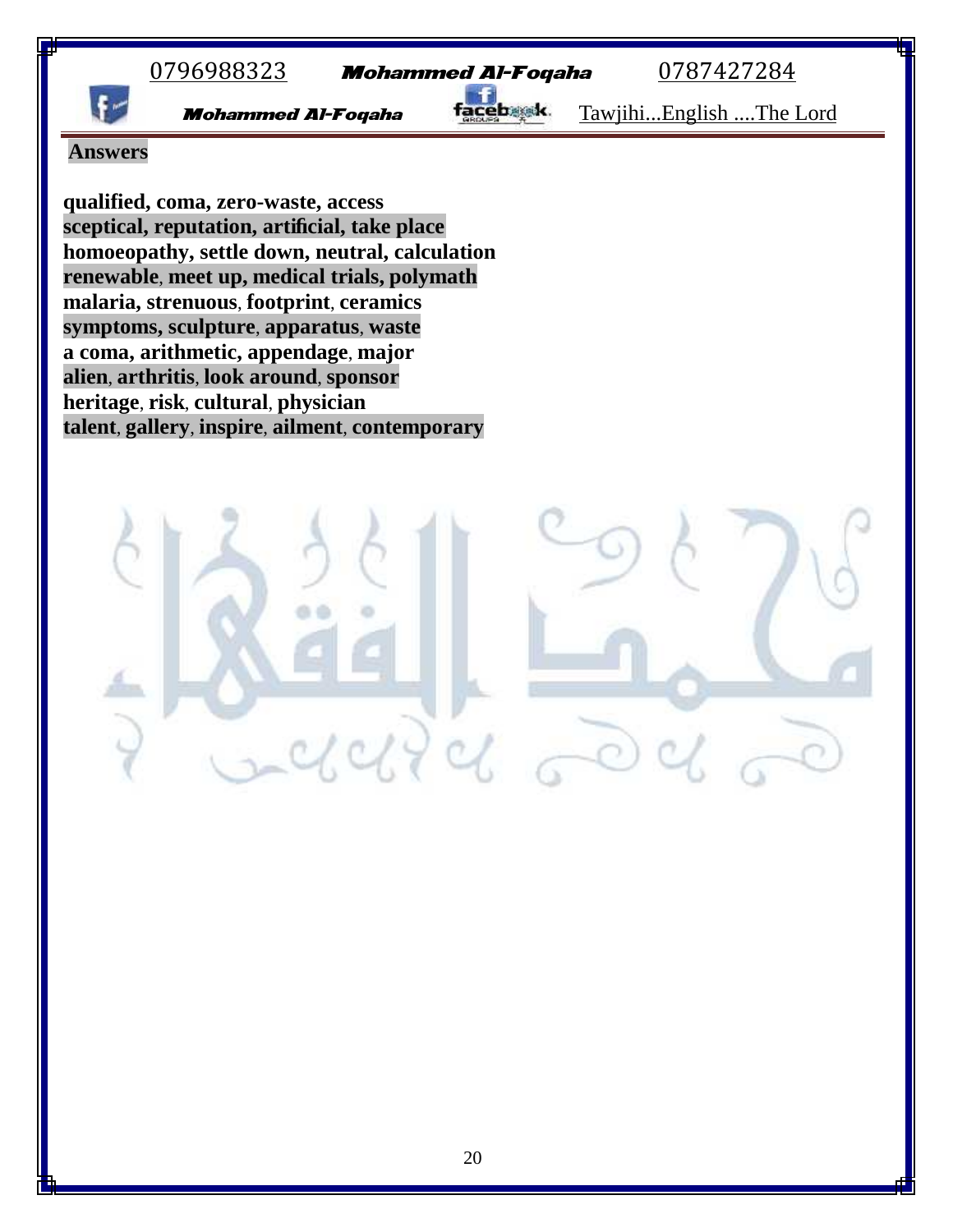| $\underline{0796988323}$ Mohammed Al-Foqaha                                                 | <u>0787427284</u>       |
|---------------------------------------------------------------------------------------------|-------------------------|
| faceb sk.<br><b>Mohammed Al-Foqaha</b>                                                      | TawjihiEnglish The Lord |
| B. Complete the following sentences with the suitable words derived from the words in       |                         |
| the box below and Write the answer down in your ANSWER BOOKLET. (4 points)                  |                         |
| 1. In the future, there will be too many ________________built cities. (artifice)           |                         |
| 2. The new airport should be fully _________ by next year. (operate)                        |                         |
| 3. He has good ________, but his suggestion isn't really helpful. (intend)                  |                         |
| 4. None of these strategies are _____________ for smaller businesses. (practice)            |                         |
| 5. His views on medicine are more _________ than those of some of his friends. (convention) |                         |
|                                                                                             |                         |
| 7. Parents must ____________ their children after being exposed to any disease. (immune)    |                         |
| 8. ____________ has been linked to a number of health risks, such as heart disease. (obese) |                         |
| 9. Improvements in diet have resulted in greater life _________ for many people. (expect)   |                         |
| 10. This has proved to be _________ beneficial to the community. (extreme)                  |                         |
| 11. She has one of the most ____________ minds in the business. (create)                    |                         |
| 12. He could not suggest a ____________ alternative. (viability)                            |                         |
| 13. My parents have been the most <u>entitled</u> people in my life. ( <b>influence</b> )   |                         |
| 14.Al-Kindi made many important mathematical______________. (discover)                      |                         |
|                                                                                             |                         |
| <b>Answers</b>                                                                              |                         |
| artificially / operational / intention / practical / conventional / remedial / immunize /   |                         |
| obesity / expectancy / extremely / creative / viable / influential / discovery.             |                         |
|                                                                                             |                         |
|                                                                                             |                         |
|                                                                                             |                         |
| 2 Saved 2020                                                                                |                         |
|                                                                                             |                         |
|                                                                                             |                         |
|                                                                                             |                         |
|                                                                                             |                         |
|                                                                                             |                         |



خلدا - بالقرب من أشارة البنك العربي - اعتداد المدارس التنظيرية<br>مقابل مدرسة محمد الشريقي - امام حديقة زها تلفون:0775506269 - 0792670106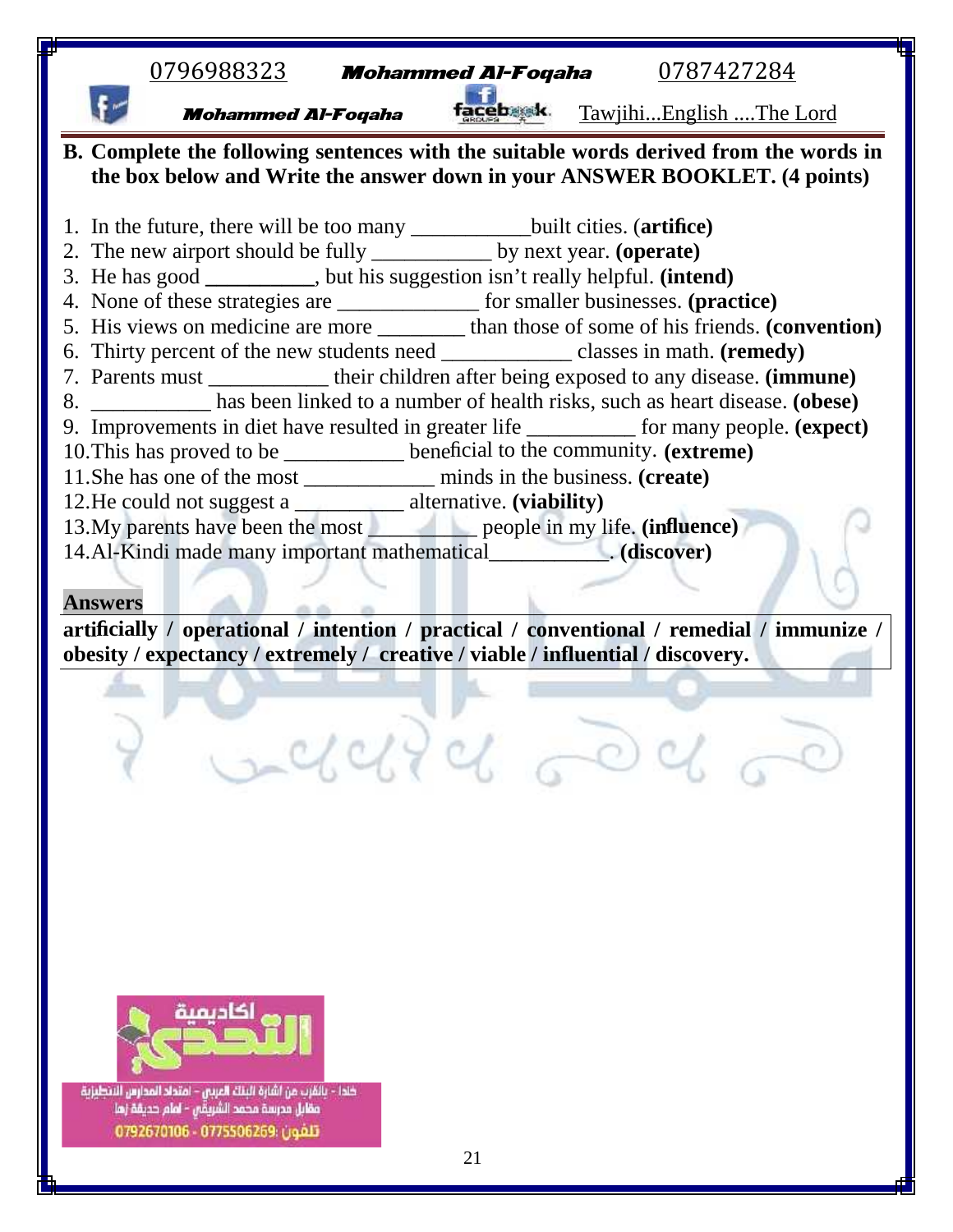$f$ 



Mohammed Al-Foqaha facebsek. Tawjihi...English ....The Lord

| <b>Derivative forms</b> |                          |                  |                |  |
|-------------------------|--------------------------|------------------|----------------|--|
| <b>Verb</b>             | <b>Noun</b>              | <b>Adjective</b> | <b>Adverb</b>  |  |
| access                  | access                   | accessible       |                |  |
| calculate               | calculation              |                  |                |  |
| rely on                 |                          | reliable         |                |  |
|                         | allergy                  | allergic         |                |  |
|                         | artifice                 | artificial       | artificially   |  |
|                         | cancer                   | cancerous        |                |  |
| commit                  | commitment               | committed        |                |  |
| complement              | complementary            |                  |                |  |
|                         | convention               | conventional     | conventionally |  |
| expand                  | expansion                |                  |                |  |
| remedy                  | remedy                   | remedial         |                |  |
| immunise                | immunisation             | immune           |                |  |
| expect                  | expectation / expectancy |                  |                |  |
|                         | mortality                | mortal           |                |  |
|                         | obesity                  | obese            |                |  |
|                         | optimism / optimist      | optimistic       |                |  |
|                         | option                   | optional         |                |  |
| practise                | practitioner             | practical        | practically    |  |
| repute                  | reputation               |                  |                |  |
|                         | sceptic / scepticism     | sceptical        |                |  |
|                         | viability                | viable           |                |  |
| create                  | creation                 | created          |                |  |
| neutralise              | neutrality               | neutral          |                |  |
| compose                 | composition              |                  |                |  |
| demonstrate             | demonstration            |                  |                |  |
| desalinate              | desalination             |                  |                |  |
|                         | geometry                 | geometric        | geometrically  |  |
| inherit                 | inheritance              |                  |                |  |
| inoculate               | inoculation              | inoculable       |                |  |
| install                 | installation             |                  |                |  |
| irrigate                | irrigation               |                  |                |  |
|                         | mathematician /          | mathematical     |                |  |
|                         | mathematics              |                  |                |  |
| harmonise               | harmony                  | harmonious       |                |  |
| philosophise            | philosopher              | philosophical    |                |  |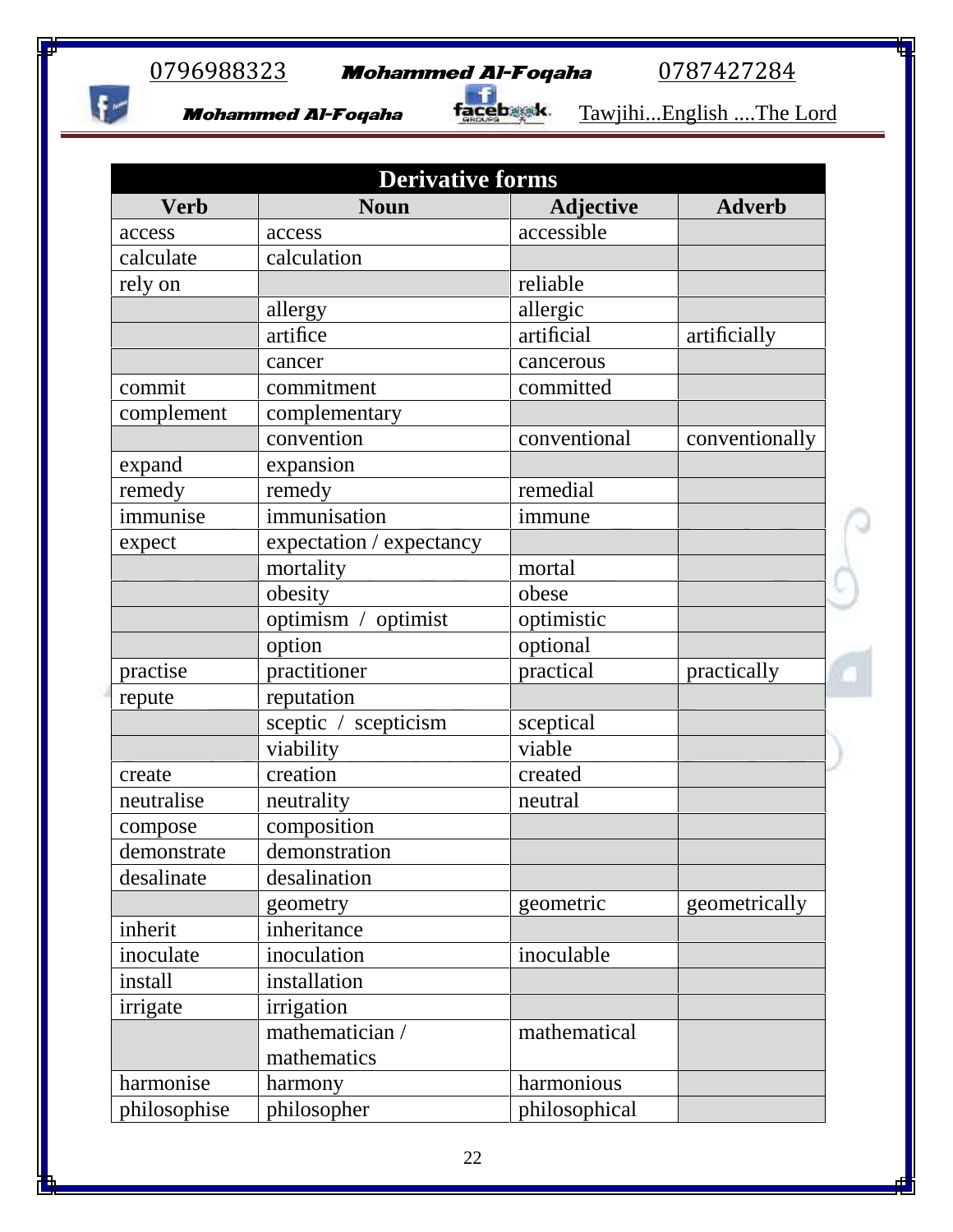| qualify       | qualification             |                |               |
|---------------|---------------------------|----------------|---------------|
| restore       | restoration               |                |               |
| revolutionise | revolution                | revolutionary  |               |
| sustain       | sustainability            | sustainable    |               |
| translate     | translation / translator  |                |               |
|               | tradition                 | traditional    | traditionally |
|               | extremist                 | extreme        | extremely     |
| organise      | organisation              | organised      | organisedly   |
| intend        | intention                 | intentional    | intentionally |
|               | child / children          | childish       | childishly    |
| train         | trainee / trainer         | trained        |               |
|               | Archaeology/archaeologist | archaeological |               |
| appreciate    | appreciation              |                |               |
| educate       | education                 | educational    |               |
| collect       | collection                | collective     |               |
|               |                           |                |               |



خلدا - بالقرب من أشارة البنك العربي - امتداد المدارس التنظيرية<br>مقابل مدرسة محمد الشريقي - امام حديقة زها تلفون :0775506269 - 0792670106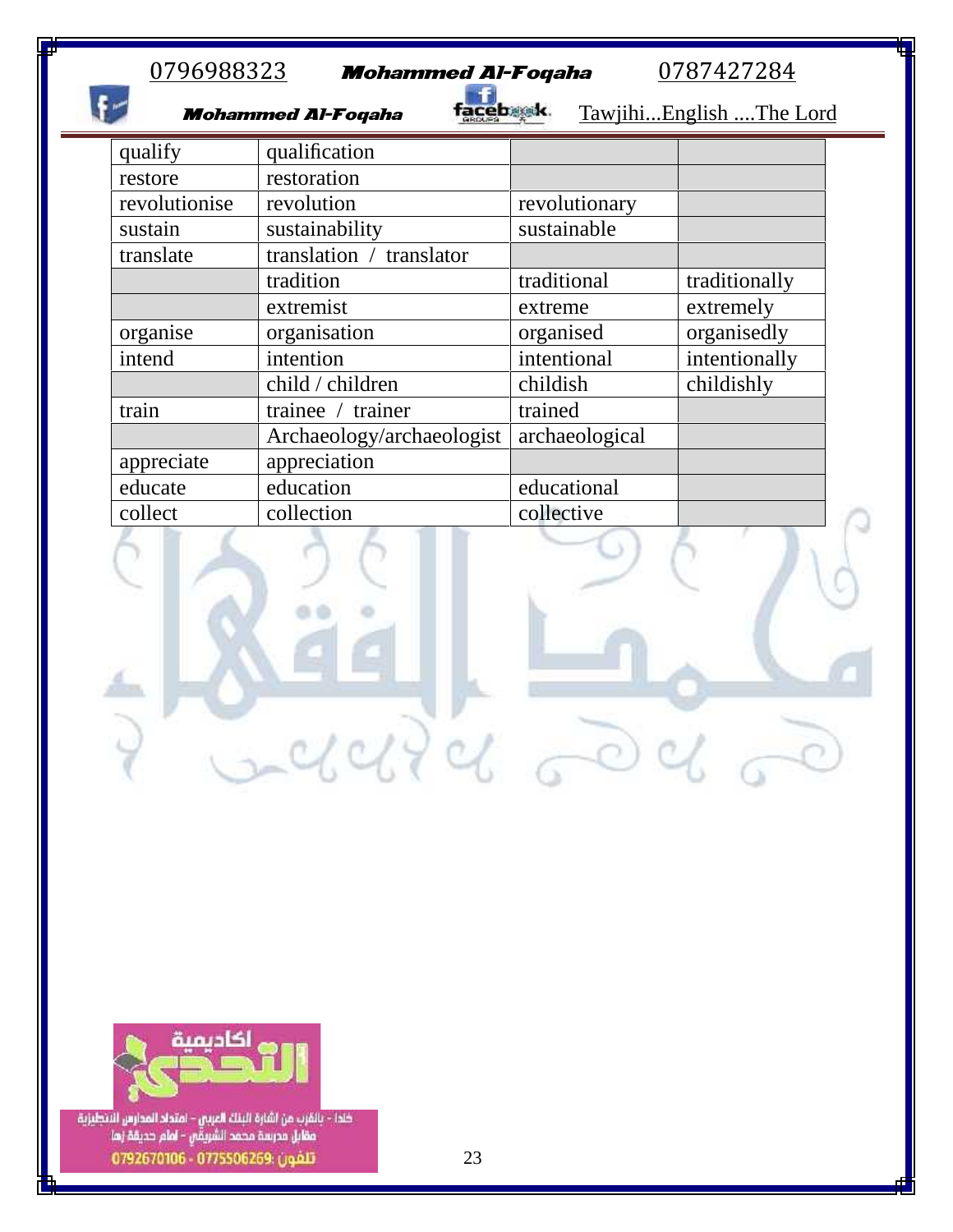|  |  |  |  | )796988323 |  |
|--|--|--|--|------------|--|
|  |  |  |  |            |  |

0796988323 **Mohammed Al-Foqaha** 0787427284<br>**Mohammed Al-Foqaha facebask** Tawjihi...English ....The I

**Mohammed Al-Foqaha Tacebask**. Tawjihi...English ....The Lord

**Study the following sentence and answer the question that follows. Write the answer down in your ANSWER BOOKLET. (3 points)**

When they came home they found their neighbor **red-handed**. **What does the underlined colour idiom mean?**

| <b>Idiom</b>         | <b>Meaning</b>                   | <b>Arabic</b>  |
|----------------------|----------------------------------|----------------|
| bounce back          | to be successful again after a   |                |
|                      | difficult time                   |                |
| feel blue            | to feel sad                      | يشعر بالحزن    |
| have the green light | to give permission to go ahead   | يوافق          |
| red-handed           | the act of doing something wrong | متلبس بالجريمة |
| out of the blue      | unexpectedly                     | غير مڌ         |
| see red              | to be angry                      | يغضب بشدة      |
| setback              | a problem makes a situation      |                |
|                      | worse                            |                |
| white elephant       | not useful / something that has  | عديم القيمة    |
|                      | cost a lot of money but has no   |                |
|                      | useful purpose                   |                |

I've never visited that museum. I'd like to go in and **look around**. **What does the underlined phrasal verb mean?**

a a

| <b>Phrasal verb</b> | <b>Meaning</b>                                   | <b>Arabic</b>             |
|---------------------|--------------------------------------------------|---------------------------|
| take place          | happen                                           | يحدث                      |
| wake up             | wake                                             | يستيقظ                    |
| settle down         | relax / stay and live in one place               | يستقر<br><u>، ي</u> ستريح |
| meet up             | come together                                    | يجتمع                     |
| look around         | explore                                          |                           |
| get started         | start                                            | يبدا                      |
| know about          | realise                                          | يعرف / يدرك               |
| connect with        | contact                                          | يتواصل                    |
| turn on             | switch on                                        | بشغل                      |
| give out            | provide                                          | يزود / يعطي               |
| fill in             | complete                                         | يملأ / يكمل               |
| cope with           | to deal successfully with, or handle a situation | يتعامل مع                 |
| focus on            | concentrate                                      | يركز                      |
| Set up              | install                                          | ينشئ / يثبت               |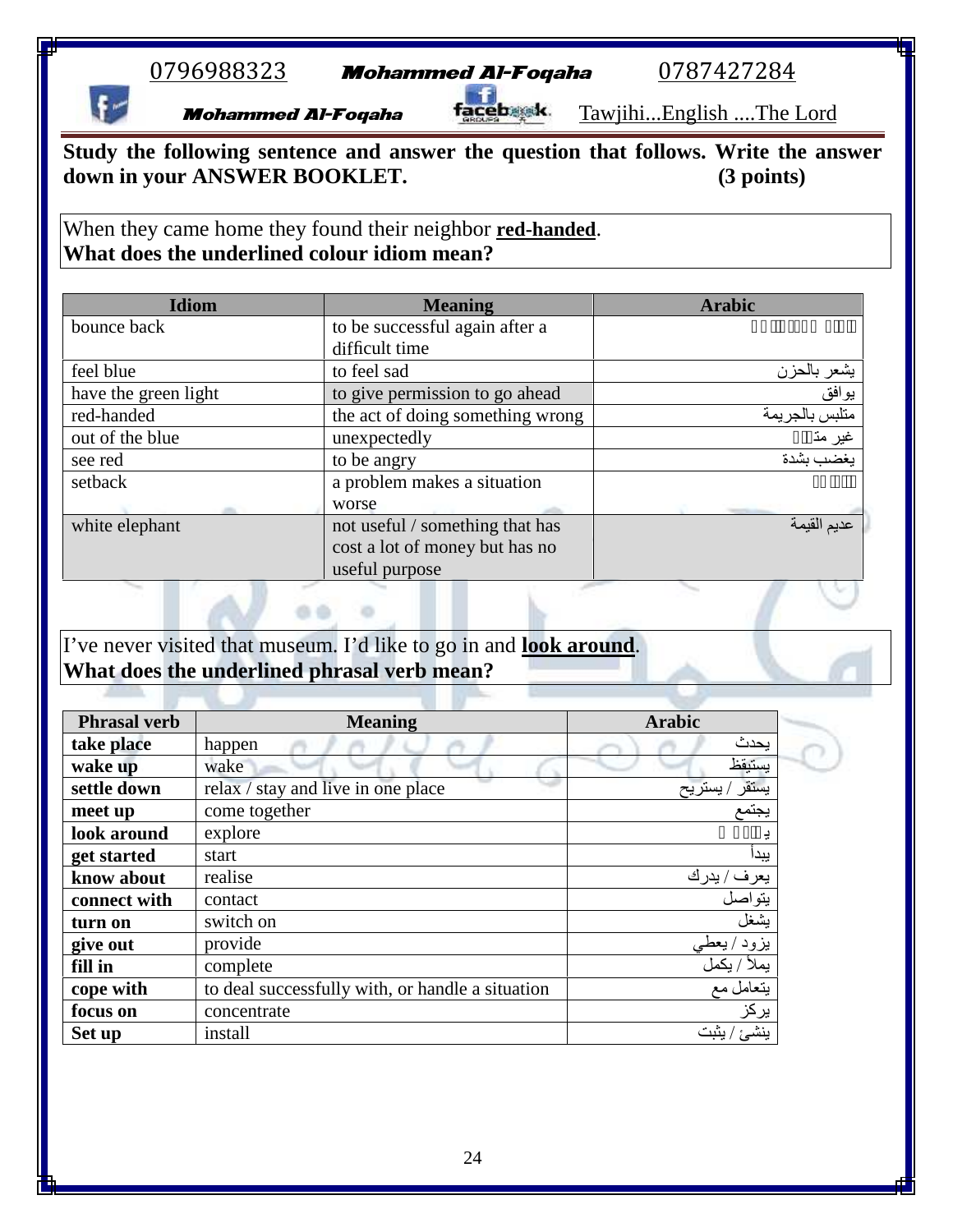|                | <u>0796988323</u>                                                                                        | 0787427284<br><b>Mohammed Al-Foqaha</b>                                                                                                                                                                                                            |  |
|----------------|----------------------------------------------------------------------------------------------------------|----------------------------------------------------------------------------------------------------------------------------------------------------------------------------------------------------------------------------------------------------|--|
|                | <b>Mohammed Al-Foqaha</b>                                                                                | facebask.<br>TawjihiEnglish The Lord                                                                                                                                                                                                               |  |
|                | <b>Question Number Three (12 points)</b><br><b>BOOKLET.</b>                                              | A. Correct the verb between brackets, then write your answers down in your ANSWER<br>$(6$ points)                                                                                                                                                  |  |
|                | <b>Present perfect simple (has/ have + v3)</b><br>1. Jack ______________ his homework yet. (not, finish) | 2. 'Where's Tony?' 'I _______ just ________ him playing with his toy truck.' (see)                                                                                                                                                                 |  |
|                | <b>Present perfect continuous (has/ have + been + v+ing)</b>                                             |                                                                                                                                                                                                                                                    |  |
|                |                                                                                                          | 3. People _________ smartphones since they were invented in the early 2000s. (be, use)<br>4. The teacher has __________________________ for the last two hours. (be, talk)                                                                         |  |
|                | Past perfect simple $(had + v3)$                                                                         | 5. I didn't have any money because I _______________ my wallet. (lose)<br>6. George __________ English quite well by the time his cousin arrived. (learn)<br>7. Before she went to the library, Huda _________ her mother to prepare lunch. (help) |  |
|                | Past perfect continuous $(had + been + v + ing)$                                                         | 8. By the time the bus arrived, we had ____________________ for an hour.(be, wait)<br>9. Ali <b>No. 2016</b> about his friend when he received a text from him.(be, think)                                                                         |  |
|                | Future simple $(will + v1)$                                                                              |                                                                                                                                                                                                                                                    |  |
|                |                                                                                                          | 12. Experts say that one day soon we help them to our skin! (attach)                                                                                                                                                                               |  |
|                | Future continuous (will + be + $v$ +ing)<br>13. In the following two hours, we                           | for our holiday. (pack)                                                                                                                                                                                                                            |  |
|                | Future perfect continuous (will + have +v3)                                                              |                                                                                                                                                                                                                                                    |  |
|                |                                                                                                          | 15.By the end of this year, we ____________________here for ten years. (live)                                                                                                                                                                      |  |
|                |                                                                                                          | 16.By three years' time, my brother ________________ from university. (graduate)                                                                                                                                                                   |  |
| Used to $+ v1$ |                                                                                                          |                                                                                                                                                                                                                                                    |  |
|                | when I was about ten years old. (live)<br>18. when did they ___________ to school? (go)                  | 17. When we were younger, we _________________ in a village. We moved to the city                                                                                                                                                                  |  |
|                |                                                                                                          | 20.I _____________________shopping in the local supermarket, but it closed two years ago, so                                                                                                                                                       |  |
|                | now I have to drive into town to shop. (go)                                                              |                                                                                                                                                                                                                                                    |  |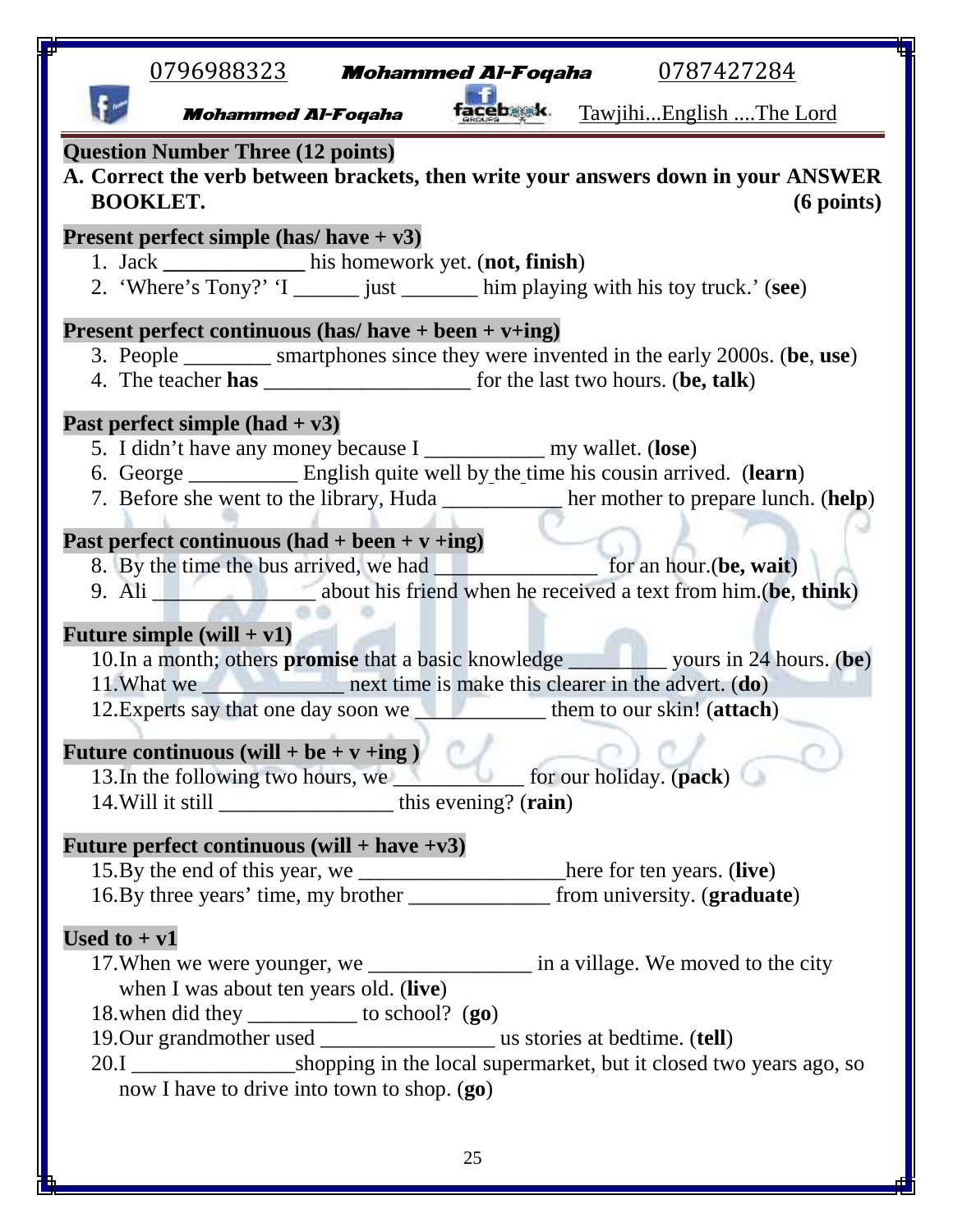|                                                                                                                                                                                                                                                                                                                           | $\underline{0796988323}$ Mohammed Al-Foqaha |                     | 0787427284              |  |  |  |  |
|---------------------------------------------------------------------------------------------------------------------------------------------------------------------------------------------------------------------------------------------------------------------------------------------------------------------------|---------------------------------------------|---------------------|-------------------------|--|--|--|--|
|                                                                                                                                                                                                                                                                                                                           | <b>Mohammed Al-Foqaha</b>                   | t <u>ace</u> b sk.  | TawjihiEnglish The Lord |  |  |  |  |
| $Be + used to + V + ing$<br>21. She has lived in the UK for a year. She is _____________ English now. (speak)<br>22. Joining a gym can be very tiring at first if you aren't _____________________ doing much<br>exercise. $(use to)$<br>23. Please slow down. I _________________________ walking so fast! (not, use to) |                                             |                     |                         |  |  |  |  |
| <b>Gerund or infinitive</b><br>24. Are you planning ____________________ shopping tomorrow? (go)                                                                                                                                                                                                                          |                                             |                     |                         |  |  |  |  |
| <b>Simple present passive</b><br>have a smartphone. (estimate)                                                                                                                                                                                                                                                            |                                             |                     |                         |  |  |  |  |
| <b>Simple past passive</b><br>28. Since smartphones _________ in the early 2000s, People have been using them.<br>(invent)                                                                                                                                                                                                |                                             |                     |                         |  |  |  |  |
| <b>Conditional sentences</b><br>29. If Ali _____ his own computer, he wouldn't need to use his friend's computer. (have)<br>30. If you press that button, the picture _____________. (move)<br>31. If you play computer games all day, you ________ time to study. (not, have)                                            |                                             |                     |                         |  |  |  |  |
| <b>Answers</b><br>the American Arts                                                                                                                                                                                                                                                                                       |                                             |                     |                         |  |  |  |  |
| 1 Hasn't finished                                                                                                                                                                                                                                                                                                         | 9 had been thinking                         | 17 used to live     | $25$ to get             |  |  |  |  |
| 2 have, seen                                                                                                                                                                                                                                                                                                              | 10 will be                                  | 18 use to go        | 26 living               |  |  |  |  |
| 3 have been using                                                                                                                                                                                                                                                                                                         | 11 will do                                  | 19 to tell          | 27 is estimated         |  |  |  |  |
| 4 been talking                                                                                                                                                                                                                                                                                                            | 12 will attach                              | 20 used to go       | 28 were invented        |  |  |  |  |
| 5 had lost                                                                                                                                                                                                                                                                                                                | 13 will be packing                          | 21 used to speaking | 29 had                  |  |  |  |  |
| 6 had learnt                                                                                                                                                                                                                                                                                                              | 14 be raining                               | 22 used to          | 30 will move/ moves     |  |  |  |  |
| 7 had helped                                                                                                                                                                                                                                                                                                              | 15 will have lived                          | 23 am not used to   | 31 will not have        |  |  |  |  |
| 8 had been writing                                                                                                                                                                                                                                                                                                        | 16 will have graduated                      | $24$ to go          |                         |  |  |  |  |
|                                                                                                                                                                                                                                                                                                                           |                                             |                     |                         |  |  |  |  |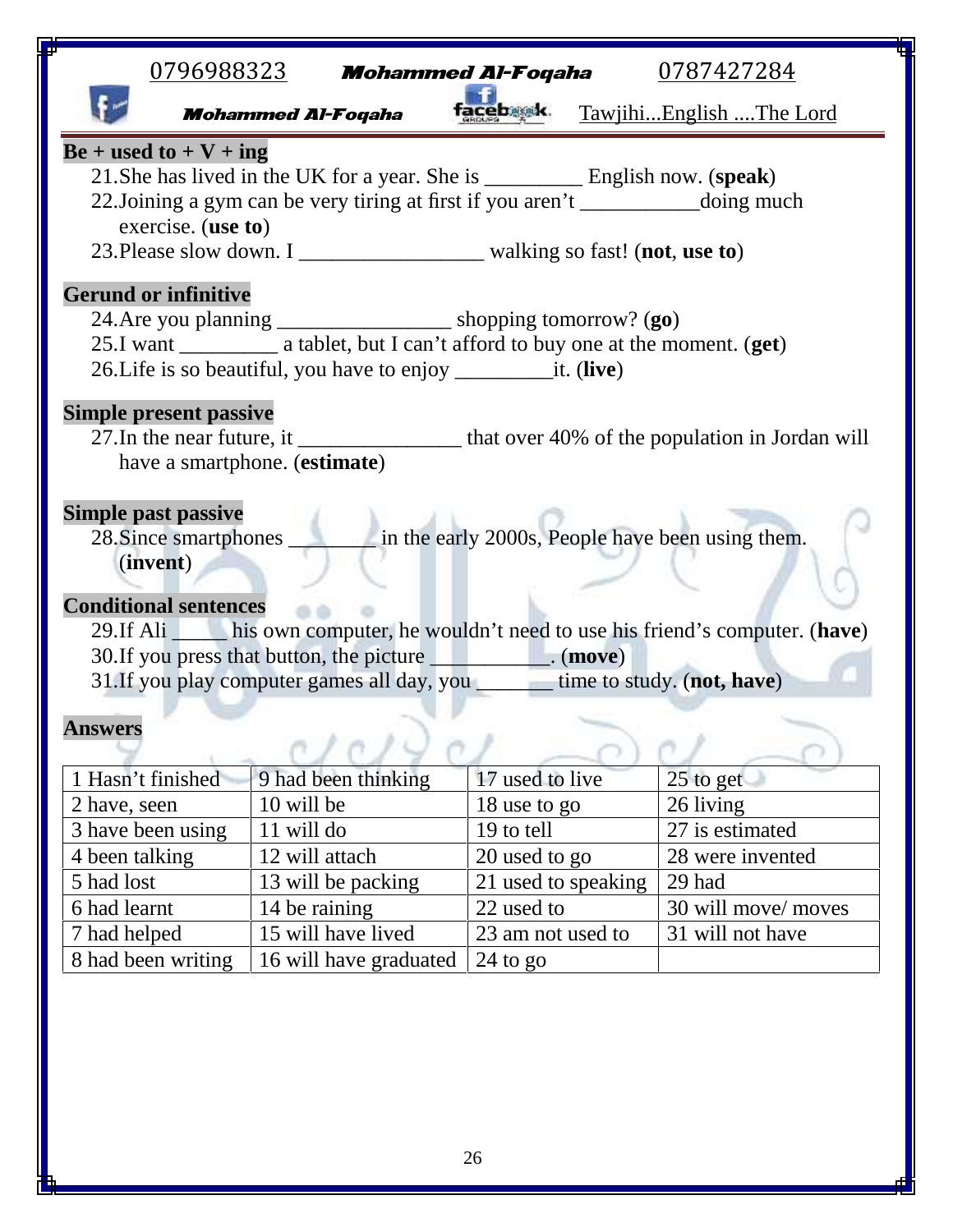| facebask.<br>TawjihiEnglish The Lord<br><b>Mohammed Al-Foqaha</b><br>Rewrite the following sentences keeping the same meaning, using the given words and<br>phrases between brackets. Write the answer down in your ANSWER BOOKLET.<br>$(6 \text{ points})$<br><b>Present perfect continuous (has/ have + been + v+ing)</b><br>1. He started studying at 5 p.m. It's 10 p.m., and he's still studying.<br>Past perfect continuous $(had + been + v + ing)$<br>2. She started singing at 5 p.m. she finished singing at 7 p.m., and it's now 10 p.m.<br>Past perfect $(had + V3)$<br>3. Mohammad checked his emails, and then he started work. (before)<br>Used to $+$ V1 / (be) used to $+$ V+ing)<br>4. It is normal for me now to get up early to study.<br>$I$ am $\Box$<br>5. It was customary for me to run for long distances.<br>6. It is familiar for my friend now to speak English.<br>My friend<br>7. Computers in the past were very expensive. But now the prices are more reasonable.<br>(used to)<br>Future with (be) going to instead of plan / intend<br>8. They plan to spend their vacation in Spain next week.<br>9. Ali <i>intends</i> to finish his project tonight.<br><b>Cleft sentence</b><br>10. The Egyptians built the pyramids.<br>It was the 11. The Olympic Games were held in London in 2012 CE.<br>London was the place_<br>It was the <u>example and the set of the set of the set of the set of the set of the set of the set of the set of the set of the set of the set of the set of the set of the set of the set of the set of the set of the set of </u><br>13.I like Geography most of all.<br>27 | <u>0796988323</u> | <b>Mohammed Al-Foqaha</b> | 0787427284 |  |
|---------------------------------------------------------------------------------------------------------------------------------------------------------------------------------------------------------------------------------------------------------------------------------------------------------------------------------------------------------------------------------------------------------------------------------------------------------------------------------------------------------------------------------------------------------------------------------------------------------------------------------------------------------------------------------------------------------------------------------------------------------------------------------------------------------------------------------------------------------------------------------------------------------------------------------------------------------------------------------------------------------------------------------------------------------------------------------------------------------------------------------------------------------------------------------------------------------------------------------------------------------------------------------------------------------------------------------------------------------------------------------------------------------------------------------------------------------------------------------------------------------------------------------------------------------------------------------------------------------------------------------------------|-------------------|---------------------------|------------|--|
|                                                                                                                                                                                                                                                                                                                                                                                                                                                                                                                                                                                                                                                                                                                                                                                                                                                                                                                                                                                                                                                                                                                                                                                                                                                                                                                                                                                                                                                                                                                                                                                                                                             |                   |                           |            |  |
|                                                                                                                                                                                                                                                                                                                                                                                                                                                                                                                                                                                                                                                                                                                                                                                                                                                                                                                                                                                                                                                                                                                                                                                                                                                                                                                                                                                                                                                                                                                                                                                                                                             |                   |                           |            |  |
|                                                                                                                                                                                                                                                                                                                                                                                                                                                                                                                                                                                                                                                                                                                                                                                                                                                                                                                                                                                                                                                                                                                                                                                                                                                                                                                                                                                                                                                                                                                                                                                                                                             |                   |                           |            |  |
|                                                                                                                                                                                                                                                                                                                                                                                                                                                                                                                                                                                                                                                                                                                                                                                                                                                                                                                                                                                                                                                                                                                                                                                                                                                                                                                                                                                                                                                                                                                                                                                                                                             |                   |                           |            |  |
|                                                                                                                                                                                                                                                                                                                                                                                                                                                                                                                                                                                                                                                                                                                                                                                                                                                                                                                                                                                                                                                                                                                                                                                                                                                                                                                                                                                                                                                                                                                                                                                                                                             |                   |                           |            |  |
|                                                                                                                                                                                                                                                                                                                                                                                                                                                                                                                                                                                                                                                                                                                                                                                                                                                                                                                                                                                                                                                                                                                                                                                                                                                                                                                                                                                                                                                                                                                                                                                                                                             |                   |                           |            |  |
|                                                                                                                                                                                                                                                                                                                                                                                                                                                                                                                                                                                                                                                                                                                                                                                                                                                                                                                                                                                                                                                                                                                                                                                                                                                                                                                                                                                                                                                                                                                                                                                                                                             |                   |                           |            |  |
|                                                                                                                                                                                                                                                                                                                                                                                                                                                                                                                                                                                                                                                                                                                                                                                                                                                                                                                                                                                                                                                                                                                                                                                                                                                                                                                                                                                                                                                                                                                                                                                                                                             |                   |                           |            |  |
|                                                                                                                                                                                                                                                                                                                                                                                                                                                                                                                                                                                                                                                                                                                                                                                                                                                                                                                                                                                                                                                                                                                                                                                                                                                                                                                                                                                                                                                                                                                                                                                                                                             |                   |                           |            |  |
|                                                                                                                                                                                                                                                                                                                                                                                                                                                                                                                                                                                                                                                                                                                                                                                                                                                                                                                                                                                                                                                                                                                                                                                                                                                                                                                                                                                                                                                                                                                                                                                                                                             |                   |                           |            |  |
|                                                                                                                                                                                                                                                                                                                                                                                                                                                                                                                                                                                                                                                                                                                                                                                                                                                                                                                                                                                                                                                                                                                                                                                                                                                                                                                                                                                                                                                                                                                                                                                                                                             |                   |                           |            |  |
|                                                                                                                                                                                                                                                                                                                                                                                                                                                                                                                                                                                                                                                                                                                                                                                                                                                                                                                                                                                                                                                                                                                                                                                                                                                                                                                                                                                                                                                                                                                                                                                                                                             |                   |                           |            |  |
|                                                                                                                                                                                                                                                                                                                                                                                                                                                                                                                                                                                                                                                                                                                                                                                                                                                                                                                                                                                                                                                                                                                                                                                                                                                                                                                                                                                                                                                                                                                                                                                                                                             |                   |                           |            |  |
|                                                                                                                                                                                                                                                                                                                                                                                                                                                                                                                                                                                                                                                                                                                                                                                                                                                                                                                                                                                                                                                                                                                                                                                                                                                                                                                                                                                                                                                                                                                                                                                                                                             |                   |                           |            |  |
|                                                                                                                                                                                                                                                                                                                                                                                                                                                                                                                                                                                                                                                                                                                                                                                                                                                                                                                                                                                                                                                                                                                                                                                                                                                                                                                                                                                                                                                                                                                                                                                                                                             |                   |                           |            |  |
|                                                                                                                                                                                                                                                                                                                                                                                                                                                                                                                                                                                                                                                                                                                                                                                                                                                                                                                                                                                                                                                                                                                                                                                                                                                                                                                                                                                                                                                                                                                                                                                                                                             |                   |                           |            |  |
|                                                                                                                                                                                                                                                                                                                                                                                                                                                                                                                                                                                                                                                                                                                                                                                                                                                                                                                                                                                                                                                                                                                                                                                                                                                                                                                                                                                                                                                                                                                                                                                                                                             |                   |                           |            |  |
|                                                                                                                                                                                                                                                                                                                                                                                                                                                                                                                                                                                                                                                                                                                                                                                                                                                                                                                                                                                                                                                                                                                                                                                                                                                                                                                                                                                                                                                                                                                                                                                                                                             |                   |                           |            |  |
|                                                                                                                                                                                                                                                                                                                                                                                                                                                                                                                                                                                                                                                                                                                                                                                                                                                                                                                                                                                                                                                                                                                                                                                                                                                                                                                                                                                                                                                                                                                                                                                                                                             |                   |                           |            |  |
|                                                                                                                                                                                                                                                                                                                                                                                                                                                                                                                                                                                                                                                                                                                                                                                                                                                                                                                                                                                                                                                                                                                                                                                                                                                                                                                                                                                                                                                                                                                                                                                                                                             |                   |                           |            |  |
|                                                                                                                                                                                                                                                                                                                                                                                                                                                                                                                                                                                                                                                                                                                                                                                                                                                                                                                                                                                                                                                                                                                                                                                                                                                                                                                                                                                                                                                                                                                                                                                                                                             |                   |                           |            |  |
|                                                                                                                                                                                                                                                                                                                                                                                                                                                                                                                                                                                                                                                                                                                                                                                                                                                                                                                                                                                                                                                                                                                                                                                                                                                                                                                                                                                                                                                                                                                                                                                                                                             |                   |                           |            |  |
|                                                                                                                                                                                                                                                                                                                                                                                                                                                                                                                                                                                                                                                                                                                                                                                                                                                                                                                                                                                                                                                                                                                                                                                                                                                                                                                                                                                                                                                                                                                                                                                                                                             |                   |                           |            |  |
|                                                                                                                                                                                                                                                                                                                                                                                                                                                                                                                                                                                                                                                                                                                                                                                                                                                                                                                                                                                                                                                                                                                                                                                                                                                                                                                                                                                                                                                                                                                                                                                                                                             |                   |                           |            |  |
|                                                                                                                                                                                                                                                                                                                                                                                                                                                                                                                                                                                                                                                                                                                                                                                                                                                                                                                                                                                                                                                                                                                                                                                                                                                                                                                                                                                                                                                                                                                                                                                                                                             |                   |                           |            |  |
|                                                                                                                                                                                                                                                                                                                                                                                                                                                                                                                                                                                                                                                                                                                                                                                                                                                                                                                                                                                                                                                                                                                                                                                                                                                                                                                                                                                                                                                                                                                                                                                                                                             |                   |                           |            |  |
|                                                                                                                                                                                                                                                                                                                                                                                                                                                                                                                                                                                                                                                                                                                                                                                                                                                                                                                                                                                                                                                                                                                                                                                                                                                                                                                                                                                                                                                                                                                                                                                                                                             |                   |                           |            |  |
|                                                                                                                                                                                                                                                                                                                                                                                                                                                                                                                                                                                                                                                                                                                                                                                                                                                                                                                                                                                                                                                                                                                                                                                                                                                                                                                                                                                                                                                                                                                                                                                                                                             |                   |                           |            |  |
|                                                                                                                                                                                                                                                                                                                                                                                                                                                                                                                                                                                                                                                                                                                                                                                                                                                                                                                                                                                                                                                                                                                                                                                                                                                                                                                                                                                                                                                                                                                                                                                                                                             |                   |                           |            |  |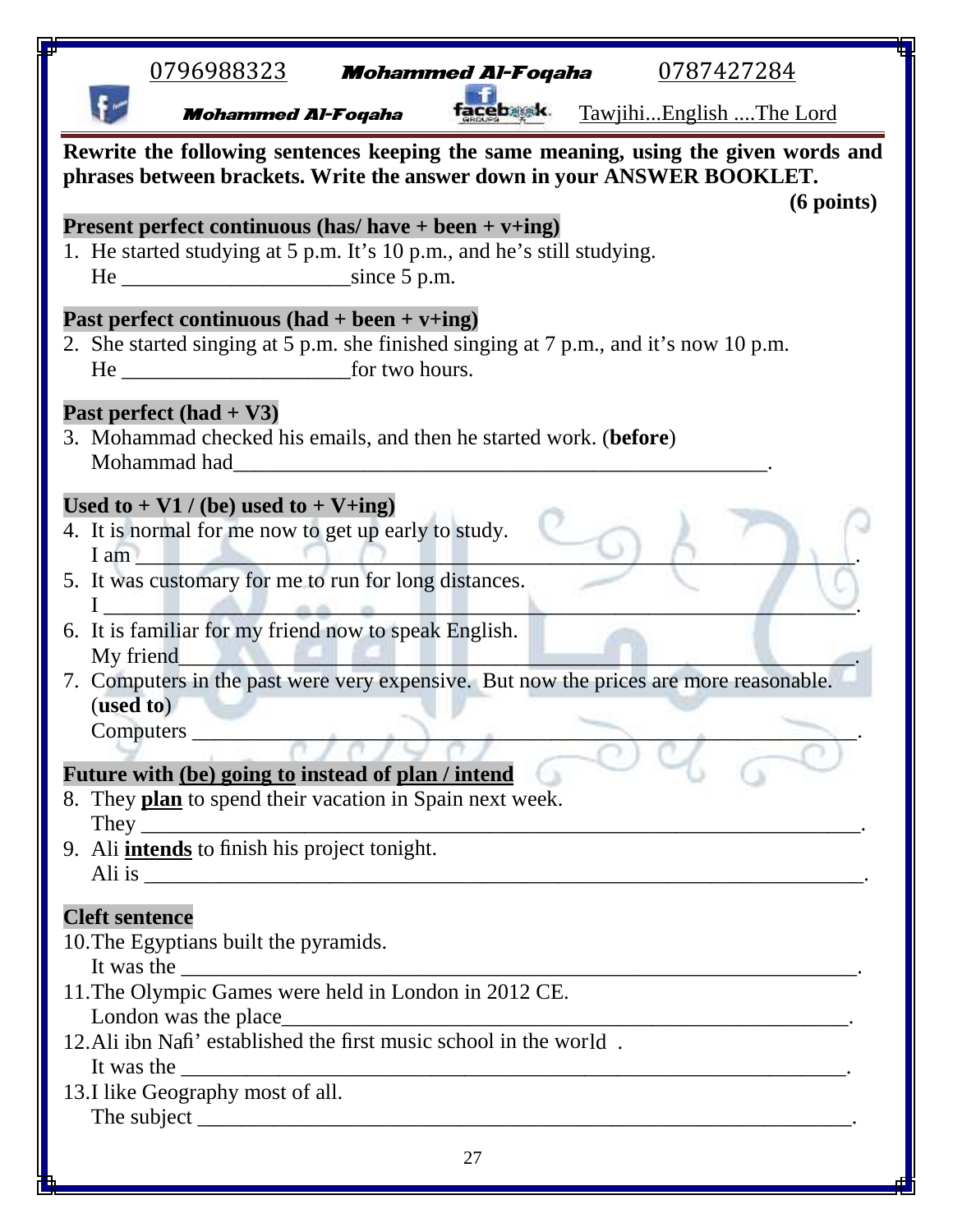| <u>0796988323</u><br>0787427284<br><b>Mohammed Al-Foqaha</b>                                                                  |
|-------------------------------------------------------------------------------------------------------------------------------|
| f <u>ace</u> baak.<br>TawjihiEnglish The Lord<br><b>Mohammed Al-Foqaha</b>                                                    |
| 14.I would like to go to London next year.                                                                                    |
| What<br><u> 1989 - Andrea Branden, amerikan besteman besteman besteman besteman besteman besteman besteman besteman beste</u> |
| 15.I stopped working at 11 p.m.                                                                                               |
| 16. The new treatment works by (via) (through) blocking a protein which causes cancerous                                      |
| cells to grow.                                                                                                                |
|                                                                                                                               |
| <b>Relative clauses</b><br>17. Ahmad Ben Baso was the architect of the tower. Ahmad Ben Baso began work in 1184<br>CE.        |
| <u> 2002 - Jan James James James James James James James James James James James James James James James James J</u>          |
| 18.Ibn Sina was a polymath. Ibn Sina is also known as Avicenna                                                                |
| Ibn Sina, $\qquad \qquad$                                                                                                     |
| 19. This is Mrs. Saleem. Her son won the championship last year.                                                              |
|                                                                                                                               |
|                                                                                                                               |
| <b>Reported speech</b>                                                                                                        |
| 20. Many computers have filters which stop people seeing certain websites.'<br>He said                                        |
| 21. Yesterday I bought all the ingredients for a chocolate cake.                                                              |
| Huda told me                                                                                                                  |
| 22.I really enjoyed the book that I finished this morning.                                                                    |
| Tareq said _                                                                                                                  |
| <b>Passive voice</b>                                                                                                          |
| 23. Somebody has found my missing laptop.                                                                                     |
| Mv                                                                                                                            |
| 24. Brazil exports coffee to different countries all over the world.                                                          |
|                                                                                                                               |
|                                                                                                                               |
|                                                                                                                               |
|                                                                                                                               |
|                                                                                                                               |

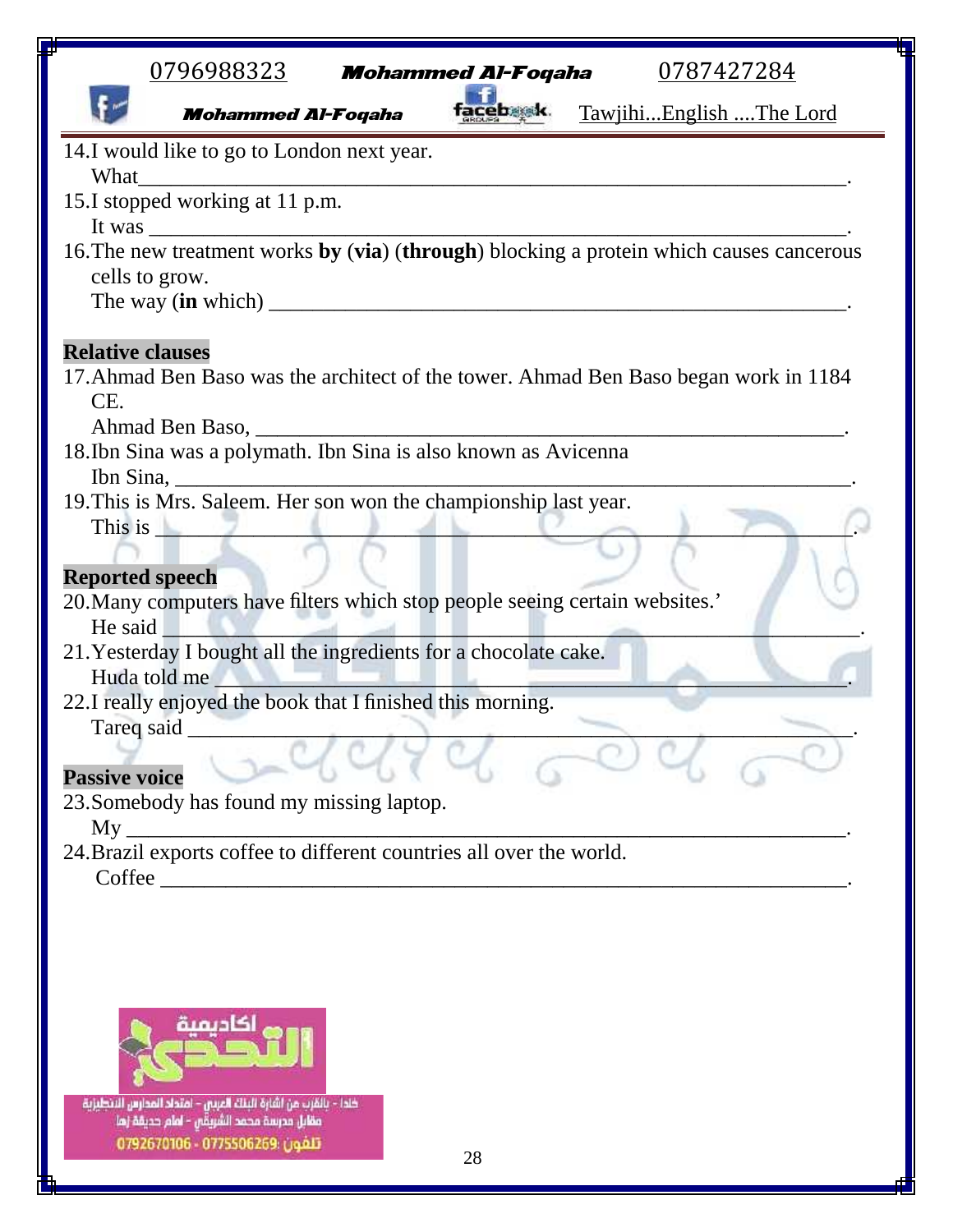

**Mohammed Al-Foqaha Tacebask** Tawjihi...English ....The Lord

#### **Answers**

- 1. He **has been studying** since 5 p.m.
- 2. He **had been singing** for two hours.
- 3. **Before** Mohammad **started** work he **had checked** his emails.
- 4. I **am used to getting** up early to study.
- 5. I was used to running for long distances.
- 6. My friend is used to speaking English.
- 7. Computers **used to be** very expensive
- 8. They **intend** to spend their vacation in Spain next week.
- 9. Ali **is planning** to finish his project tonight.
- 10.It was the Egyptians who built the pyramids.
- 11.London was the place where the Olympic Games were held in 2012 CE.
- 12.It was the first music school in the world which Ali ibn Nafi' established.
- 13.The subject which I like most of all is Geography.
- 14.What I would like to **do** next year **is go to London**.
- 15.It was 11 p.m. when I stopped working.
- 16.The way in which the new treatment works **is blocking** a protein which causes cancerous cells to grow.
- 17.Ahmad Ben Baso, who was the architect of the tower, began work in 1184 CE.
- 18.Ibn Sina, who is also known as Avicenna, was a polymath.
- 19. This is Mrs. Saleem whose son won the championship last year.
- 20.He said that many computers **had** filters which stop people seeing certain websites.'
- 21.Huda told me **she had bought** all the ingredients for a chocolate cake **the day before**.
- 22.Tareq said **he** really **had enjoyed** the book that **he had finished that** morning.
- 23.My missing laptop **has been found**
- 24.Coffee **is exported** to different countries all over the world.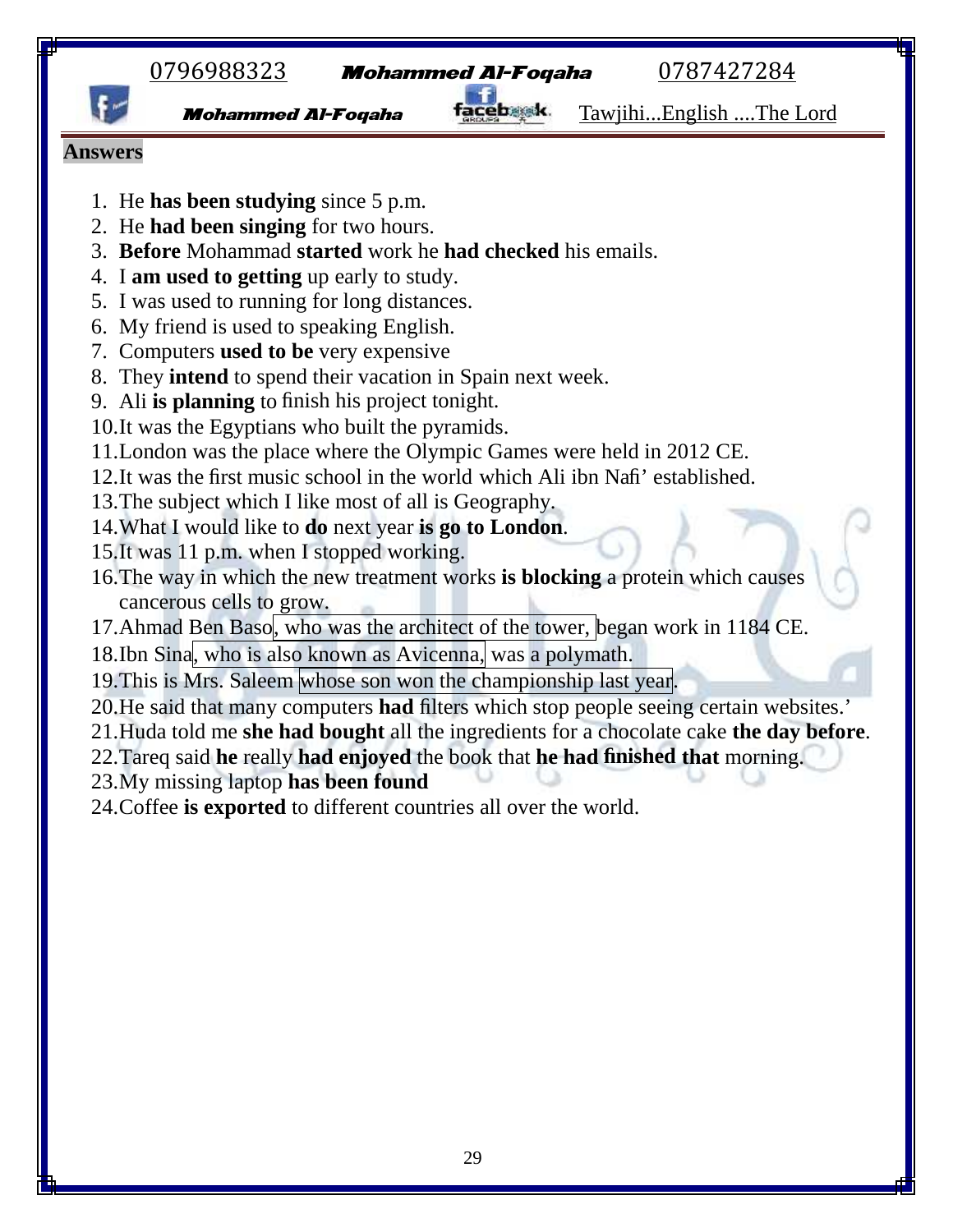| <u>0796988323</u><br>0787427284<br><b>Mohammed Al-Foqaha</b>                                                                                                |  |
|-------------------------------------------------------------------------------------------------------------------------------------------------------------|--|
| TawjihiEnglish The Lord<br><b>Mohammed Al-Foqaha</b>                                                                                                        |  |
| <b>Question Number Four (8 points)</b><br>A. The underlined words in the following sentence are not used correctly. Replace these words                     |  |
| with the correct ones, and write the answer down in your ANSWER BOOKLET<br>(2 point)                                                                        |  |
| 1. Most Jordanians used to hot weather where we have in summer.                                                                                             |  |
| 2. I am used to go shopping in the local supermarket, but it closed two years ago, so now I have to                                                         |  |
| drive into town to shop where it is crowded.<br>3. There wasn't used to be so much pollution, but these days it is the global problem.                      |  |
| 4. I think television is used to be better than it is now. Most of a programmes these days are just                                                         |  |
| reality TV.                                                                                                                                                 |  |
| 5. There was used to be a lot more wild animals in a past, but they are becoming rare nowadays.                                                             |  |
| Salma has been practicing an oud really hard and she now used to playing it.<br>6.                                                                          |  |
| 7. Don't phone me at the seven. I'll have dinner with my family.                                                                                            |  |
| 8. Please, be quiet when you come home tonight. $\underline{A}$ baby will sleep.                                                                            |  |
| 9. You can borrow this book $who$ I read tomorrow. I'll finish it by then.<br>10. It was Ali ibn Nafi' whose established a first music school in the world. |  |
| 11. A chemist is a person which works in the laboratory.                                                                                                    |  |
|                                                                                                                                                             |  |
| <b>Answers</b>                                                                                                                                              |  |
| 1are used to, which 2 used to, which 3didn't use to, a 4 used to, the 5used to, the                                                                         |  |
| <b>6</b> the, is used to 7-, will be having 8 the, will be sleeping 9 which, will have finished                                                             |  |
| 10 who, the $11$ who, a                                                                                                                                     |  |
|                                                                                                                                                             |  |
| B. The following sentences are in British English, rewrite them in American English.                                                                        |  |
| And then write the answer down in your ANSWER BOOKLET.<br>(4 points)                                                                                        |  |
|                                                                                                                                                             |  |
| 1. We have to take a look before the offer is canceled.                                                                                                     |  |
| 'Goodness, you've got very tall!' said my aunt.<br>2.                                                                                                       |  |
|                                                                                                                                                             |  |
| 3. Have you ever been to any museum?                                                                                                                        |  |
|                                                                                                                                                             |  |
| 4. I haven't done my homework yet.                                                                                                                          |  |
| 5. An architect can predict what a building will look like by modeling it on a computer                                                                     |  |
| 6. We're too late $-$ the bus has just left.                                                                                                                |  |

- $\overline{a_1}$  , and the set of the set of the set of the set of the set of the set of the set of the set of the set of the set of the set of the set of the set of the set of the set of the set of the set of the set of the se
- 7. I think it's time to have a break. \_\_\_\_\_\_\_\_\_\_\_\_\_\_\_\_\_\_\_\_\_\_\_\_\_\_\_\_\_\_\_\_\_\_\_\_\_\_\_\_\_\_\_\_\_\_\_\_\_\_\_\_\_\_\_\_\_\_\_\_\_\_\_\_\_\_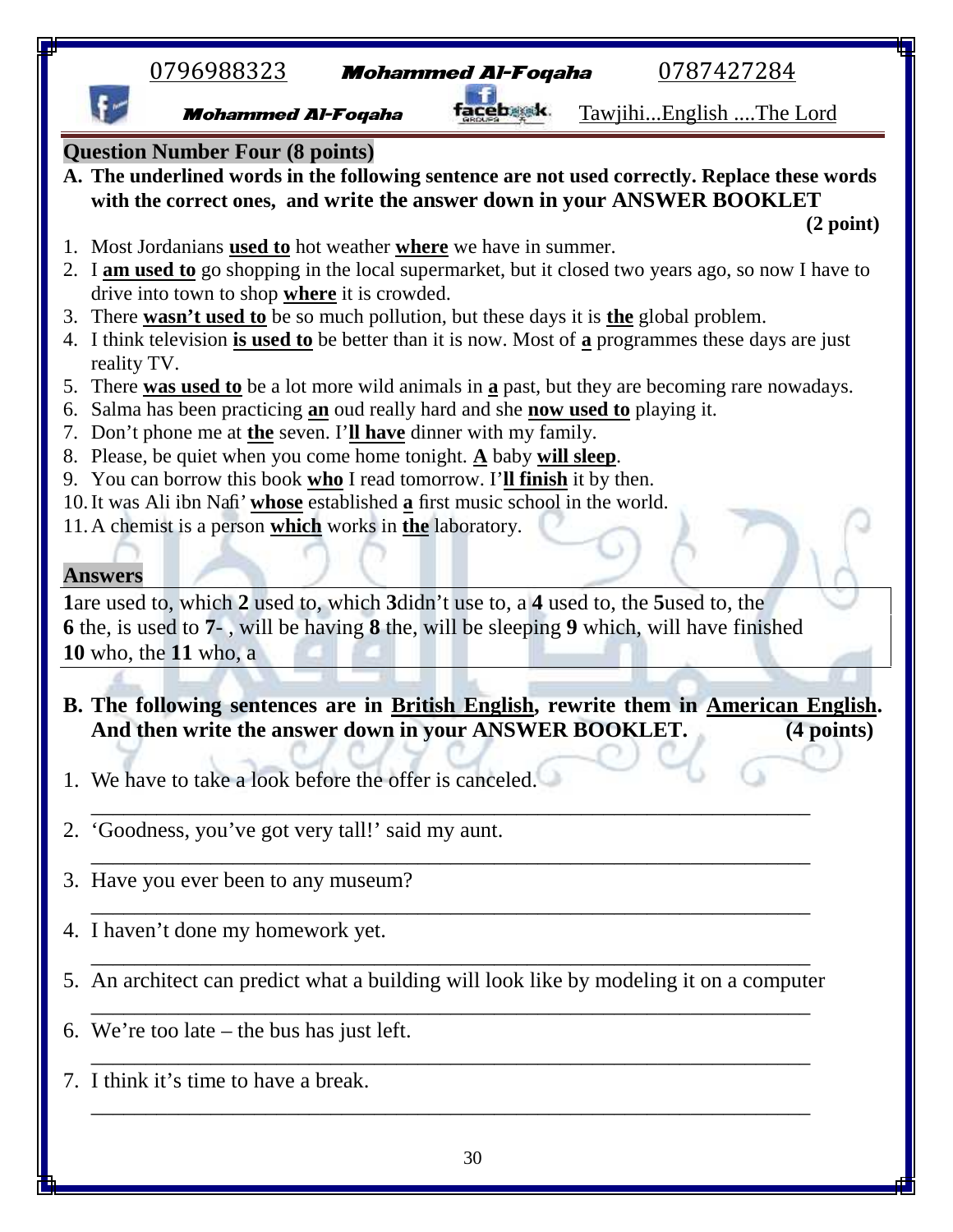$f$ 

# 0796988323 **Mohammed Al-Foqaha** 0787427284<br>**Mohammed Al-Foqaha** facebask. Tawjihi...English ....The I

Mohammed Al-Foqaha facebsek. Tawjihi...English ....The Lord

|                               | <b>American English</b> | <b>British English</b>    |
|-------------------------------|-------------------------|---------------------------|
|                               | center                  | centre                    |
|                               | theater                 | theatre                   |
| Words ending er/re            | liter                   | litre                     |
|                               | centimeters             | centimetres               |
|                               | theater                 | theatre                   |
|                               | favorite                | favourite                 |
|                               | color                   | colour                    |
| Words ending or/our           | neighbor                | neighbour                 |
|                               | harbor                  | harbour                   |
| Words ending og/ogue          | catalog                 | catalogue                 |
|                               | dialog                  | dialogue                  |
| Words ending <i>m/mme</i>     | program                 | programme*                |
|                               | authorize               | authorise                 |
|                               | paralyzed               | paralysed                 |
| Words ending <i>ize/ise</i>   | realize                 | realise                   |
|                               | specialize              | specialise                |
|                               | normalize               | normalise                 |
| Words ending ice/ise          | practice (verb)         | practise (verb)           |
|                               | practice (noun)         | practice (noun)           |
|                               | traveling               | travelling                |
|                               | canceled                | cancelled                 |
| <b>Doubling of consonants</b> | marvelous               | marvellous                |
|                               | jeweler                 | jeweller                  |
|                               | modeling                | modelling                 |
| <b>Digraphs and graphemes</b> | archeology              | archaeology               |
|                               | homeopathy              | homoeopathy               |
|                               |                         |                           |
|                               | Did you see?            | Have you seen?            |
|                               | Have/has/had gotten     | Have/has/had got          |
|                               | Have                    | Have got                  |
| Grammar / phrases             | Take a look             | Have a look               |
|                               | Take a short rest       | Have a short rest         |
|                               | Goodness                | Gosh                      |
|                               | it's time for recess    | it's time to have a break |
|                               | Take a shower           | Have a shower             |
| <b>Words</b>                  | elevator                | lift                      |
|                               | sidewalk                | pavement                  |
|                               | candy                   | sweets                    |
|                               | vacation                | holiday                   |
|                               | fall                    | autumn                    |
|                               | trash/garbage           | rubbish                   |
|                               | gas                     | petrol                    |
|                               | cookie                  | biscuit                   |
|                               | apartment               | flat                      |
|                               | 31                      |                           |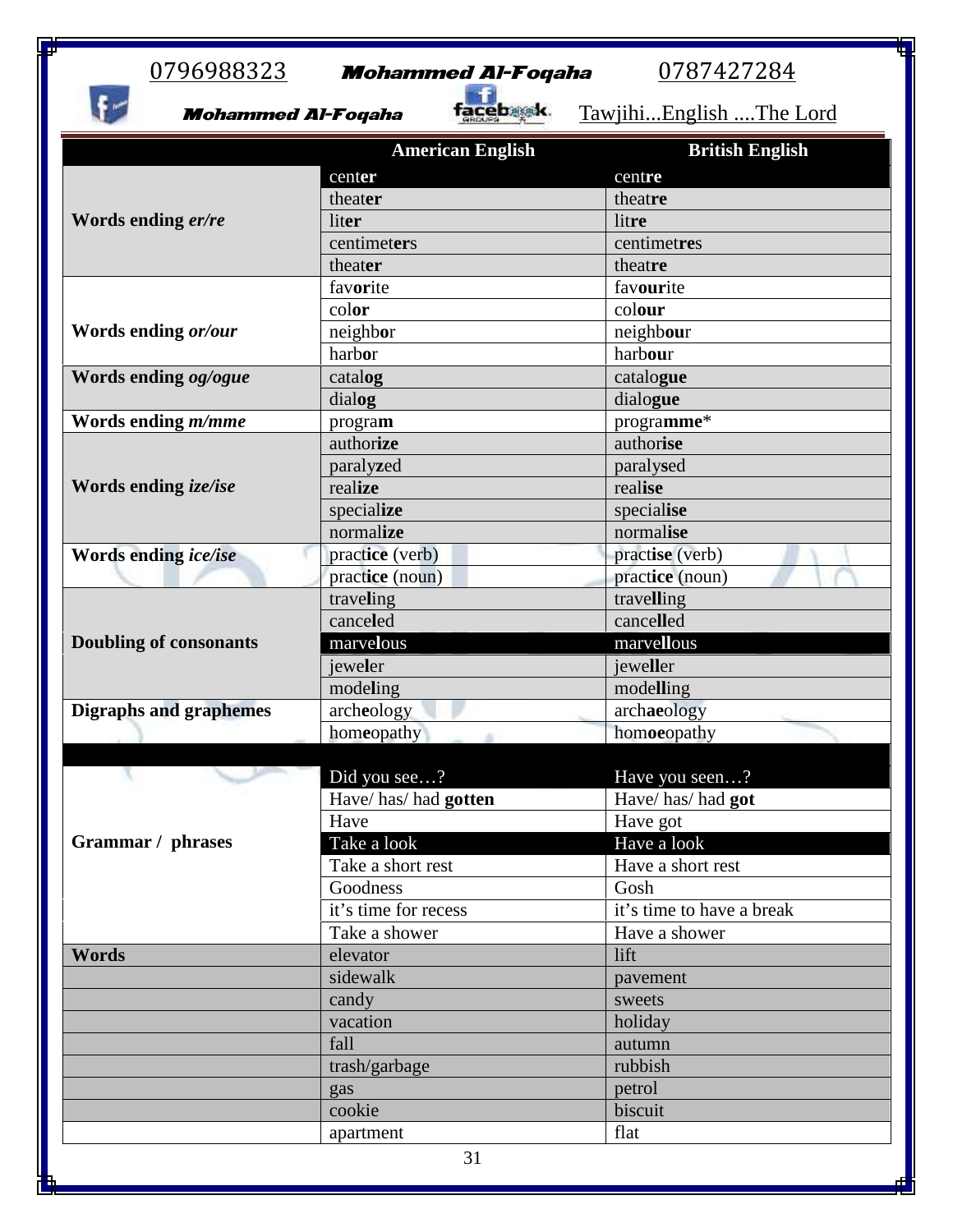# 0796988323 **Mohammed Al-Foqaha** 0787427284<br>**Mohammed Al-Foqaha façebask** Tawiihi...English ....The I

 $\mathbf{f}$ 

Mohammed Al-Foqaha facebask. Tawjihi...English ....The Lord

| conservatory     | conservatoire   |
|------------------|-----------------|
| drugstore        | chemist's       |
| pants            | trousers        |
| school principal | head teacher    |
| trunk            | boot (of a car) |

#### **C . Study the following sentence and answer the question that follows. And then write the answer down in your ANSWER BOOKLET. (3 points)**

1. Many students are working hard at this moment.

**What is the function of using the present continuous in the above sentence?**

| <b>Tense</b>                      | <b>Function</b>                              | Form                        |
|-----------------------------------|----------------------------------------------|-----------------------------|
| <b>Present perfect</b>            | An action started in the past and finished   | has/have + $V3$             |
|                                   | before/ after/ or at the moment of speaking. |                             |
| <b>Present perfect continuous</b> | An action started in the past and continued  | $Has/have + been+V+ing$     |
|                                   | up till the moment of speaking.              |                             |
| <b>Past continuous</b>            | Interrupted action in the past               | was were + $V$ + ing        |
| Past perfect                      | An action started and finished before        | $had + V3$                  |
|                                   | another action in the past.                  |                             |
| <b>Past perfect continuous</b>    | An action started and continued up to a      | $had + been+V+ing$          |
|                                   | specific moment in the past.                 |                             |
| <b>Future simple</b>              | Predicting without evidence                  | $will + V1$                 |
|                                   | Spontaneous decisions                        |                             |
| <b>Future simple</b>              | Predicting with evidence                     | be + going to + $V1$        |
|                                   | <b>Planned</b> events                        |                             |
| <b>Future continuous</b>          | Continuous action in the future.             | will + be + $V$ + ing       |
| <b>Future Perfect</b>             | An action that will be completed by a        | will have $+$ V3            |
|                                   | particular time in the future.               |                             |
| (be) used to                      | To describe things that are familiar or      | Am/is/are used to $+V+$ ing |
|                                   | customary.                                   |                             |
| <b>Used to</b>                    | To describe past habits or past states that  | used to $+V1$               |
|                                   | have now changed.                            |                             |
| <b>Cleft sentence</b>             | To emphasise certain pieces of               |                             |
|                                   | information.                                 |                             |
| in this way, therefore,           | consequence                                  |                             |
| consequently, as a result         |                                              |                             |
| On the other hand, however,       | apposition                                   |                             |
| although, despite, In spite of    |                                              |                             |
| this, On the contrary, Conversely |                                              |                             |
| <b>Furthermore, Likewise, One</b> | addition                                     |                             |
| reason for this is, In addition   |                                              |                             |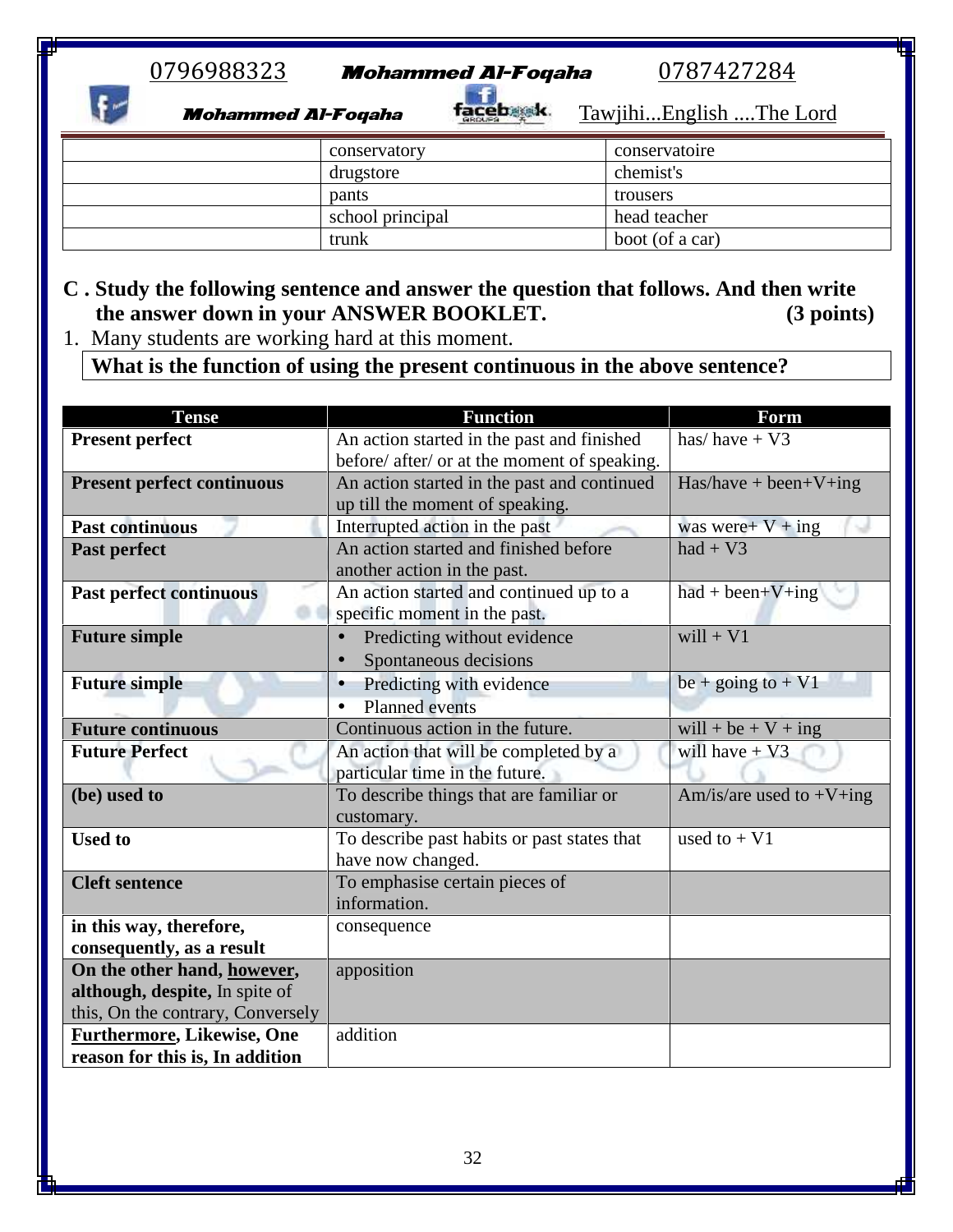**Mohammed Al-Foqaha Tacebwk** Tawjihi...English ....The Lord

**Question Number Five (15 points)**

#### **A. Editing (4 points)**

**Imagine you are an editor in the Jordan Times. You are asked to edit the following lines that have one grammar mistake, one punctuation mistake and two spelling mistakes. Correct the mistakes and write the answers in your ANSWER BOOKLET.**

We spent most of our time in the Jameel Gallary, which opened in 2006 CE. There were about 10,000 items on display. There was carpets and other textiles as well as pottery, ceramics, piantings and things made of ivory, wood. metal and glass.

The Sheikh has taken a special interest in the boy. and hopes the tour that he is sponsoring for Adeeb will have given the young boy more self-confidense and inspire other young Emirati inventers

The populasion of Jordan increased from approximately 2.3 million in 1980 CE to about 6.5 million in 2010 CE. it is exbected that the population will be keeping on increasing, and in 2050 CE it will be about 11.5 million.

Al-Kindi was a physicain, philosopher, mathematician, chemist, musician and astronomer – a true polymath. He made ground-breaking descoveries in many of these fields. but it is probably his work in arithmetic and geometry that has make him most famous.

Ibn Sina who is also knows as Avicenna was a polimath. Ibn Sina was infleunced as a young man by the works of the philosopher Aristotle? He wrote on early Islamic philosophy which included many subjects, especially logic and ethics.

Ibn Rushd wrote books on psychology, geography, physics, maths and music? From a age of 31 until his death about 40 years later, he wrote an amazing number of books – at least 80 books of his own as well as an large number of translasions of Greek philosophy.

#### **Answers**

Gallery, were, paintings, wood, boy, , will give, self-confidence, inventors population, It, expected, will keep physician, discoveries, fields., made known, polymath, influenced, Aristotle. phyzics, music?, an, translations,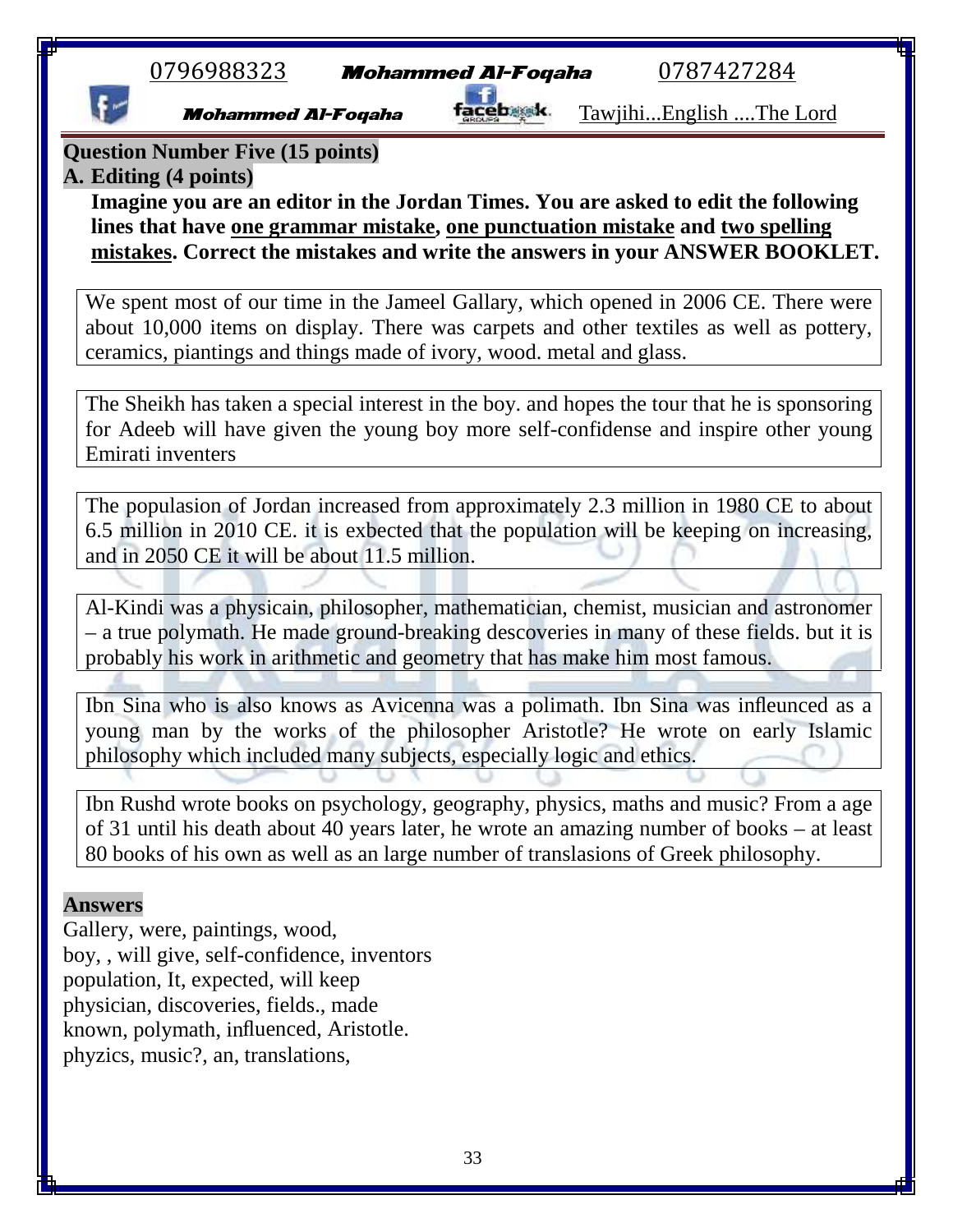|        | 0796988323                                                                              |                                                      | <b>Mohammed Al-Foqaha</b>                                                        | 0787427284 |                                                                 |
|--------|-----------------------------------------------------------------------------------------|------------------------------------------------------|----------------------------------------------------------------------------------|------------|-----------------------------------------------------------------|
|        | <b>Mohammed Al-Foqaha</b>                                                               |                                                      | cebaak,                                                                          |            | TawjihiEnglish The Lord                                         |
|        | <b>B.</b> Guided writing (4 points)                                                     |                                                      |                                                                                  |            |                                                                 |
|        | Read the information below, and then in your ANSWER BOOKLET write a brief               |                                                      |                                                                                  |            |                                                                 |
|        | biography using all the given notes about Ali ibn Nafi '. Use the appropriate linking   |                                                      |                                                                                  |            |                                                                 |
| words. |                                                                                         | Name: Ali Ibn Nafi'                                  |                                                                                  |            |                                                                 |
|        |                                                                                         | Date of birth: 789 CE                                |                                                                                  |            |                                                                 |
|        |                                                                                         | Date of death: 857CE                                 |                                                                                  |            |                                                                 |
|        |                                                                                         | <b>Profession:</b> musician                          |                                                                                  |            |                                                                 |
|        |                                                                                         |                                                      | <b>Achievements:</b> revolutionised musical theory                               |            |                                                                 |
|        |                                                                                         |                                                      | introduced the oud to Europe                                                     |            |                                                                 |
|        |                                                                                         |                                                      |                                                                                  |            | ●     اذا كان السؤال يريد منك ان تكتب <b>سيرة لشخص</b> يجب عليك |
|        | Ali Ibn Nafi' was born in 789 CE. He was a musician. He had many achievements such as   |                                                      |                                                                                  |            |                                                                 |
| 857CE. | revolutionized the musical theory and introduced the oud to Europe. Finally, he died in |                                                      |                                                                                  |            |                                                                 |
|        |                                                                                         |                                                      |                                                                                  |            |                                                                 |
|        | Read the information below, and then in your ANSWER BOOKLET write a brief               |                                                      |                                                                                  |            |                                                                 |
|        | biography using all the given notes about Ibn Sina. Use the appropriate linking words.  |                                                      |                                                                                  |            |                                                                 |
|        |                                                                                         |                                                      |                                                                                  |            |                                                                 |
|        | Name: Ibn Sina                                                                          |                                                      |                                                                                  |            |                                                                 |
|        |                                                                                         | Date of birth: 980 CE<br>Date of death: June 1037 CE |                                                                                  |            |                                                                 |
|        |                                                                                         | <b>Profession:</b> philosopher, physician            |                                                                                  |            |                                                                 |
|        |                                                                                         |                                                      | <b>Achievements:</b> wrote many books on philosophy, logic and ethics            |            |                                                                 |
|        |                                                                                         |                                                      | wrote Al Qanun fi-Tib                                                            |            |                                                                 |
|        |                                                                                         |                                                      |                                                                                  |            |                                                                 |
|        |                                                                                         |                                                      |                                                                                  |            |                                                                 |
|        |                                                                                         |                                                      |                                                                                  |            |                                                                 |
|        |                                                                                         |                                                      |                                                                                  |            |                                                                 |
|        |                                                                                         |                                                      |                                                                                  |            |                                                                 |
|        |                                                                                         |                                                      | • اذا كان السؤال يريد منك ان تكتب عن         يجب عليك ان تربط المعلومات كالتالي: |            |                                                                 |
|        | Read the information below, and then in your ANSWER BOOKLET write two                   |                                                      |                                                                                  |            |                                                                 |
|        | sentences using all the given notes about Qasr Bashir. Use the appropriate linking      |                                                      |                                                                                  |            |                                                                 |
| words. |                                                                                         |                                                      |                                                                                  |            |                                                                 |
|        |                                                                                         | <b>Location:</b> Jordanian desert                    |                                                                                  |            |                                                                 |
|        |                                                                                         |                                                      | <b>Date of construction:</b> the beginning of the $4th$ century                  |            |                                                                 |
|        |                                                                                         |                                                      | Purpose of building: protection of the Roman borders                             |            |                                                                 |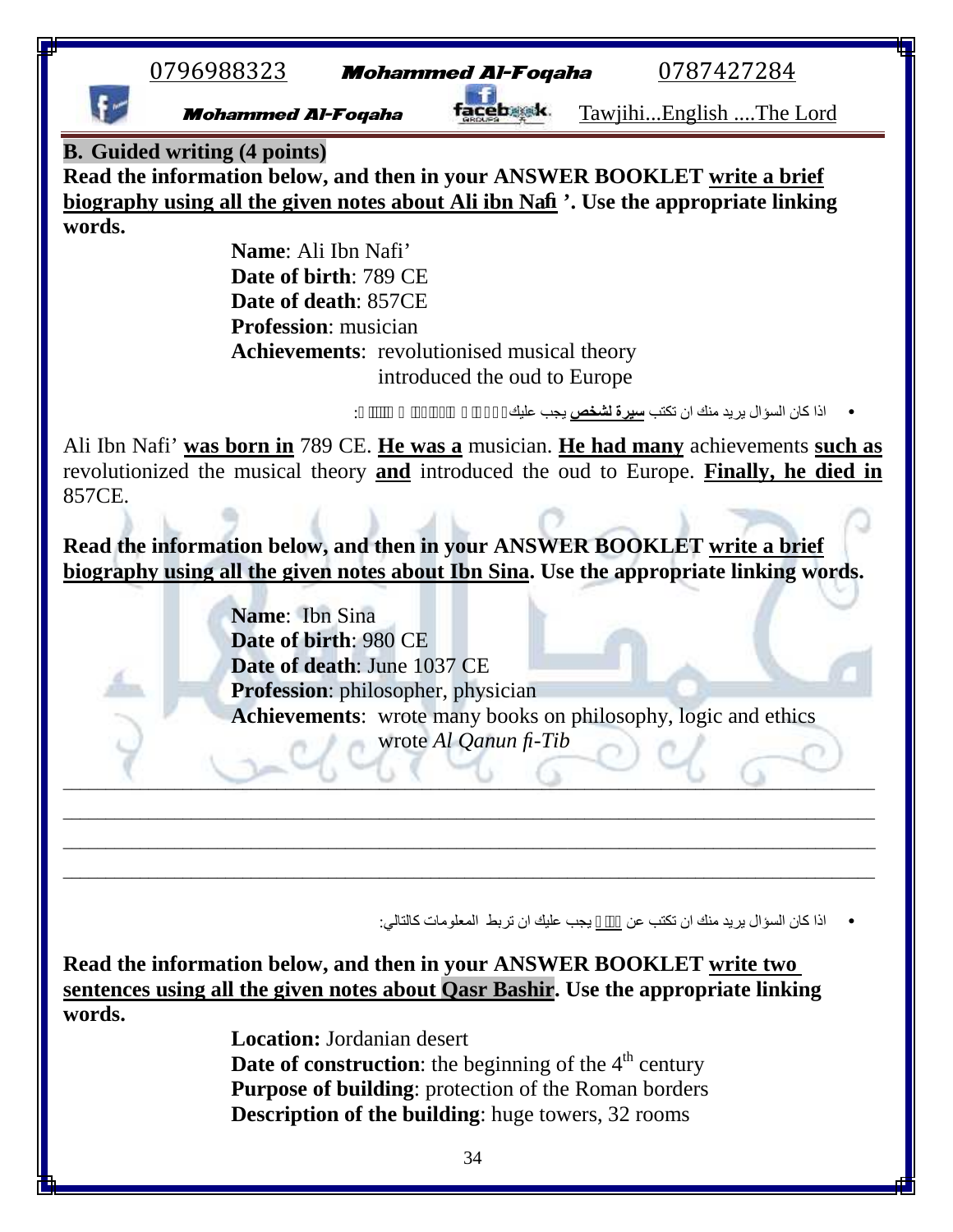Mohammed Al-Foqaha facebwk. Tawjihi...English ....The Lord

Qaser bashir was built in the Jordanian desert. It was built in the beginning of the 4<sup>th</sup> century **to** protect the Roman borders. **It consisted** huge towers and 32 rooms.

**Read the information below, and then in your ANSWER BOOKLET write two sentences using all the given notes about the Giralda tower. Use the appropriate linking words.**

> **Location** :Seville, Spain **Date of construction**: 1198CE **Designer**: Jabir ibn Aflah **Description of the building**: a minaret, over 104 metres tall

**Read the information below, and then in your ANSWER BOOKLET, write two sentences using all the given information below about Masdar City. Use the appropriate linking words.**

\_\_\_\_\_\_\_\_\_\_\_\_\_\_\_\_\_\_\_\_\_\_\_\_\_\_\_\_\_\_\_\_\_\_\_\_\_\_\_\_\_\_\_\_\_\_\_\_\_\_\_\_\_\_\_\_\_\_\_\_\_\_\_\_\_\_\_\_\_\_\_\_\_\_\_\_\_\_\_\_\_\_\_\_\_\_\_\_\_\_\_\_\_\_\_ \_\_\_\_\_\_\_\_\_\_\_\_\_\_\_\_\_\_\_\_\_\_\_\_\_\_\_\_\_\_\_\_\_\_\_\_\_\_\_\_\_\_\_\_\_\_\_\_\_\_\_\_\_\_\_\_\_\_\_\_\_\_\_\_\_\_\_\_\_\_\_\_\_\_\_\_\_\_\_\_\_\_\_\_\_\_\_\_\_\_\_\_\_\_\_ \_\_\_\_\_\_\_\_\_\_\_\_\_\_\_\_\_\_\_\_\_\_\_\_\_\_\_\_\_\_\_\_\_\_\_\_\_\_\_\_\_\_\_\_\_\_\_\_\_\_\_\_\_\_\_\_\_\_\_\_\_\_\_\_\_\_\_\_\_\_\_\_\_\_\_\_\_\_\_\_\_\_\_\_\_\_\_\_\_\_\_\_\_\_\_ \_\_\_\_\_\_\_\_\_\_\_\_\_\_\_\_\_\_\_\_\_\_\_\_\_\_\_\_\_\_\_\_\_\_\_\_\_\_\_\_\_\_\_\_\_\_\_\_\_\_\_\_\_\_\_\_\_\_\_\_\_\_\_\_\_\_\_\_\_\_\_\_\_\_\_\_\_\_\_\_\_\_\_\_\_\_\_\_\_\_\_\_\_\_\_

| <b>Development Date</b>     | $2006 - 2025$                                                                                                                                              |
|-----------------------------|------------------------------------------------------------------------------------------------------------------------------------------------------------|
| Location                    | Abu Dhabi                                                                                                                                                  |
| <b>Construction purpose</b> | encourage economic growth and bring new<br>benefits to cities<br>finding solutions to the world's energy problems<br>a blueprint for future urban planning |

\_\_\_\_\_\_\_\_\_\_\_\_\_\_\_\_\_\_\_\_\_\_\_\_\_\_\_\_\_\_\_\_\_\_\_\_\_\_\_\_\_\_\_\_\_\_\_\_\_\_\_\_\_\_\_\_\_\_\_\_\_\_\_\_\_\_\_\_\_\_\_\_\_\_\_\_\_\_\_\_\_\_\_\_\_\_\_\_\_\_\_\_\_\_\_ \_\_\_\_\_\_\_\_\_\_\_\_\_\_\_\_\_\_\_\_\_\_\_\_\_\_\_\_\_\_\_\_\_\_\_\_\_\_\_\_\_\_\_\_\_\_\_\_\_\_\_\_\_\_\_\_\_\_\_\_\_\_\_\_\_\_\_\_\_\_\_\_\_\_\_\_\_\_\_\_\_\_\_\_\_\_\_\_\_\_\_\_\_\_\_ \_\_\_\_\_\_\_\_\_\_\_\_\_\_\_\_\_\_\_\_\_\_\_\_\_\_\_\_\_\_\_\_\_\_\_\_\_\_\_\_\_\_\_\_\_\_\_\_\_\_\_\_\_\_\_\_\_\_\_\_\_\_\_\_\_\_\_\_\_\_\_\_\_\_\_\_\_\_\_\_\_\_\_\_\_\_\_\_\_\_\_\_\_\_\_ \_\_\_\_\_\_\_\_\_\_\_\_\_\_\_\_\_\_\_\_\_\_\_\_\_\_\_\_\_\_\_\_\_\_\_\_\_\_\_\_\_\_\_\_\_\_\_\_\_\_\_\_\_\_\_\_\_\_\_\_\_\_\_\_\_\_\_\_\_\_\_\_\_\_\_\_\_\_\_\_\_\_\_\_\_\_\_\_\_\_\_\_\_\_\_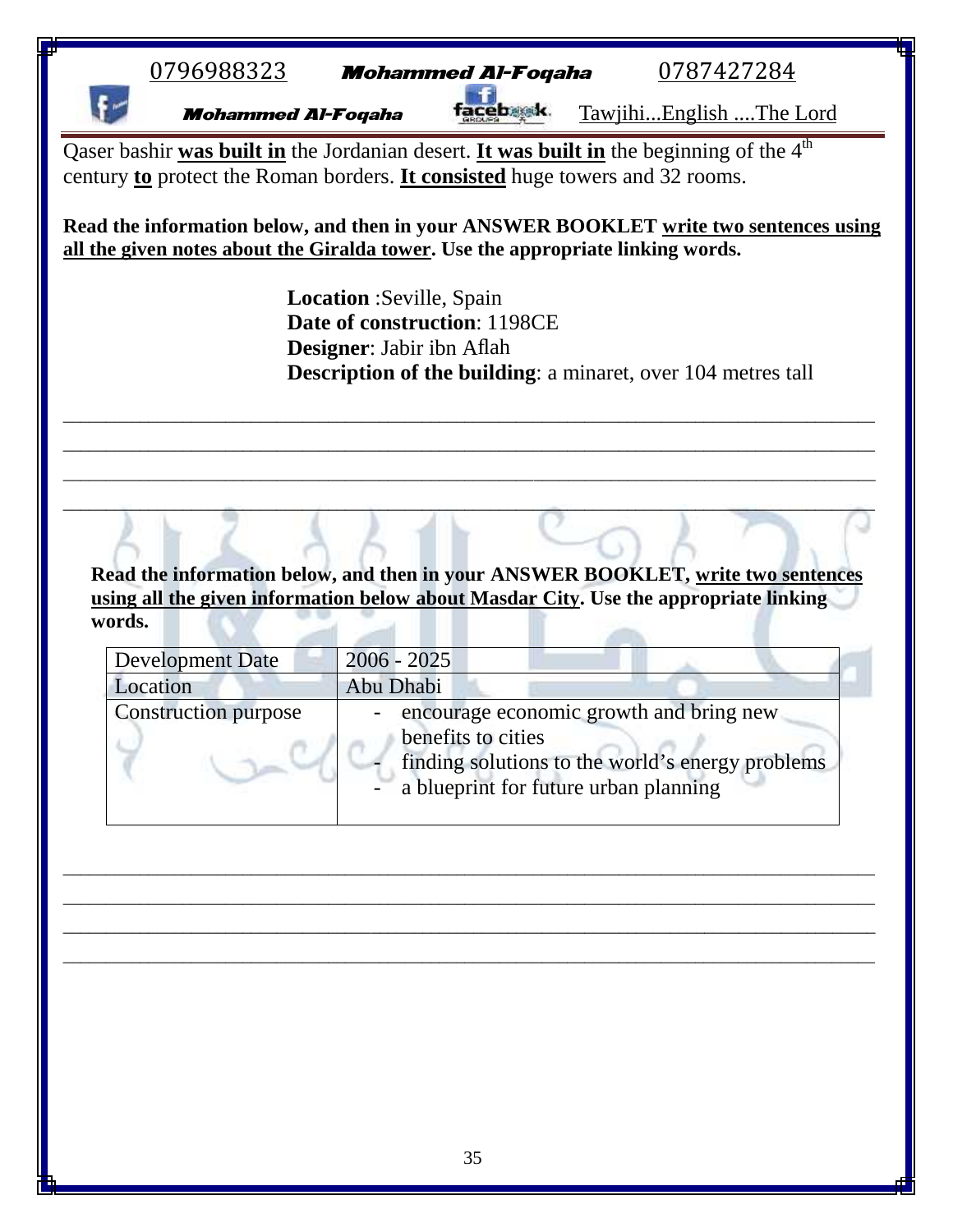| 0796988323                | <b>Mohammed Al-Foqaha</b> | 0787427284              | ₩ |
|---------------------------|---------------------------|-------------------------|---|
| <b>Mohammed Al-Foqaha</b> |                           | TawiihiEnglish The Lord |   |

**Read the information in the table below, and write two sentences about the advantages and dis advantages of "The Internet of Things".**

| The Internet of Things                    |                                  |  |  |  |
|-------------------------------------------|----------------------------------|--|--|--|
| <b>Disadvantages</b><br><b>Advantages</b> |                                  |  |  |  |
| - a dream is coming true                  | - Criminals access passwords and |  |  |  |
| - life will be easy and                   | security sittings                |  |  |  |
| comfortable                               | - Identity fraud                 |  |  |  |

\_\_\_\_\_\_\_\_\_\_\_\_\_\_\_\_\_\_\_\_\_\_\_\_\_\_\_\_\_\_\_\_\_\_\_\_\_\_\_\_\_\_\_\_\_\_\_\_\_\_\_\_\_\_\_\_\_\_\_\_\_\_\_\_\_\_\_\_\_\_\_\_\_\_\_\_\_\_\_\_\_\_\_\_\_\_\_\_\_\_\_\_\_\_\_ \_\_\_\_\_\_\_\_\_\_\_\_\_\_\_\_\_\_\_\_\_\_\_\_\_\_\_\_\_\_\_\_\_\_\_\_\_\_\_\_\_\_\_\_\_\_\_\_\_\_\_\_\_\_\_\_\_\_\_\_\_\_\_\_\_\_\_\_\_\_\_\_\_\_\_\_\_\_\_\_\_\_\_\_\_\_\_\_\_\_\_\_\_\_\_ \_\_\_\_\_\_\_\_\_\_\_\_\_\_\_\_\_\_\_\_\_\_\_\_\_\_\_\_\_\_\_\_\_\_\_\_\_\_\_\_\_\_\_\_\_\_\_\_\_\_\_\_\_\_\_\_\_\_\_\_\_\_\_\_\_\_\_\_\_\_\_\_\_\_\_\_\_\_\_\_\_\_\_\_\_\_\_\_\_\_\_\_\_\_\_ \_\_\_\_\_\_\_\_\_\_\_\_\_\_\_\_\_\_\_\_\_\_\_\_\_\_\_\_\_\_\_\_\_\_\_\_\_\_\_\_\_\_\_\_\_\_\_\_\_\_\_\_\_\_\_\_\_\_\_\_\_\_\_\_\_\_\_\_\_\_\_\_\_\_\_\_\_\_\_\_\_\_\_\_\_\_\_\_\_\_\_\_\_\_\_

 اذا كان العنوان یبدأ بكلمة استفھام (how (من غیر استفھام متبوعة بـ infinitive نبدأ الجملة بدون كلمة الاستفھام وثم نضیف are there .many ways

|  | How to reduce the energy usage |  |
|--|--------------------------------|--|
|  |                                |  |

- stop using our vehicles so much.
- recycle waste materials.
- use wind power and solar energy.
- turn off lights.

اذا بدأ العنوان بإحد الاسماء التالیة benefits ,facts ,ways ,results ,reasons نبدأ كلا الجملتین بـ many are there وثم بكامل العنوان

 $\mathcal{L} = \{ \mathcal{L} \mid \mathcal{L} \in \mathcal{L} \}$  , where  $\mathcal{L} = \{ \mathcal{L} \mid \mathcal{L} \in \mathcal{L} \}$  , where  $\mathcal{L} = \{ \mathcal{L} \mid \mathcal{L} \in \mathcal{L} \}$  $\Box$  $\Box$  $\mathcal{L} = \mathcal{L} = \mathcal{L} = \mathcal{L} = \mathcal{L} = \mathcal{L} = \mathcal{L} = \mathcal{L} = \mathcal{L} = \mathcal{L} = \mathcal{L} = \mathcal{L} = \mathcal{L} = \mathcal{L} = \mathcal{L} = \mathcal{L} = \mathcal{L} = \mathcal{L} = \mathcal{L} = \mathcal{L} = \mathcal{L} = \mathcal{L} = \mathcal{L} = \mathcal{L} = \mathcal{L} = \mathcal{L} = \mathcal{L} = \mathcal{L} = \mathcal{L} = \mathcal{L} = \mathcal{L} = \mathcal$ 

#### **Reasons that make people leave their home countries**

- seek a better life
- complete education.
- find better jobs.
- learn about different cultures.

\_\_\_\_\_\_\_\_\_\_\_\_\_\_\_\_\_\_\_\_\_\_\_\_\_\_\_\_\_\_\_\_\_\_\_\_\_\_\_\_\_\_\_\_\_\_\_\_\_\_\_\_\_\_\_\_\_\_\_\_\_\_\_\_\_\_\_\_\_\_\_\_\_\_\_\_\_\_\_\_\_\_\_\_\_\_\_\_\_\_\_\_\_\_\_ \_\_\_\_\_\_\_\_\_\_\_\_\_\_\_\_\_\_\_\_\_\_\_\_\_\_\_\_\_\_\_\_\_\_\_\_\_\_\_\_\_\_\_\_\_\_\_\_\_\_\_\_\_\_\_\_\_\_\_\_\_\_\_\_\_\_\_\_\_\_\_\_\_\_\_\_\_\_\_\_\_\_\_\_\_\_\_\_\_\_\_\_\_\_\_ \_\_\_\_\_\_\_\_\_\_\_\_\_\_\_\_\_\_\_\_\_\_\_\_\_\_\_\_\_\_\_\_\_\_\_\_\_\_\_\_\_\_\_\_\_\_\_\_\_\_\_\_\_\_\_\_\_\_\_\_\_\_\_\_\_\_\_\_\_\_\_\_\_\_\_\_\_\_\_\_\_\_\_\_\_\_\_\_\_\_\_\_\_\_\_ \_\_\_\_\_\_\_\_\_\_\_\_\_\_\_\_\_\_\_\_\_\_\_\_\_\_\_\_\_\_\_\_\_\_\_\_\_\_\_\_\_\_\_\_\_\_\_\_\_\_\_\_\_\_\_\_\_\_\_\_\_\_\_\_\_\_\_\_\_\_\_\_\_\_\_\_\_\_\_\_\_\_\_\_\_\_\_\_\_\_\_\_\_\_\_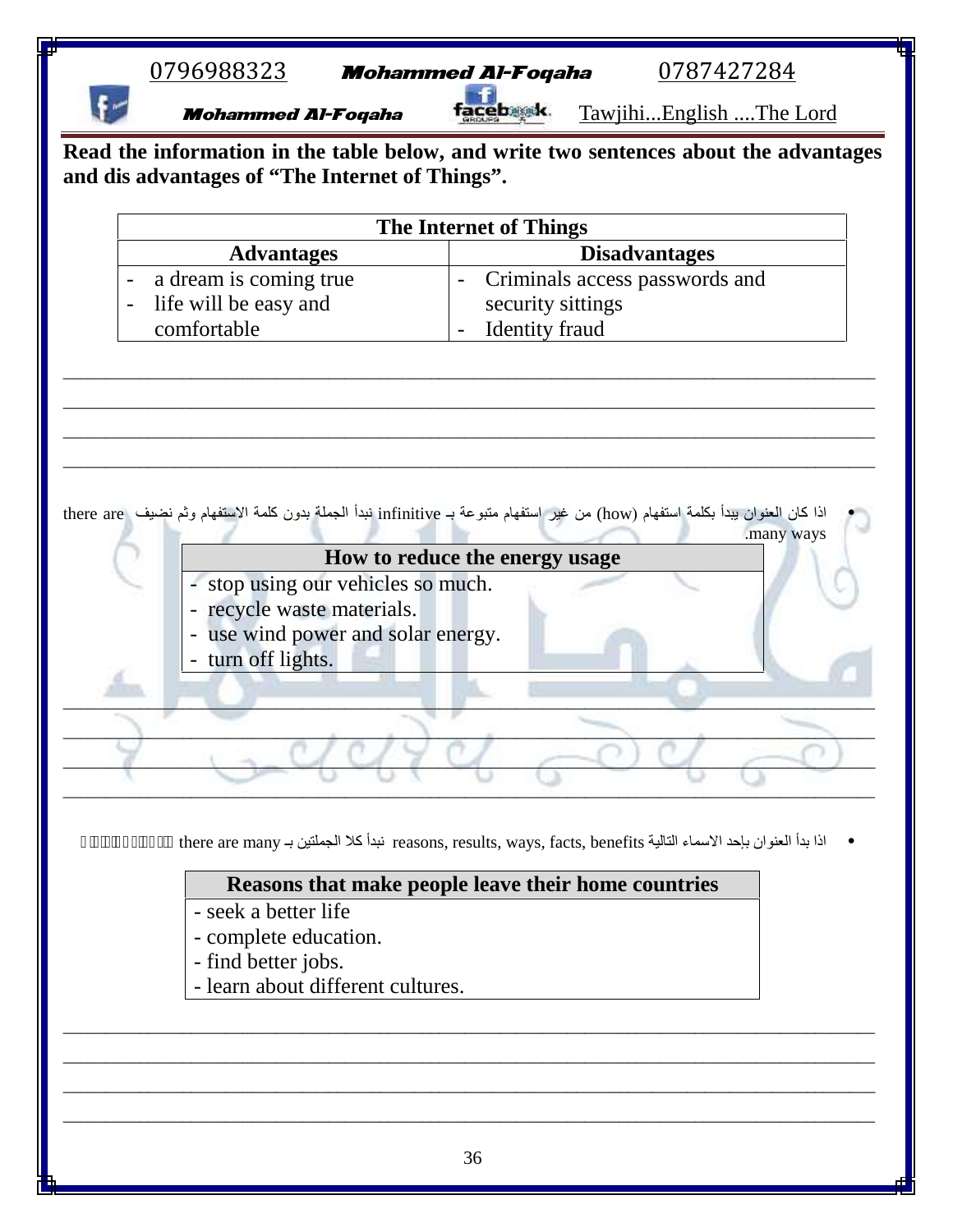| P | 0796988323                                                             | <b>Mohammed Al-Foqaha</b> |          | 0787427284              |
|---|------------------------------------------------------------------------|---------------------------|----------|-------------------------|
|   | <b>Mohammed Al-Foqaha</b>                                              |                           | асепжык. | TawjihiEnglish The Lord |
|   | C. Free writing (7 points)                                             |                           |          |                         |
|   | Write a composition on one of the following topics of about 100 words. |                           |          |                         |
|   |                                                                        |                           |          |                         |
|   |                                                                        |                           |          |                         |
|   |                                                                        |                           |          |                         |
|   |                                                                        |                           |          |                         |
|   |                                                                        |                           |          |                         |
|   |                                                                        |                           |          |                         |
|   |                                                                        |                           |          |                         |
|   |                                                                        |                           |          |                         |
|   |                                                                        |                           |          |                         |
|   |                                                                        |                           |          |                         |
|   |                                                                        |                           |          |                         |
|   |                                                                        |                           |          |                         |
|   |                                                                        |                           |          |                         |
|   |                                                                        |                           |          |                         |
|   |                                                                        |                           |          |                         |
|   |                                                                        |                           |          |                         |
|   |                                                                        |                           |          |                         |
|   |                                                                        |                           |          |                         |
|   |                                                                        |                           |          |                         |
|   |                                                                        |                           |          |                         |
|   |                                                                        |                           |          |                         |
|   |                                                                        |                           |          |                         |
|   |                                                                        |                           |          |                         |
|   |                                                                        |                           |          |                         |
|   |                                                                        | 37                        |          |                         |